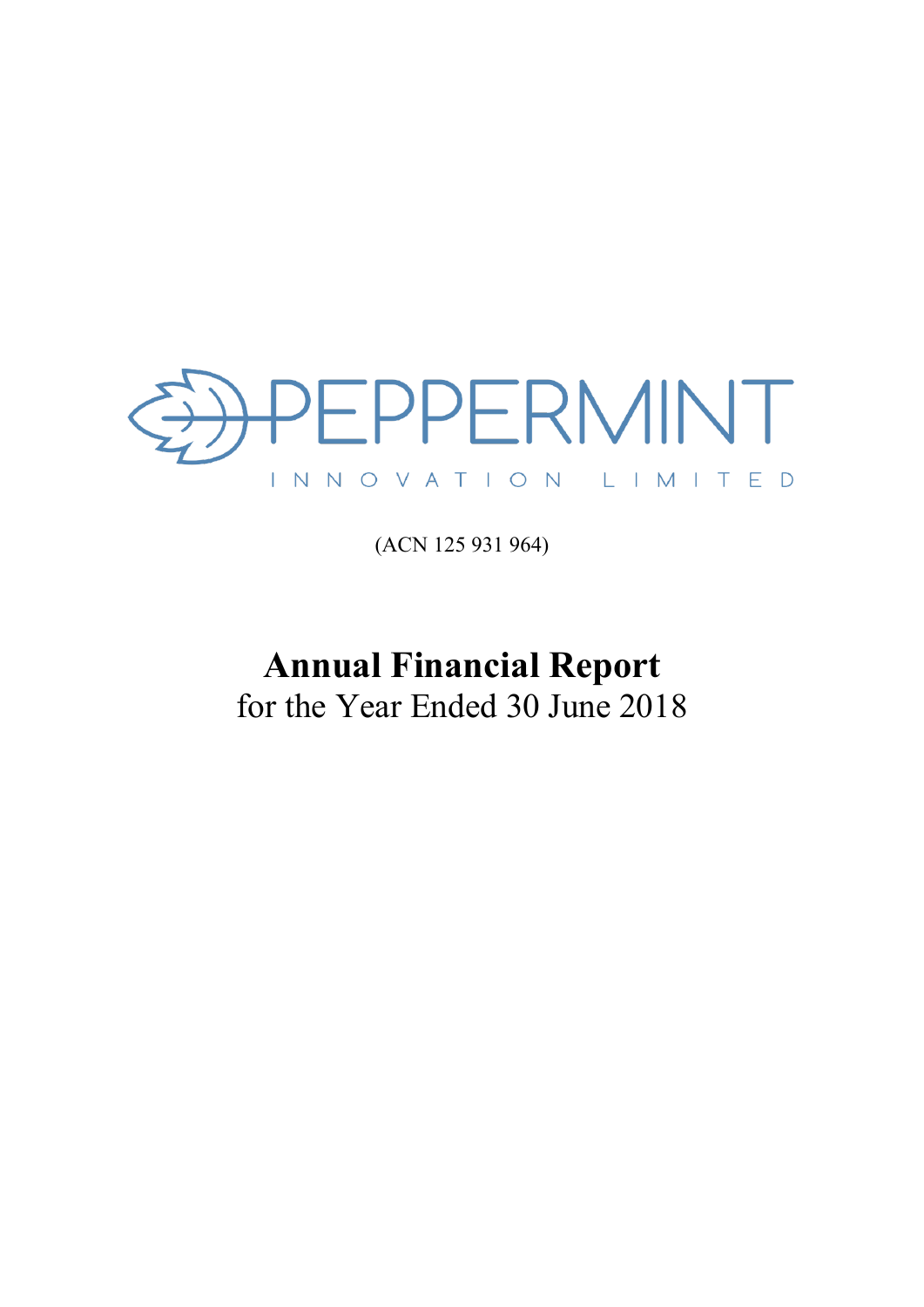# **Index**

| Corporate Information                                      | $\overline{2}$ |
|------------------------------------------------------------|----------------|
| Directors' Report                                          | $\overline{3}$ |
| Auditor's Independence Declaration                         | 13             |
| <b>Remuneration Report</b>                                 | 14             |
| Corporate Governance Statement                             | 21             |
| Statement of Profit or Loss and Other Comprehensive Income | 29             |
| <b>Statement of Financial Position</b>                     | 30             |
| <b>Statement of Cash Flows</b>                             | 31             |
| Statement of Changes in Equity                             | 32             |
| Notes to the Financial Statements                          | 33             |
| Directors' Declaration                                     | 56             |
| Independent Auditor's Report                               | 57             |
| <b>ASX</b> Additional Information                          | 60             |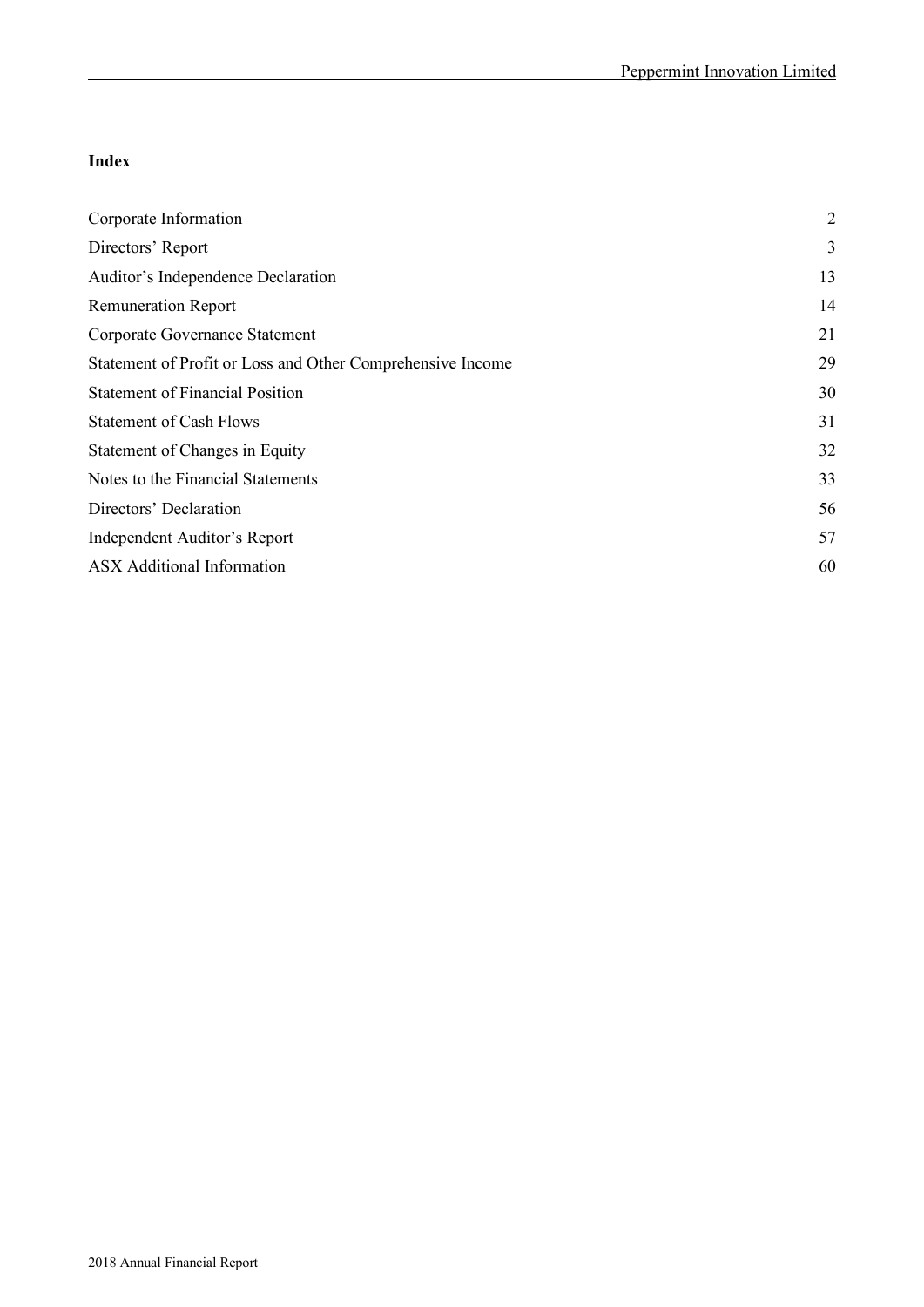# **Company Directory**

# **Directors Auditors**

Mr Christopher Kain Managing Director

Mr Anthony Kain Executive Director

Mr Mathew Cahill Non-executive Director

Mr Leigh Ryan Non-executive Director

Mr Rod Tasker Non-executive Director

**Company Secretary Solicitors** Mr Anthony Kain Steinepreis Paganin

# **Registered Office Share Registry**

Suite 8, 7 The Esplanade Mt Pleasant WA 6153

Tel:  $+61893169100$ Fax: +61 8 9315 5475

RSM Australia Partners Level 32 2 The Esplanade Perth, WA 6000

Level 4, The Read Buildings 16 Milligan Street Perth, WA 6000

Computershare Investor Services Pty Ltd Level 11, 172 St Georges Terrace Perth WA 6000

Tel: +61 8 9323 2000 Fax: +61 8 9323 2033

Web: www.computershare.com.au

# **Web Address ASX Code:**

www.pepltd.com.au PIL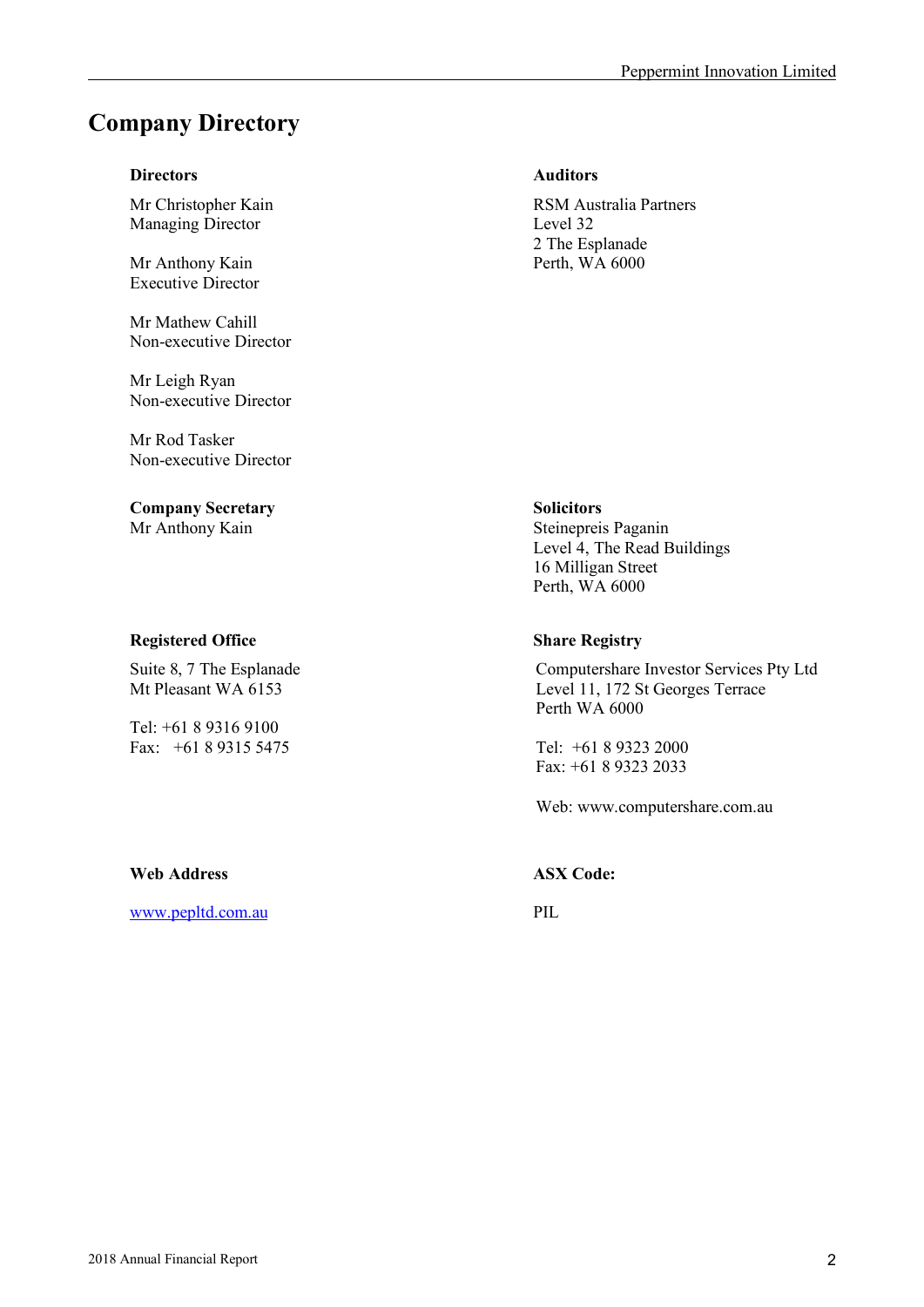# **Directors' Report**

Your Directors submit the financial report of Peppermint Innovation Limited (the Company or Peppermint), and the entities it controlled (the Group), for the year ended 30 June 2018.

### **1. Directors**

The names of directors who held office during or since the end of the financial year and until the date of this report are as follows. Directors were in office for the entire financial year unless otherwise stated.

| Name, qualifications,<br>independence status and special<br>responsibilities                                                                 | <b>Experience</b>                                                                                                                                                                                                                                                                                                                                                                                                                                           |
|----------------------------------------------------------------------------------------------------------------------------------------------|-------------------------------------------------------------------------------------------------------------------------------------------------------------------------------------------------------------------------------------------------------------------------------------------------------------------------------------------------------------------------------------------------------------------------------------------------------------|
| Mr Anthony Kain ( <i>BJuris</i> , <i>LLB</i> )<br>Chairperson<br><b>Executive Director</b><br>Company Secretary<br>Appointed 4 December 2015 | Anthony has over 20 years' experience working in Australian capital<br>markets. He has played a key role in the formation of numerous privately<br>owned and publicly listed companies and has an in-depth understanding of<br>intellectual property and its commercialisation. Anthony also has<br>considerable experience as a director and has held managing director roles<br>with Australian Stock Exchange listed companies operating foreign assets. |
|                                                                                                                                              | Anthony has held advisory roles in capital raising, joint ventures and<br>mergers and acquisitions through his exposure to a diverse range of<br>international and national development opportunities working with<br>technical teams primarily in the energy, motor vehicle and resources<br>sectors.                                                                                                                                                      |
|                                                                                                                                              | Directorships in the past 3 years: None                                                                                                                                                                                                                                                                                                                                                                                                                     |
| Mr Christopher Kain ( $B \text{ Comm}$ ,<br><i>MBA</i> )<br><b>Managing Director</b><br>Appointed 4 December 2015                            | Christopher is a practiced company director with over 17 years' experience<br>in finance and investment markets and is accomplished in identifying<br>business opportunities and executing commercial strategies for the benefit<br>of both stakeholders and investors. Christopher has specific expertise in<br>investment evaluation, public and private capital raising programs, debt<br>funding strategies and, project development and financing.     |
|                                                                                                                                              | Christopher has held advisory and development roles with institutions such<br>as Barclays Capital and Credit Suisse First Boston in London, National<br>Australia Bank and Macquarie Bank in Australia where he worked across<br>institutional, wholesale and retail investment and financial markets.                                                                                                                                                      |
|                                                                                                                                              | Directorships in the past 3 years: None                                                                                                                                                                                                                                                                                                                                                                                                                     |
| Mr Matthew Cahill<br>Independent Non-executive<br>Director<br>Appointed 4 December 2015                                                      | Matthew is an accomplished technical director with over 18 years'<br>experience in the Web industry working across a broad range of<br>technologies. He has been involved in roles such as management, strategy,<br>team lead, business analysis, application architecture and development.                                                                                                                                                                 |
|                                                                                                                                              | As technical director at Vivid Group (now Isobar of Dentsu Aegis<br>Network), Matthew has worked with some of Australia's largest brands,<br>including Sunbeam, JB HiFi, Echo Entertainment, Fusion Retail Brands,<br>Coates Hire and many more. Matthew's responsibilities included guiding<br>the technical direction of the company, along with leadership of the large<br>development teams that spanned multiple disciplines and technologies.         |
|                                                                                                                                              | Directorships in the past 3 years: None                                                                                                                                                                                                                                                                                                                                                                                                                     |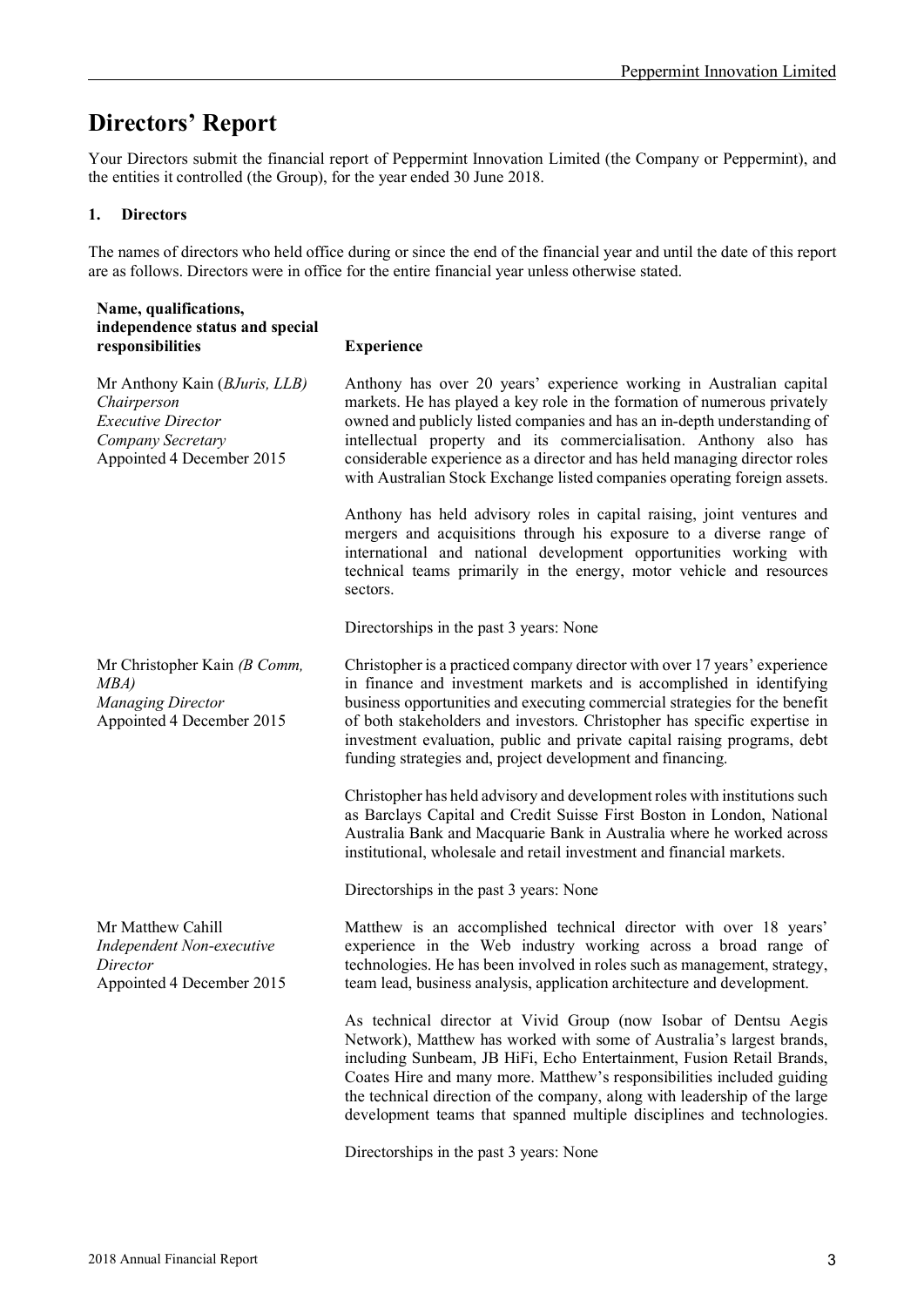# **Name, qualifications, independence status and**

Leigh Ryan, *(BSc Geology, MAIG) Independent Non-executive Director*  From 4 December 2015, Former CEO and Managing Director of Chrysalis Resources Limited to 3 December 2015

# **special responsibilities Experience and special responsibilities**

Leigh is a highly qualified geologist with over 30 years' experience in the exploration and resources industry, specifically in exploration and executive management throughout Australia and Africa.

He has been involved in targeting, evaluation, discovery and resource definition of numerous gold and base metal deposits and has successfully negotiated purchase option and joint venture agreements.

Leigh was the managing director of Chrysalis Resources Limited prior to the reverse take-over by Peppermint Innovation Limited.

Directorships in the past 3 years:

- Alchemy Resources 1 January 2017 to present

Rod Tasker, *(BA BSc Grad Dip Banking and Finance)* Independent Non-executive Director appointed 28 September 2016

Rod consults in strategic management and innovative solution delivery in the banking and finance industry, especially payment services and electronic banking.

In addition to consulting, Rod has worked in venture capital, start-ups and mainstream banking (ANZ and WBC).

He has been at the forefront of developments in payment services for three decades, spanning cards, EFTPOS, ATM, cheques, cash, mobile, internet, crypto-currency, wallets, direct debit/credit, RTGS, SWIFT, trade finance. Rod has worked on consumer, business and government payment services, in Australia and abroad.

Directorships in the past 3 years: None

# **2. Company Secretary**

The company secretary is Anthony Kain. Details disclosed in director information.

# **3. Directors' Meetings**

The number of meetings of Directors held during the financial year and the number of meetings attended by each Director was as follows:

| Name             | Number of meeting<br>eligible to attend | <b>Number of meetings</b><br>attended |
|------------------|-----------------------------------------|---------------------------------------|
| Anthony Kain     |                                         |                                       |
| Christopher Kain | 5                                       | $\mathcal{D}$                         |
| Matthew Cahill   | 5                                       | 5                                     |
| Leigh Ryan       | 5                                       | 3                                     |
| Rod Tasker       | ς                                       | 4                                     |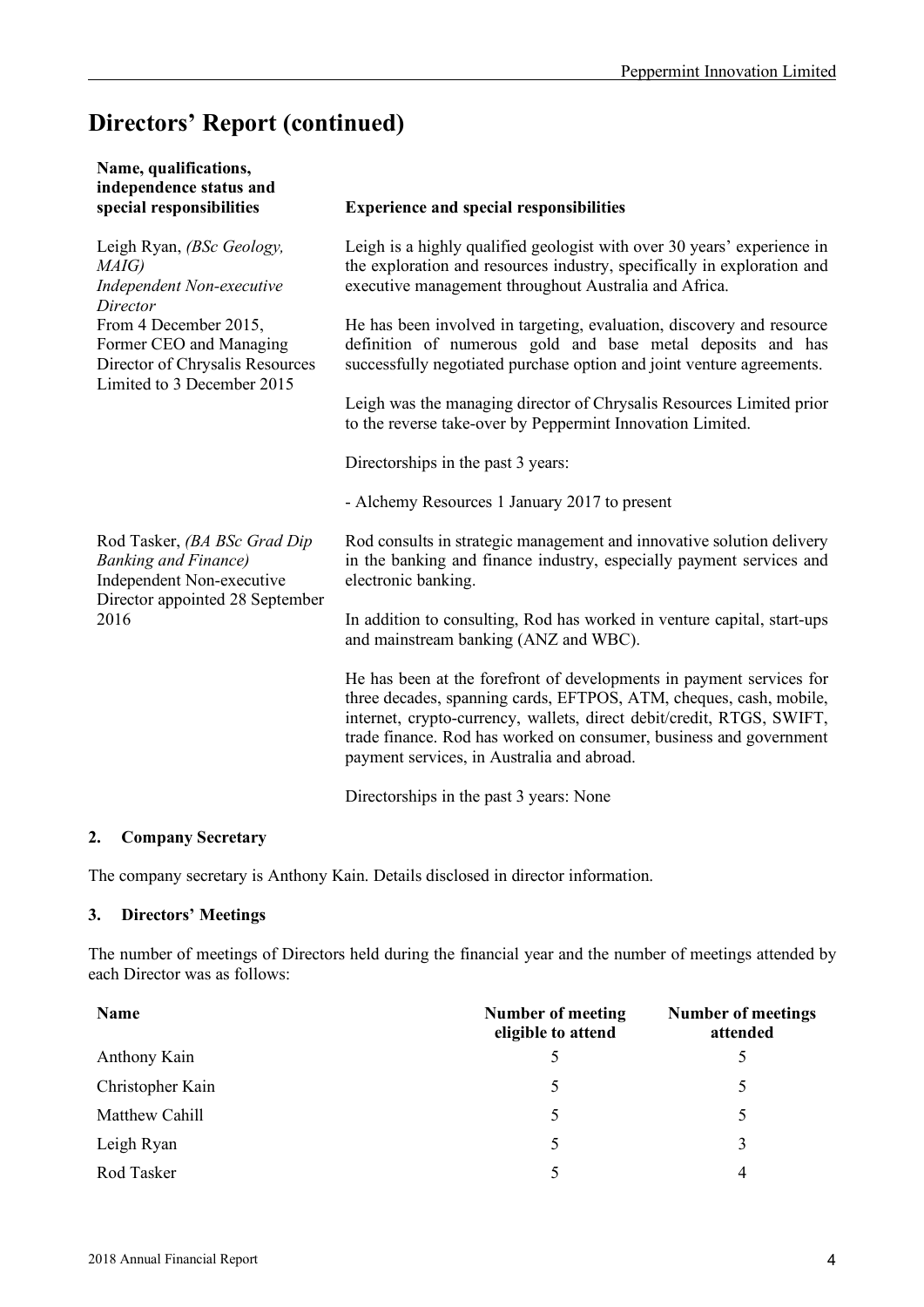# **4. Principal Activities**

The principal activities of the Group during the year were the commercialisation, deployment and further development of the Peppermint Platform, a mobile banking, payments and remittance technology designed for banks, mobile money operators, money transfer and funds remittance companies, payment processors, retailers/merchants, credit card companies and microfinance institutions.

The Peppermint Platform is currently operated in the Philippines. Peppermint has a particular focus on the developing world (starting with the Philippines) and on providing an attractive tool to the unbanked and underbanked population to access mobile banking and remit money to and from family and others through a system not tied to a particular bank or telephony company.

No significant change in the nature of these activities occurred during the year.

# **5. Operating and financial review**

# **Overview for the year**

Highlights for the year were:

- Online international remittance business from Australia, Bizmoto, launched;
- Agent network in the Philippines, also branded Bizmoto, launched;
- \$1.3m placement with strategic investors;
- Service provider agreement signed with MASS-SPECC, the largest cooperative federation in the Philippines;
- Agreement signed with CHMF, the Philippines first health management organisation, to develop and automate its organisational process with a mobile application tool and web tool;
- Agreement signed with Sante Barley to provide its 200,000 agents across the Philippines with use of the Peppermint Platform; and
- Pilot programs for MyWeps, MetroGas and SUNMar completed.

The activities for the year are reflected in Peppermint's revenues and cash receipts, which are presented on a quarterly basis in the table below:

| \$'000s per quarter | Sep 2017 | Dec 2017 | <b>Mar 2018</b> | <b>Jun 2018</b> |
|---------------------|----------|----------|-----------------|-----------------|
|                     |          |          |                 |                 |
| Revenue             | 377      | 351      | 98              |                 |
| Cash receipts       | 331      | 329      | 190             |                 |

Revenue is recognised on an accrual basis (income is recorded when it occurs, regardless of whether or not cash has actually been received) and cash receipts are presented on a cash basis (transactions are recorded when cash is received). The differences were most pronounced in the March 2018 quarter which saw a pivotal switch away from bank business to non-bank business.

Over the year business focus has increased on non-bank business, consistent with one of Peppermint's objectives of providing payment solutions to the unbanked. This was accelerated by two bank customers installing their own in-house internet and mobile banking systems, and accordingly revenues and cash receipts declined with services being reduced to these two bank customers. This can be seen in the March 2018 quarter relative to the December 2017 quarter.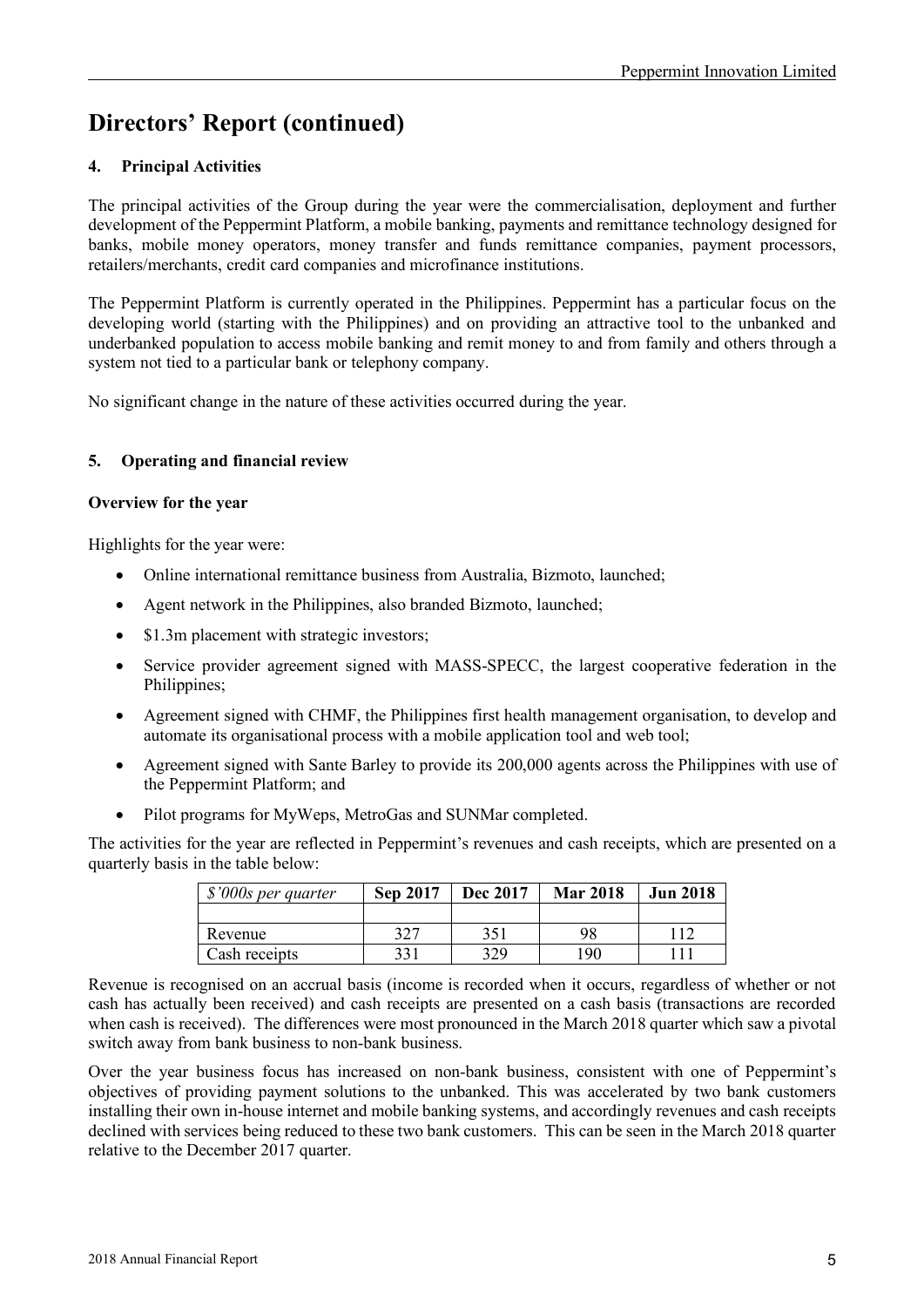# **5. Operating and financial review (continued)**

The decline in revenue from banks was partly offset by revenues commencing to be generated from non-bank channels following the completion of pilot programmes in the first part of the fiscal year. Pilots were run with MyWeps, SunMAR, Sante Barley and Metro Gas, and have progressed to commercial launch. Plus, Peppermint launched its own agent network, Bizmoto. These initiatives are less mature than was the case for the bank business and training and marketing resources are now being dedicated to drive transactions through these platforms with the goal of increasing revenue.

# *Bizmoto*

May 2018 marked a significant milestone with the launch of an online international remittance business in Australia, Bizmoto, which allows money to be transferred from Australia to the Philippines and is focused on enabling ex-pat Filipinos living in Australia and their affiliates to easily transfer money back to family and friends who are living in the Philippines.

The Group launched its own agent network in the Philippines, also branded Bizmoto, to provide customers in the Philippines with mobile bill payment and prepaid mobile phone (eLoad) services. Our direct selling multilevel marketing network of agents operate under the same brand as our online remittance business portal, Bizmoto.

Our new network of agents are trained in Peppermint's proprietary non-bank payment platform which delivers services for mobile banking, mobile Eload, bill/product payment and money transfers and will deliver these services to Filipino customers via the new Bizmoto mobile phone app. The app gives Bizmoto's network of agents the flexibility to visit customers in their own environment making it a convenient way for Filipino's to transact.

Bizmoto translates to "Your Business" in Filipino language.

# *Pilots programs to field test the Peppermint Platform in the Philippines*

Pilot programs to test the Peppermint Platform commenced in the June 2017 quarter and concluded in early December 2017. The programs were undertaken to test the platform and highlighted several things in relation to the suitability of the agent platforms we are piloting with such as on-ground practical issues the agent networks face as they move with the Peppermint platform to offer convenient and secure mobile payment services in the Philippine market place.

The pilot programs included training third party agents, developing marketing programs and continual liaison with appropriate regulatory bodies in advance of commercial deployment. The pilots addressed real financial inclusion issues faced by the population of the Philippines.

What we learnt while undertaking the pilot program was important, necessary and invaluable on the road to full commercialisation of the mobile solution we offer.

Following the conclusion of the pilot programs the bill payments and eLoad service offering has entered the early stages of commercial production.

# *MyWeps mobile remittance pilot*

MyWeps remittance agents tested remittance, bill payment and buying prepaid mobile phone services (eLoad) via the Peppermint Platform. The pilot took place across the National Capital Region of the Philippines, key regional areas and six specific municipalities in provinces that were identified as marginalised or underserved by the Filipino central bank, the Bangko Sentral ng Pilipinas (BSP).

Following the conclusion of the pilot program MyWeps is now awaiting review from the Filipino central bank.

# *Metro Gas mobile bill payments pilot*

The Metro Gas pilot program concluded successfully with pleasing results which established system functionality and user interface. The pilot program saw 50 delivery personnel from the Metro Gas Company offering their customers the option to pay household bills using the Peppermint Platform at the time of an LPG delivery.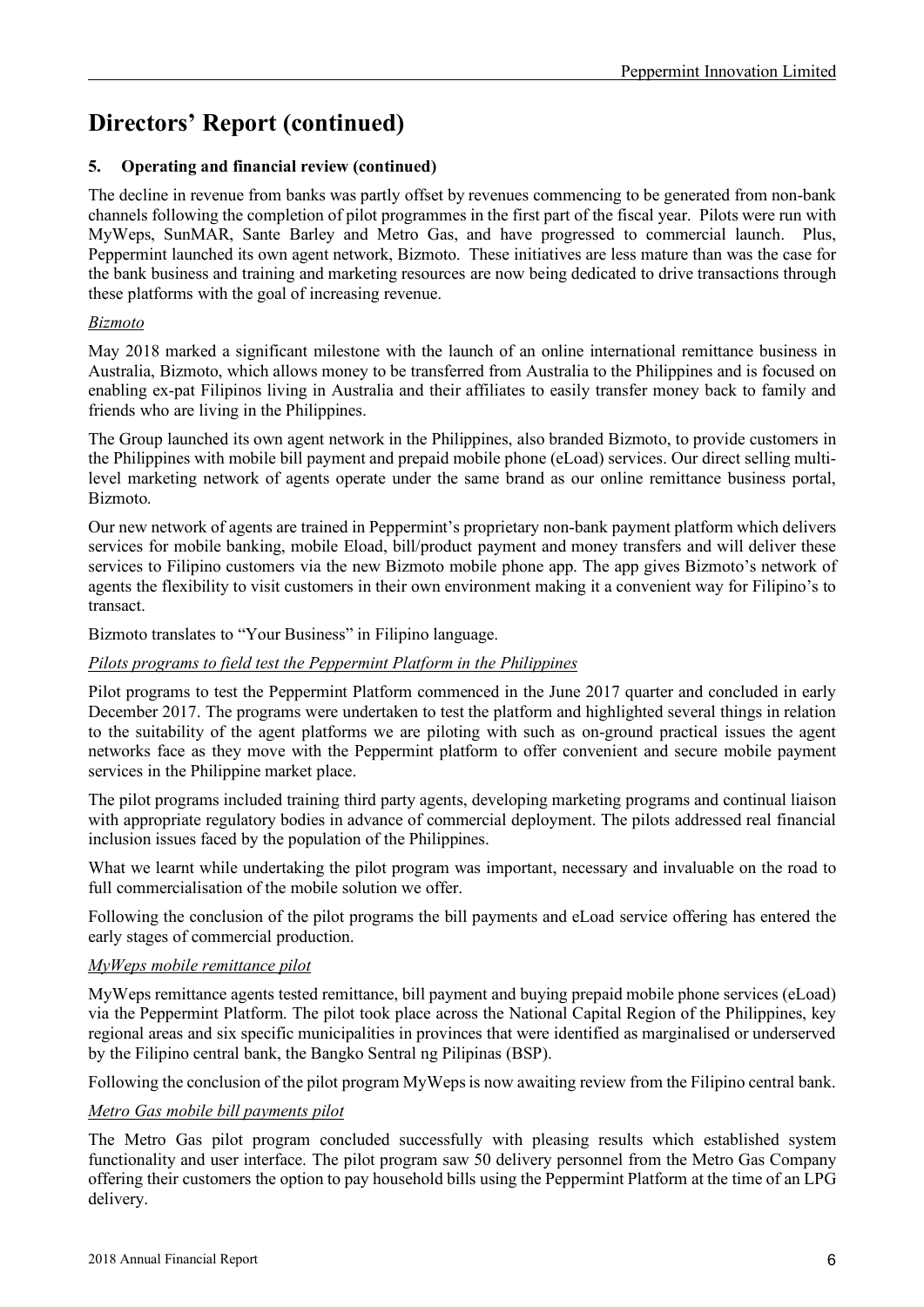# **5. Operating and financial review (continued)**

The pilot helped us identify improvements to user friendly functionality and highlighted practical problems such as ensuring the agent can address a decision maker in the house when delivering product to the household rather than an assistant who does not have the authority to dispense funds at the time of delivery.

We took an active role alongside Metro Gas promoting marketing strategies to address such problems and to drive customer use of the innovative mobile bill payment service. We aim to establish a successful marketing campaign before looking to proceed to commercial production in the coming months.

# *SUNMar Express pilot*

The SUNMar Express pilot allowed participating SUNMar agents with the opportunity to field test the Peppermint Platform to provide mobile bill payment and prepaid mobile phone (eLoad) services to their customers.

To date the work with SUNMar has highlighted customer adoption matters which are being addressed and resolved, along with the issues caused by the focus of the SUNMar operations in the southern Philippines.

This is an area serviced by utilities companies not necessarily connected to Bayad Centre, who we are working now with separately to on-board. This will underpin agent and customer use of the SUNMar bill payment service powered by Peppermint and we look forward to increased usage of the service as new and regional appropriate billers are on-boarded to the Peppermint platform. SUNMar Express Global Services Inc. (SUNMar) has over 14,000 agents in the Philippines and we have noticed rapid growth in the use of this service from a zero base.

# *SANTE Barley – League Pay App*

A pilot program to test our League Pay App commenced during the second quarter with full scale commercial production of the League Pay App rolled out 22 January 2018 with SANTE Barley.

League Pay allows SANTE Barley's network to accept money from their customers who want to pay household bills, buy eLoad (mobile phone air time) and pending regulatory approval, provide money transfer or remittance services.

Under the terms of the contract, Peppermint and SANTE Barley will receive a fee each time a transaction takes place.

SANTE Barley is one of the fastest growing distribution networks in the Philippines with approx. 200,000 direct members, business partners and business branches and we hope to stimulate growth with this big network through the development and application of the Bizmoto App by our own agent network.

# *CHMF agreement*

During the first quarter an agreement was signed with the Cooperative Health Management Federation (CHMF) to automate its payment processes, and to support CHMF providing mobile financial services, including micro health insurance products and services. Established in July 2014, CHMF has grown into a significant cooperative health service provider servicing seventy- three (73) member-cooperatives and eighteen thousand (18,000) enrolees in the CHMF healthcare plan.

# *Provider agreement with MASS-SPECC*

We announced during March 2017 that we had signed a service provider agreement with the largest cooperative federation in the Philippines, MASS-SPECC (The Mindanao Alliance of Self-Help Societies – Southern Philippines Educational Cooperative Center). To assist MASS-SPECC manage its funds management process for the Philippines Government's Conditional Cash Transfer (CCT) Program we will develop a Mobile Financial Services App and web tool.

Under the terms of the service agreement the technology will allow MASS-SPECC to effectively monitor and manage its distribution of funds for CTT activities and allow MAS-SPECC to facilitate CTT services in other areas.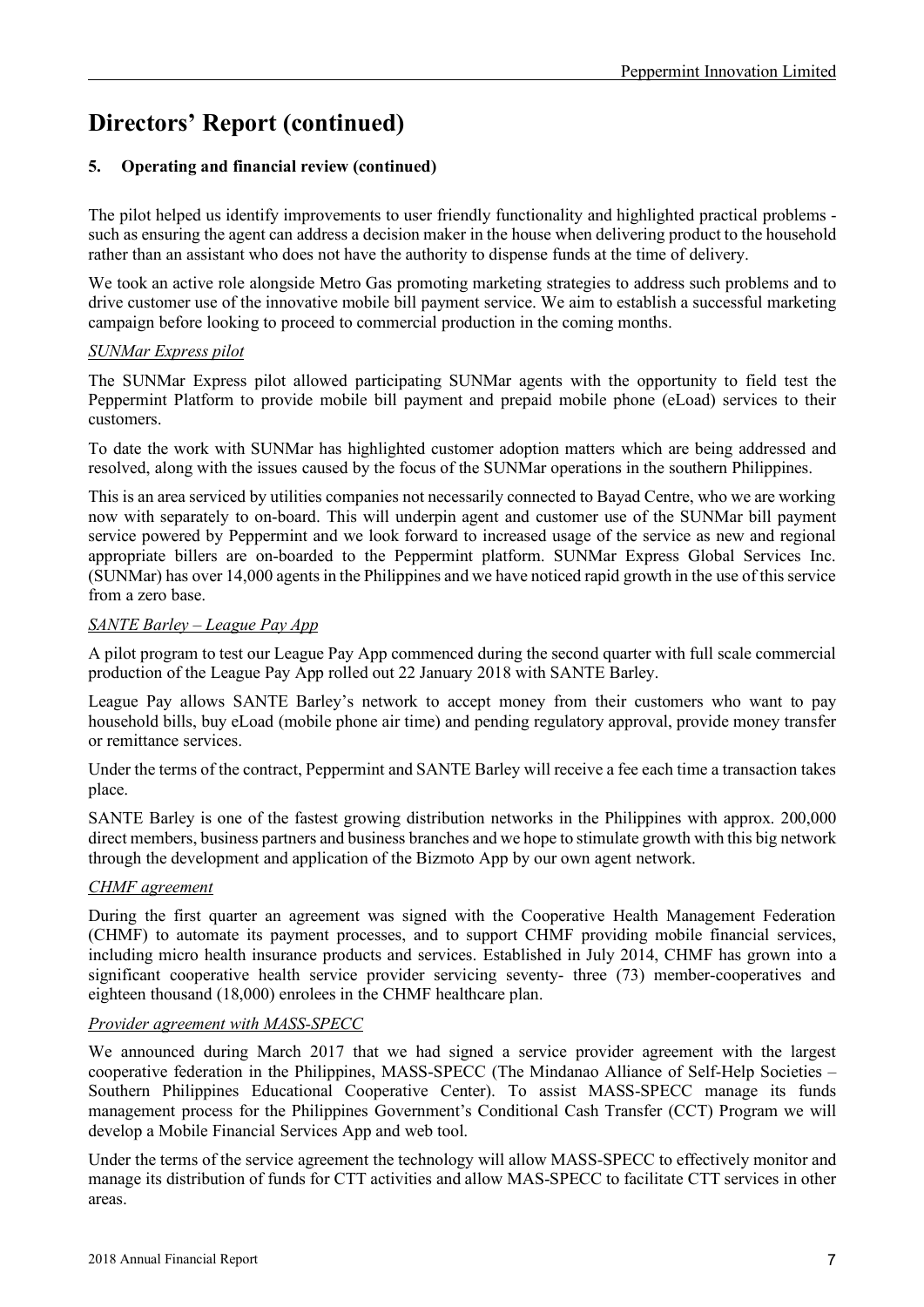# **5. Operating and financial review (continued)**

# *MOU with CredoLab*

During February 2018 we entered a MOU with Singapore based risk management firm CredoLab to explore opportunities to provide real time credit scoring for unbanked and banked Filipino customers to access microfinance and microinsurance services. With the view to enter a JV to improve financial access for the 70% of Filipinos who do not operate a bank account.

### *Tier 1 bank upgraded mobile banking App*

During the March quarter we launched our upgraded mobile banking App for UCPB, a tier one bank in the Philippines. The new App provides access to bank accounts via a mobile phone, allowing customers to perform transactions including paying bills, transferring funds, obtaining account balances and purchasing mobile air time. The upgraded App makes usage easier for customers, allowing functionality to save transaction details such as bill payment reference numbers and allows users to locate the nearest UCPB branch or ATM.

### *Australian International Remittance Business*

We announced during mid-March that we had signed an exclusive option to acquire Australian based international remittance business AusRemit Pty Ltd (trading as RemitWisely). Under the acquisition agreement terms, subject to due diligence, we have the exclusive rights to acquire 100% of AusRemit shares for a purchase price comprising 50 per cent Peppermint shares and 50 per cent cash. The transaction did not proceed.

### *Bank Partners*

The legacy business in place with Philippine Banks is evolving in line with internal bank policies and requirements to bring ownership of this valuable facility in house while we work with the banks to provide new and innovative services in addition to the basic white label App.

Philippine Banks currently use the mobile banking and payments platform powered by Peppermint as a white label App service offering.

In the March 2018 quarter, services ceased being provided to two of the Company's former Tier 1 bank customers due to the particular internal policies and requirements of these banks to bring ownership inhouse. We are continuing discussions with our banking partners about more strategic partnerships to deliver innovative fintech services to the people of the Philippines or support certain functionality of their own inhouse mobile banking Apps that are rolling out.

# *UCPB agreement*

We signed a five-year agreement during the July Quarter to provide internet payment gateway services for UCPB customers. UCPB is an existing customer who currently uses the Peppermint Platform to provide mobile banking services to their account holders and this new agreement extends Peppermint's services to UCPB.

# *Corporate*

During the September quarter 32.5m shares were issued at 2 cents per share raising \$650,000 in a private placement of 50m shares, the remaining \$350,000 issued at 2 cents per share were then placed with strategic investor Smidge Digital Unit Trust to complete the placement agreement for \$1m.

During April 2018 we announced an agreement with Smidge Digital Trust to place shares to the value of \$1 million to strategic investors. The \$1m placement with Smidge Digital Unit Trust was restructured during April 2018 with subscriptions for first tranche of the new placement received by the company and with Smidge subscribing for the issue of 23,333,334 shares at a price of 3 cents per share to complete the second tranche of the placement. \$300,000 was raised from the issue of 10 million shares and \$160,000 was advanced prior to 30 June 2018 as part of a \$700,000 placement announced on 2 August 2018.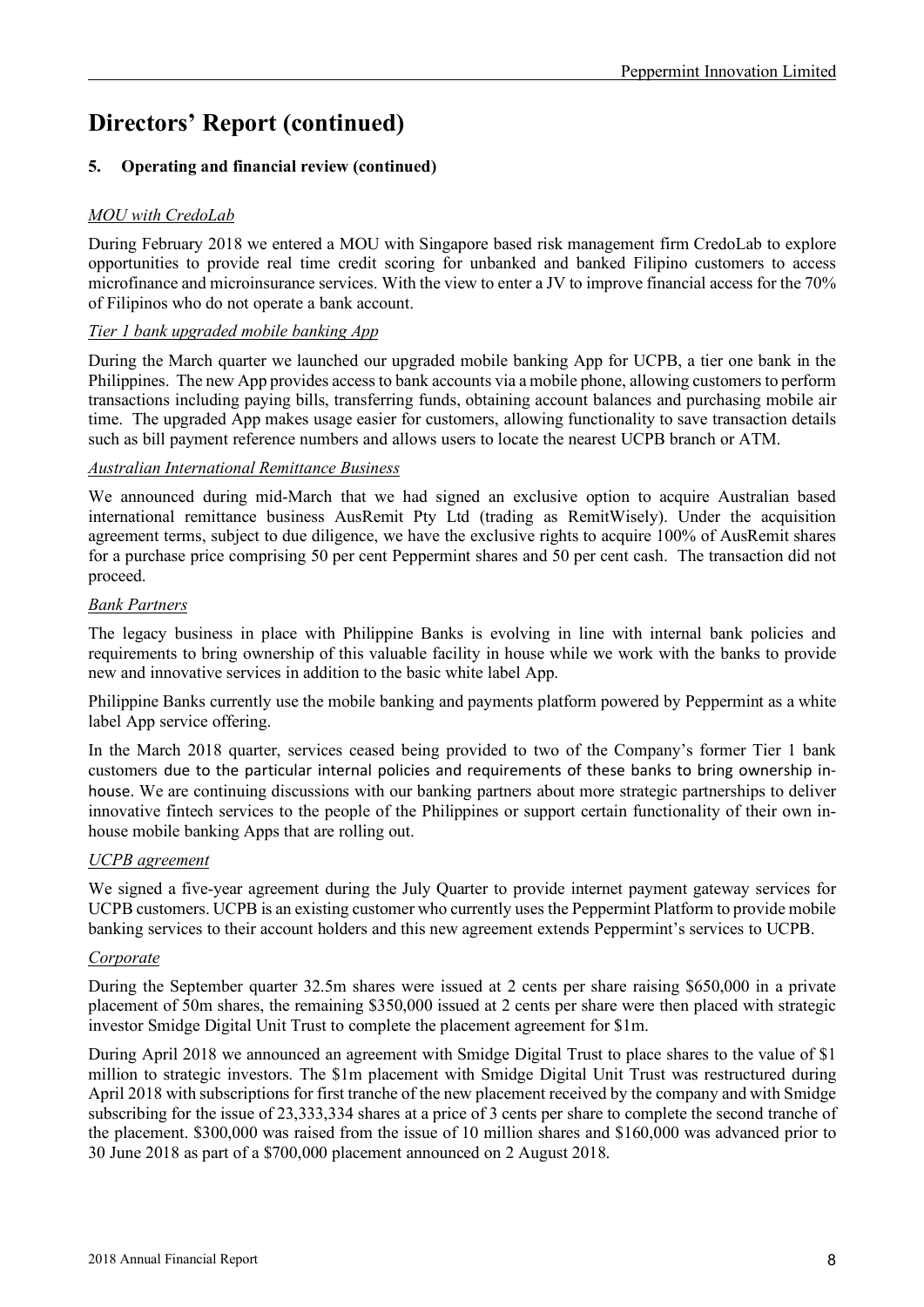# **5. Operating and financial review (continued)**

# **Shareholder returns**

|                            | 2018        | 2017        | 2016        | 2015       |
|----------------------------|-------------|-------------|-------------|------------|
| Net loss for the year      | (1,743,348) | (1,599,598) | (8,797,978) | (400, 251) |
| Earnings per share (cents) | (0.2)       | (0.2)       | (1.4)       | (0.1)      |
| Net assets                 | (5,103)     | 539,196     | 2,129,004   | (179, 348) |
| Share price                | \$0.025     | \$0.009     | \$0.015     | n/a        |

No information existed prior to 2015 because the Company was incorporated on 24 July 2014 and completed a reverse take-over to list on the Australian Securities Exchange on 4 December 2015.

# **Investments for future performance**

The main expense item for the Company is its human resources, which have continued to focus on the Company's three business lines:

- 1. Non-bank Payments Platform;
- 2. Bank Mobile Banking and Payments Platform; and
- 3. Australian Outbound Remittance Business.

All areas are expected to grow with continued product development over the year, however, it is noted that Bank Mobile Banking and Payments Platform business line is expected to represent a small portion of the Company's business in coming years as the Non-bank Payments Platform and Australian Outbound Remittance Business are expected to grow at a faster pace than the Bank Mobile Banking and Payments Platform.

# **Review of financial condition**

The Company had \$242k cash at bank as at 30 June 2018, and is now working with strategic partners with respect to future funding to ensure it is sufficiently funded to continue to execute its growth strategy and operational plans for the coming year.

# **Significant changes in the state of affairs**

There have been no significant changes in the state of affairs of the Group to the date of this report, not otherwise disclosed in this report.

# **6. Dividends**

No dividends have been paid or declared since the start of the financial year and the Directors do not recommend the payment of a dividend in respect of the financial year.

# **7. Significant events after balance date**

Subsequent to reporting date 23,333,334 fully paid ordinary shares were issued at 3 cents per share raising \$700,000, inclusive of \$160,000 recorded as a current liability at 30 June 2018, and 10,000,000 options vested.

Apart from the items above, there has not arisen in the interval between the end of the financial year and the date of this report any item, transaction or event of a material and unusual nature likely, in the opinion of the Directors of the Company, to affect significantly the operations of the Group, the results of those operations, or the state of affairs of the Group, in future financial years.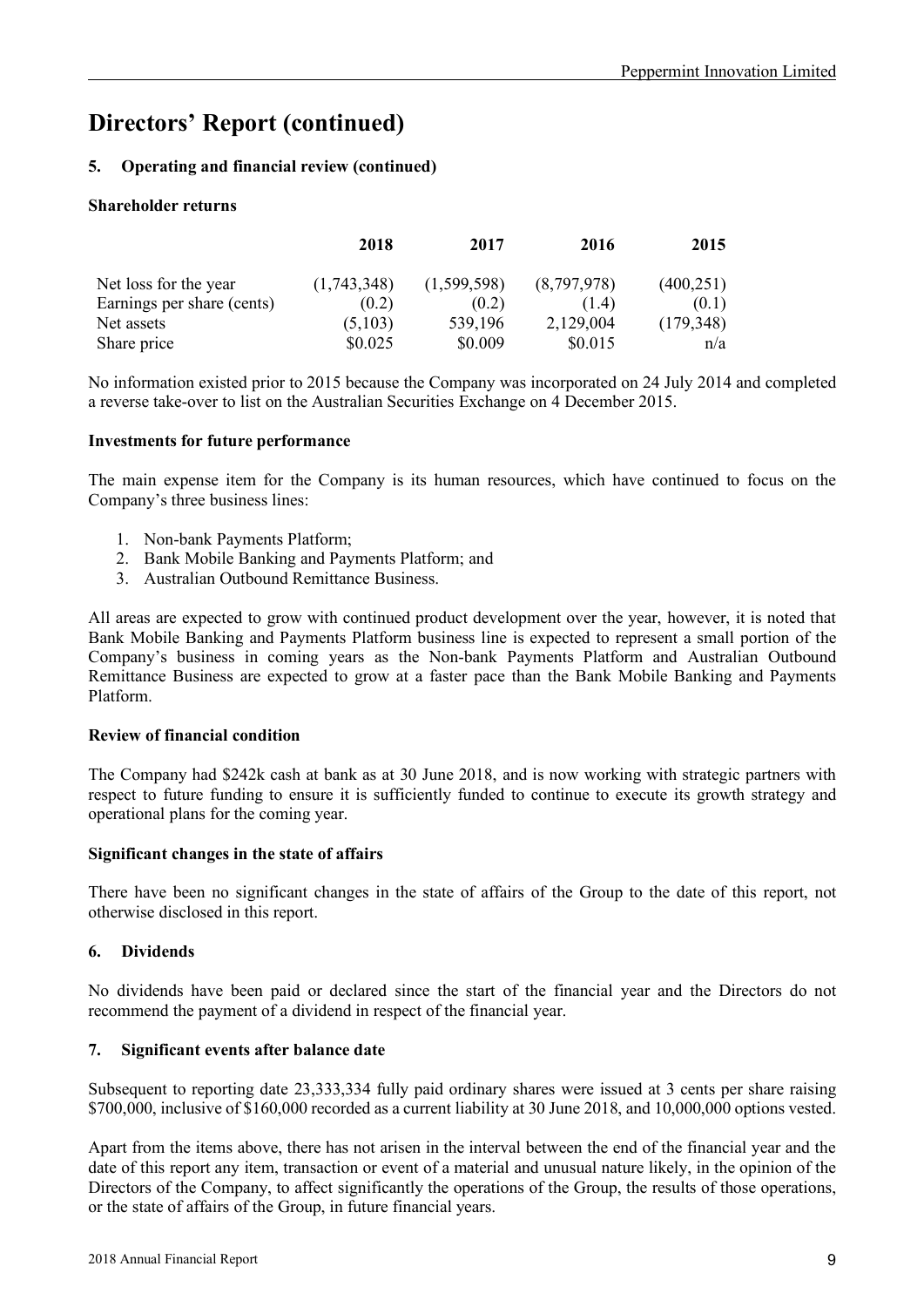# **8. Likely developments**

The Group intends to continue to develop its mobile banking and payments business via organic growth and strategic acquisitions.

Over the coming year Peppermint is aiming to continue to add additional white labelled payment partners to continue to diversify and build revenue streams, and in parallel Peppermint is building its own agent network in the Philippines, plus proceed to the commercial launch of its Australian outbound international remittance business for which testing has recently been completed.

# **9. Environmental legislation**

The Group's operations are not regulated by any significant environmental regulations under a law of the Commonwealth or of a state or territory.

# **10. Directors' interests**

As at the date of this report, the interests of the Directors in the Company were:

|                  | Number of<br>fully paid<br>ordinary<br>shares | Number of<br>performance<br>shares |
|------------------|-----------------------------------------------|------------------------------------|
|                  |                                               |                                    |
| Anthony Kain     | 93,991,416                                    | 26,854,690                         |
| Christopher Kain | 110,325,322                                   | 31,521,521                         |
| Matthew Cahill   | 6,437,768                                     | 1,839,362                          |
| Leigh Ryan       | 3,000,000                                     |                                    |
| Rod Tasker       | 1,000,000                                     |                                    |

# **11. Share options**

On 12 March 2018, the following performance options were issued:

|               | <b>Exercise</b> |                                                                                                                                                                                                                                                                                                                                                                                                                          |
|---------------|-----------------|--------------------------------------------------------------------------------------------------------------------------------------------------------------------------------------------------------------------------------------------------------------------------------------------------------------------------------------------------------------------------------------------------------------------------|
| <b>Number</b> | Price           | <b>Vesting Condition</b>                                                                                                                                                                                                                                                                                                                                                                                                 |
| 10,000,000    | \$0.03          | Options to acquire fully paid ordinary shares at 3 cents each, which shall vest when the<br>optionholder successfully raises between \$2 million and \$5 million for the Company<br>pursuant to an engagement letter (which either party may terminate with 1 month notice)<br>(Capital Raising), which are exercisable after the 30 day volume weighted average price<br>of fully paid ordinary shares exceeds 5 cents. |
| 10,000,000    | \$0.03          | Options to acquire fully paid ordinary shares at 3 cents each, which shall vest 2 months<br>after the Capital Raising, which are exercisable after the 30 day volume weighted average<br>price of fully paid ordinary shares exceeds 10 cents.                                                                                                                                                                           |
| 10,000,000    | \$0.05          | Options to acquire fully paid ordinary shares at 5 cents each, which shall vest 4 months<br>after the Capital Raising, which are exercisable after the 30 day volume weighted average<br>price of fully paid ordinary shares share price exceeds 15 cents.                                                                                                                                                               |
| 10,000,000    | \$0.05          | Options to acquire fully paid ordinary shares at 5 cents each, which shall vest 6 months<br>after the Capital Raising, which are exercisable after the 30 day volume weighted average<br>price of fully paid ordinary shares share price exceeds 20 cents.                                                                                                                                                               |

Options not exercised within 24 months of the Capital Raising will automatically lapse.

As at the date of this report, the Capital Raising had occurred and 10,000,000 options had vested.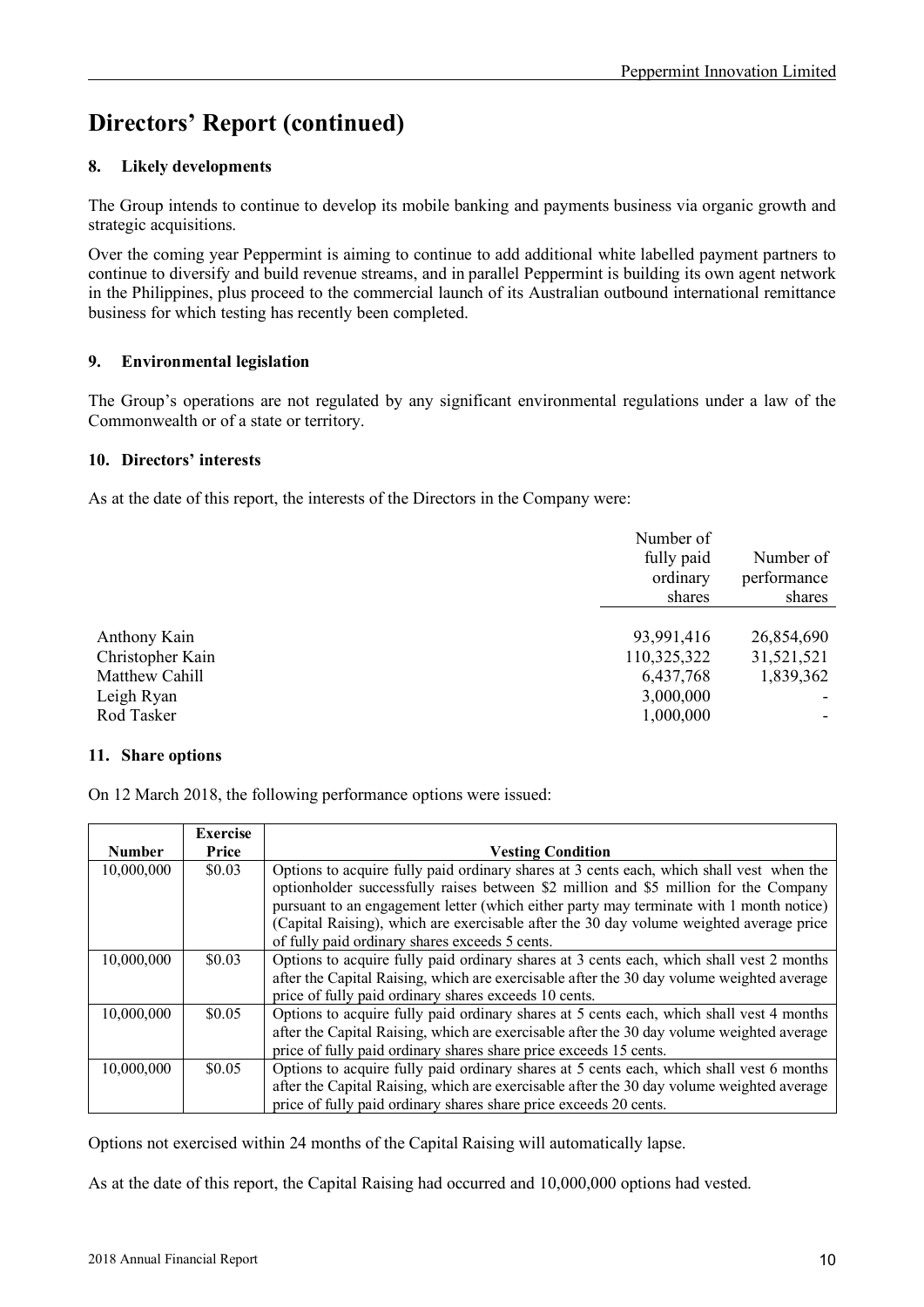# **11. Share options (continued)**

No shares were issued as a result of the exercise of options.

At the date of this report, 10,000,000 unissued shares of the Company were under option and a further 30,000,000 were subject to vesting periods of two, four and six months in tranches of 10,000,000.

The options do not entitle the holder to participate in any share issue of the Company or any other body corporate.

During or since the end of the financial year the Company has not issued any shares as a result of the exercise of options.

# **12. Performance shares**

No shares were issued as a result of the achievement of performance hurdles.

At the date of this report, 100,000,000 performance shares convert to fully paid ordinary shares on the basis of one (1) performance share into one (1) fully paid ordinary share in the capital of the Company, upon the following milestones being achieved were on issue:

| <b>Event/Milestone</b>                                                                                                                                                       | Number of<br><b>Shares</b> |
|------------------------------------------------------------------------------------------------------------------------------------------------------------------------------|----------------------------|
| Milestone 1: the Company or its subsidiaries generating cumulative revenue of<br>\$15,000,000 from the Mobile Banking Payments Remittance Business (MBPRB) by<br>20 May 2020 | 50,000,000                 |
| Milestone 2: the Company or its subsidiaries generating cumulative revenue of<br>\$50,000,000 from the MBPRB by 20 May 2020                                                  | 50,000,000                 |
|                                                                                                                                                                              | 100,000,000                |

As at 30 June 2018, none of the milestones of the performance shares had been achieved.

Performance shares do not entitle the holder to participate in any share issue of the Company or any other body corporate.

During or since the end of the financial year the Company has not issued any shares as a result of the achievement of performance hurdles.

### **13. Indemnification and insurance of Directors and Officers**

The Company has agreed to indemnify all the directors and executive officers against all liabilities to another person (other than the Company or related body corporate) that may arise from their position as officers of the Company and its controlled entities, except where the liability arises out of conduct involving a lack of good faith. The agreement stipulates that the Company will meet the full amount of any such liabilities, including costs and expenses.

The Company has also agreed to indemnify the current Directors of its controlled entities for all liabilities to another person (other than the Company or related body corporate) that may arise from their position, except where the liability arises out of conduct involving a lack of good faith. The agreement stipulates that the Company will meet the full amount of any such liabilities, including costs and expenses.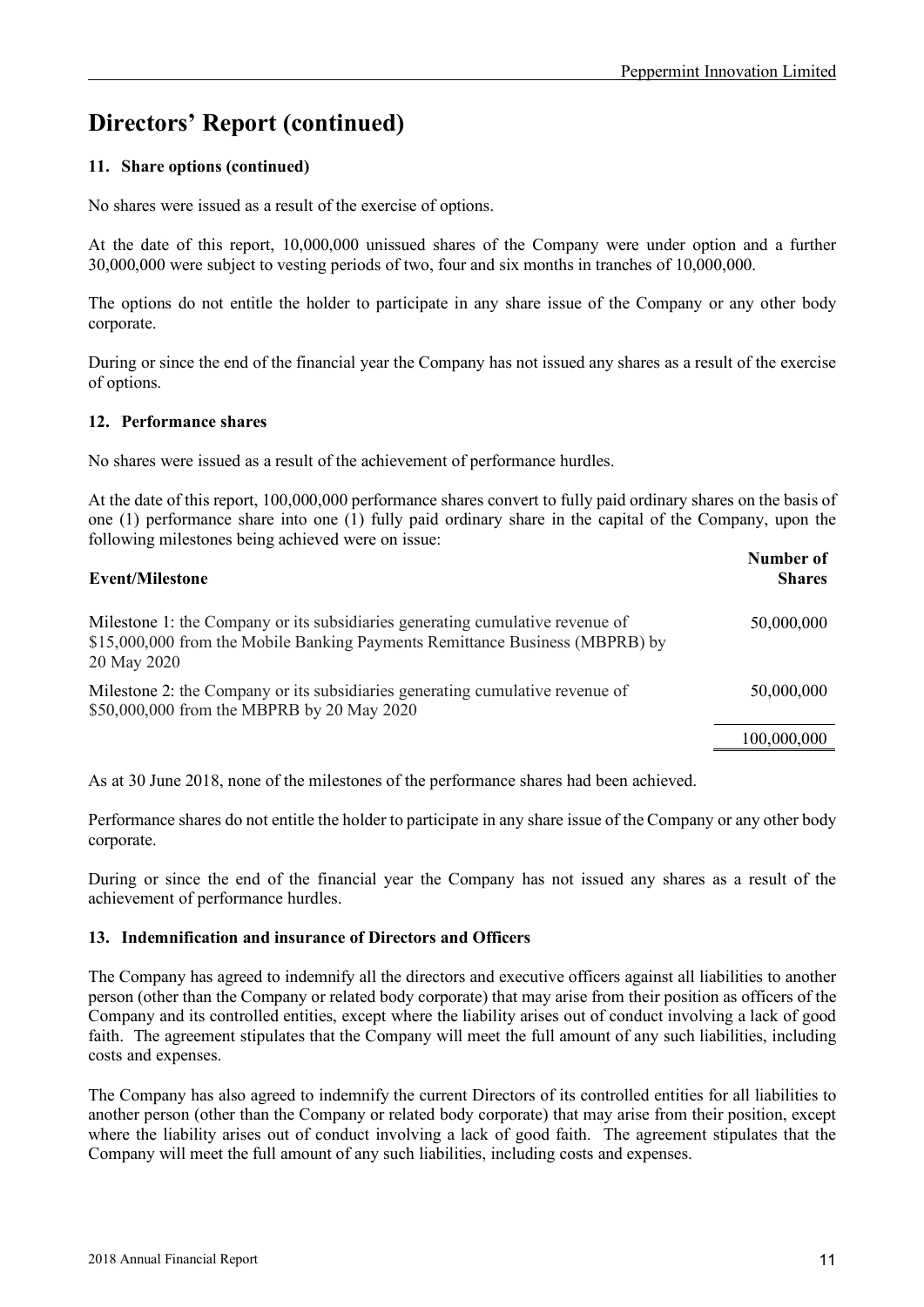# **14. Auditor Independence and Non-Audit Services**

The auditor's independence declaration as required under section 307C of the Corporations Act 2001 is set out immediately after this Directors' Report.

# **15. Non-Audit Services**

The directors are of the opinion that the services as disclosed in Note 17 to the financial statements do not compromise the external auditor's independence requirements of the Corporations Act 2001 for the following reasons:

- all non-audit services have been reviewed and approved to ensure that they do not impact the integrity and objectivity of the auditor; and
- none of the services undermine the general principles relating to auditor independence as set out in APES 110 Code of Ethics for Professional Accountants issued by the Accounting Professional and Ethical Standards Board, including reviewing or auditing the auditor's own work, acting in a management or decision-making capacity for the company, acting as advocate for the company or jointly sharing economic risks and rewards

# **16. Proceedings on Behalf of the Company**

There are no proceedings on behalf of the Company under section 237 of the Corporations Act 2001 in the financial year or at the date of this report.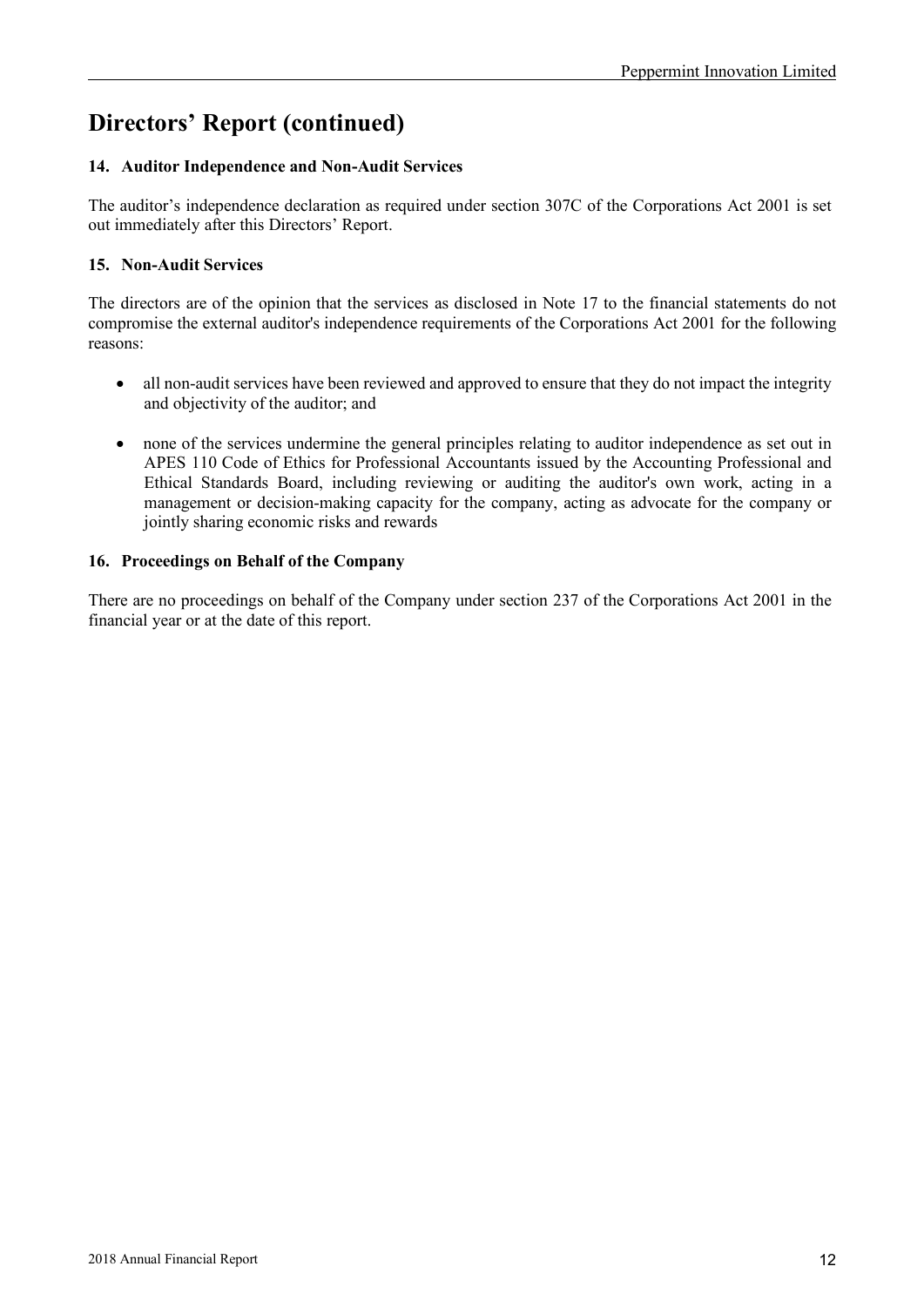

#### **RSM Australia Partners**

Level 32 Exchange Tower, 2 The Esplanade Perth WA 6000 GPO Box R1253 Perth WA 6844

> T +61 (0) 8 9261 9100 F +61 (0) 8 9261 9111

> > www.rsm.com.au

### **AUDITOR'S INDEPENDENCE DECLARATION**

As lead auditor for the audit of the financial report of Peppermint Innovation Limited for the year ended 30 June 2018 I declare that, to the best of my knowledge and belief, there have been no contraventions of:

- (i) the auditor independence requirements of the *Corporations Act 2001* in relation to the audit; and
- (ii) any applicable code of professional conduct in relation to the audit.

RSM AUSTRALIA PARTNERS



Perth, WA JAMES KOMNINOS Dated: 30 August 2018 **Partner** 

#### **THE POWER OF BEING UNDERSTOOD** AUDIT | TAX | CONSULTING

RSM Australia Partners is a member of the RSM network and trades as RSM. RSM is the trading name used by the members of the RSM network. Each member of the RSM network is an independent accounting and consulting firm which practices in its own right. The RSM network is not itself a separate legal entity in any jurisdiction. RSM Australia Partners ABN 36 965 185 036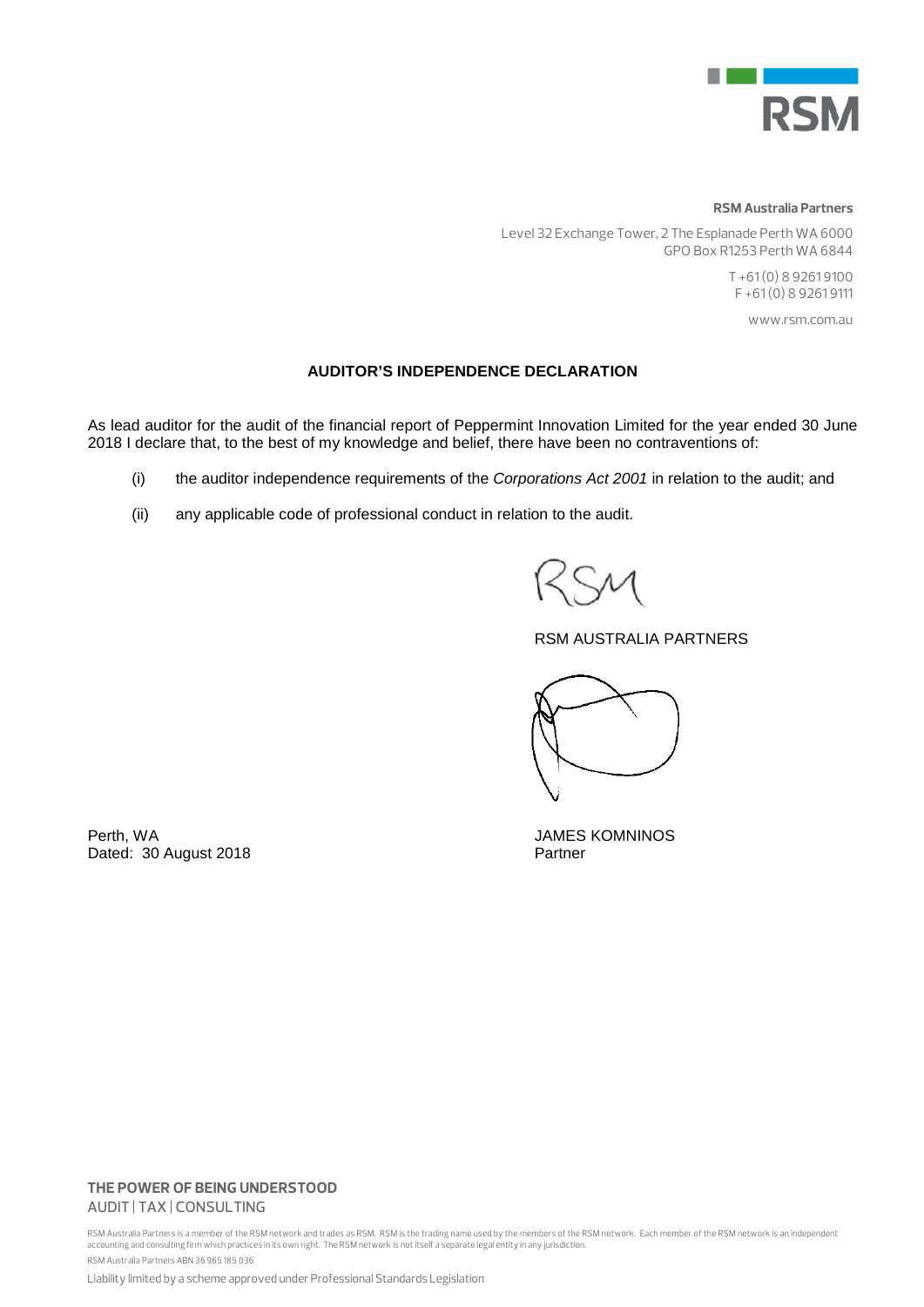# **Remuneration report (audited)**

This remuneration report for the financial year ended 30 June 2018 outlines remuneration arrangements of the Company and the Group in accordance with the requirements of the Corporations Act 2001 (the Act) and its regulations. This information has been audited as required by section 308(3C) of the Act.

The remuneration report details the remuneration arrangements for key management personnel (KMP) who are defined as those persons having authority and responsibility for planning, directing and controlling the major activities of the Company and the Group, directly or indirectly, including any director (whether executive or otherwise) of the parent company, and including the executives in the Parent and the Group receiving the highest remuneration.

# **Individual key management personnel disclosures**

Details of KMPs of the Company and Group are set out below:

*Key management personnel*

# **(i) Directors**

| Mr Anthony Kain     | Chairman, Executive Director, Company Secretary, appointed 4<br>December 2015 |
|---------------------|-------------------------------------------------------------------------------|
| Mr Christopher Kain | Managing Director, appointed 4 December 2015                                  |
| Mr Matthew Cahill   | Non-Executive Director, appointed 4 December 2015                             |
| Mr Leigh Ryan       | Non-Executive Director, appointed 4 December 2015                             |
| Mr Rod Tasker       | Non-Executive Director, appointed 28 September 2016                           |

### **(ii) Executives**

None

There have not been any changes to KMP after reporting date and before the financial report was authorised for issue.

The Remuneration Report is set out under the following main headings:

- A. Principles used to determine the nature and amount of remuneration
- B. Details of remuneration
- C. Service agreements
- D. Share-based compensation
- E. Option holdings of key management personnel
- F. Performance Shares of key management personnel
- G. Other transactions and balances with Key Management Personnel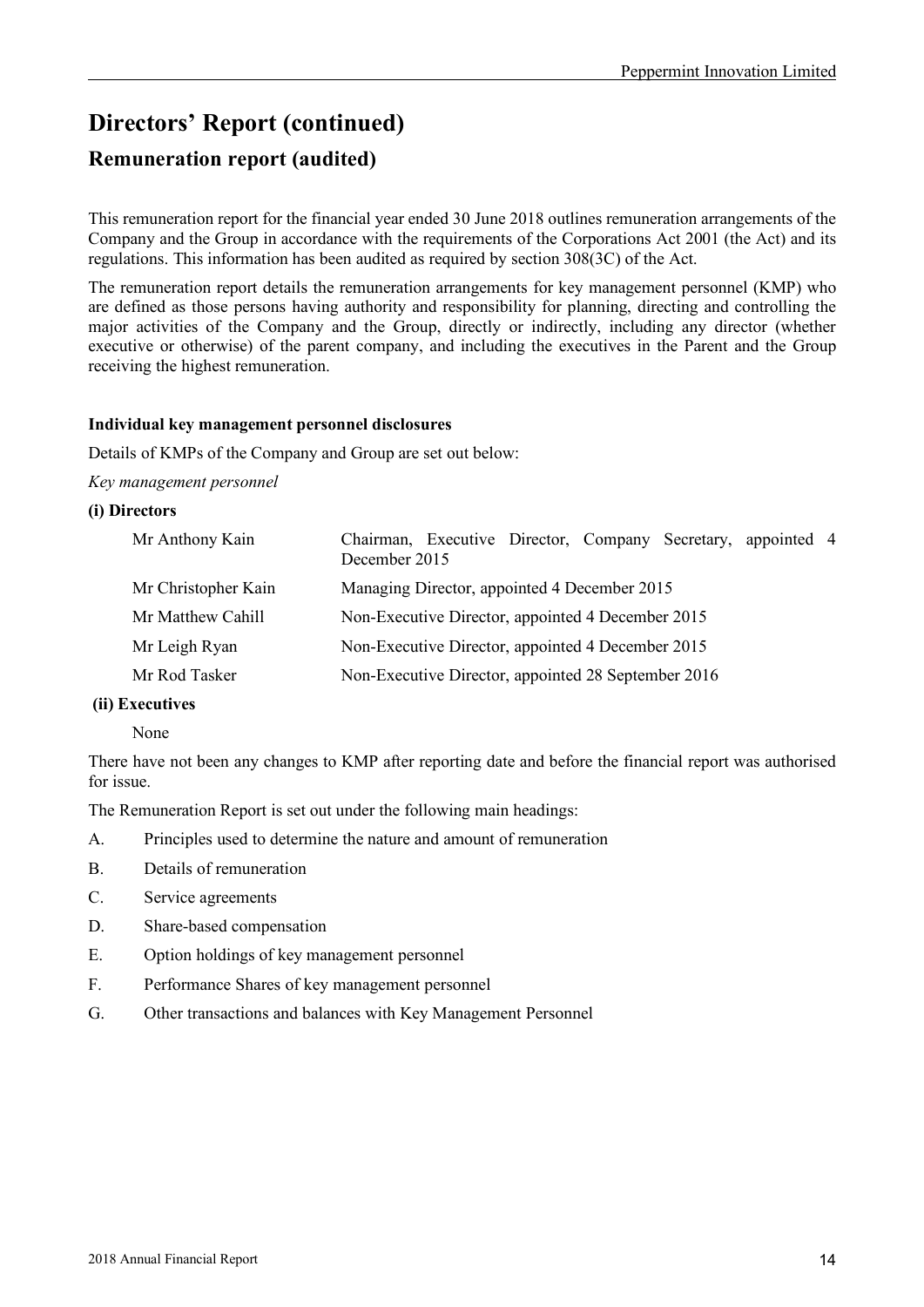# **Remuneration report (audited) (continued)**

# **A. Principles used to determine the nature and amount of remuneration**

# *Remuneration philosophy*

The performance of the Group depends upon the quality of its directors and executives. To prosper, the Group must attract, motivate and retain highly skilled directors and executives.

To this end, the Group embodies the following principles in its compensation framework:

- Provide competitive rewards to attract high calibre executives;
- Link executive rewards to shareholder value; and
- Establish appropriate, demanding performance hurdles in relation to variable executive compensation

Remuneration consists of fixed remuneration and variable remuneration.

### *Fixed Remuneration*

Fixed remuneration is reviewed annually by the Board of Directors. The process consists of a review of relevant comparative remuneration in the market and internally and, where appropriate, external advice on policies and practices.

### *Variable Remuneration*

The Group does not currently have a variable component to the remuneration of the board and management, however, the Group intends to introduce a variable remuneration plan in the near future.

### *Remuneration Reviews*

The Board of Directors of the Company is responsible for determining and reviewing compensation arrangements for the directors, the Managing Director and all other key management personnel.

The Board of Directors assesses the appropriateness of the nature and amount of compensation of key management personnel on a periodic basis by reference to relevant employment market conditions with the overall objective of ensuring maximum stakeholder benefit from the retention of a high quality board and executive team.

### *Remuneration structure*

In accordance with best practice Corporate Governance, the structure of non-executive director and executive remuneration is separate and distinct.

### *Non-executive Director Remuneration*

The Board seeks to set aggregate remuneration at a level that provides the Group with the ability to attract and retain directors of the highest calibre, whilst incurring a cost that is acceptable to shareholders.

The Constitution and the ASX Listing Rules specify that the aggregate remuneration of non-executive directors shall be determined from time to time by a general meeting. The amount of aggregate remuneration sought to be approved by shareholders and the manner in which it is apportioned amongst directors is reviewed annually. The Board considers advice from external shareholders as well as the fees paid to non-executive directors of comparable companies when undertaking the annual review process.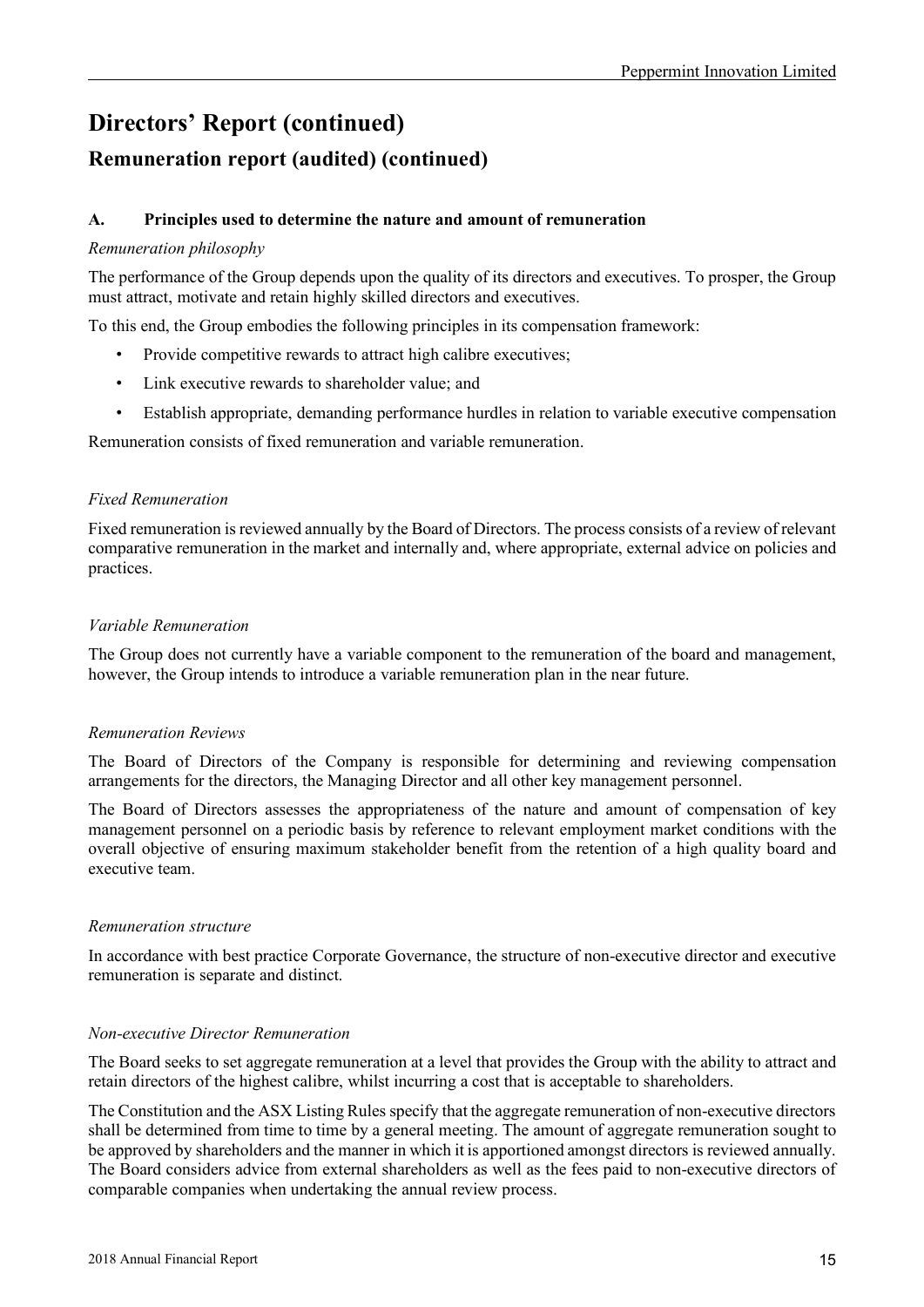# **Remuneration report (audited) (continued)**

Non-executive directors receive a fee for being a director of the Company. The compensation of non-executive directors for the year ended 30 June 2018 is detailed below.

The total maximum remuneration of non-executive directors is initially set by the Constitution and subsequent variation is by ordinary resolution of Shareholders in general meeting in accordance with the Constitution, the Corporations Act and the ASX Listing Rules, as applicable. The determination of non-executive directors' remuneration within that maximum will be made by the Board having regard to the inputs and value to the Company of the respective contributions of each non-executive Director. This amount has been set at an amount not to exceed \$300,000 per annum.

In addition, a director may be paid fees or other amounts and non-cash performance incentive such as options, subject to necessary shareholder approval, where a director performs special duties or otherwise performs services outside the scope of the ordinary duties of a director.

Directors are also entitled to be reimbursed reasonable travelling, hotel and other expenses incurred by them respectively in or about the performance of their duties as directors.

# *Senior Manager and Executive Director remuneration*

# *Objective*

The entity aims to reward executives with a level and mix of compensation commensurate with their position and responsibilities within the entity so as to:

- reward executives for company, business unit and individual performance against targets set to appropriate benchmarks;
- align the interests of executives with those of shareholders;
- link rewards with the strategic goals and performance of the Group; and
- ensure total compensation is competitive by market standards.

Compensation consists of the following key elements:

- Fixed Compensation; and
- Variable Compensation.

The proportion of fixed compensation and variable compensation (potential short term and long term incentives) is established for each key management person by the Directors.

# *Fixed Compensation*

### *Objective*

Fixed compensation is reviewed annually by the Directors. The process consists of a review of individual performance, relevant comparative compensation in the market and internally and, where appropriate, external advice on policies and practices.

### *Structure*

Executives are given the opportunity to receive their fixed remuneration in a variety of forms including cash and fringe benefits such as motor vehicles and expense payment plans.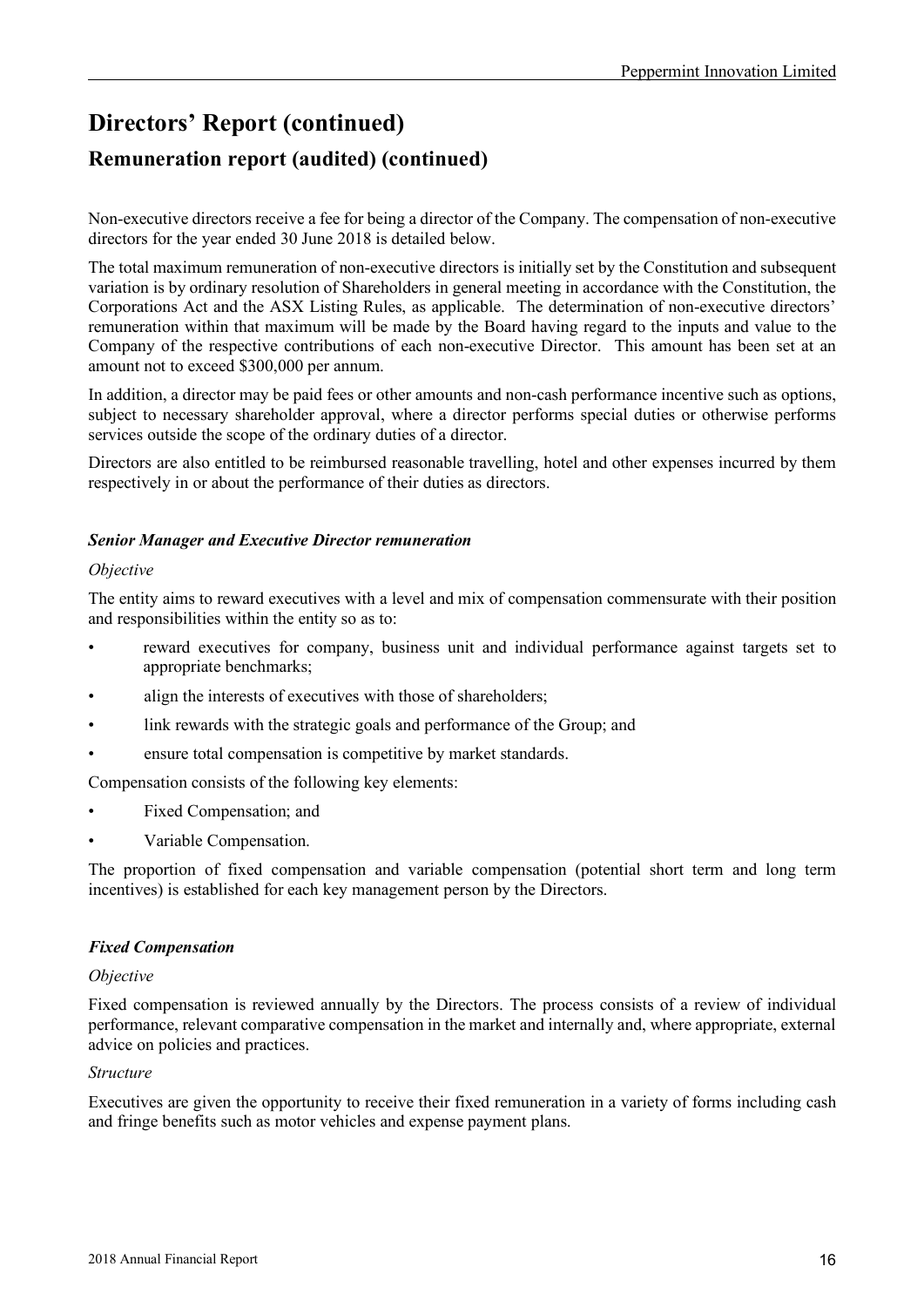# **Remuneration report (audited) (continued)**

# *Variable Compensation*

### *Objective*

The objective of the Variable Compensation is to reward executives in a manner that aligns this element of compensation with the creation of shareholder wealth.

### *Structure*

The Company and Group do not currently have a Variable Compensation plan, however, it is intended that one be established in the near future.

# *Use of remuneration consultants*

The Group did not use the services of remuneration consultants.

*Objective of the remuneration committee*

The Company did not have a remuneration committee during the year.

*Voting and comments made at 2017 Annual General Meeting*

All resolutions at the 2017 Annual General Meeting were passed by a show of hands.

# *Overview of Group performance*

The performance of the Group is detailed in the Directors' Report.

There is no link between remuneration and performance.

# **B. Details of remuneration**

# Year ended 30 June 2018

| <b>Directors</b>      | <b>Salary</b><br>& Fees | Non-<br>monetary<br>benefits<br>(iii) | Post<br>employ-<br>ment<br>benefits | Share-<br>based<br>payments | <b>Total</b> | Performance<br><b>Related</b> |
|-----------------------|-------------------------|---------------------------------------|-------------------------------------|-----------------------------|--------------|-------------------------------|
| Mr Anthony Kain       | 200,000                 | 6,972                                 | 19,000                              | $\overline{\phantom{a}}$    | 225,972      |                               |
| Mr Christopher Kain   | 265,000                 | 9,238                                 | 25,175                              | $\blacksquare$              | 299,413      | ۰                             |
| Mr Matthew Cahill (i) | 65,550                  | 2,178                                 | 2,850                               | $\overline{\phantom{a}}$    | 70,578       |                               |
| Mr Leigh Ryan         | 30,000                  | 1,046                                 | 2,850                               | $\overline{\phantom{a}}$    | 33,896       | $\overline{\phantom{0}}$      |
| Mr Rod Tasker (ii)    | 112,500                 | 3,672                                 | 2,850                               | $\overline{\phantom{a}}$    | 119,022      | $\overline{\phantom{0}}$      |
| <b>Totals</b>         | 673,050                 | 23,106                                | 52,725                              | $\blacksquare$              | 748,881      | ۰                             |

*Compensation is stated on an accruals basis.*

(i) Includes remuneration via Digital Domain Consulting, a business in which he holds a beneficial interest.

(ii) Includes remuneration via Adapts Pty Ltd, a business in which he holds a beneficial interest.

(iii) Comprises of directors and officers' insurance.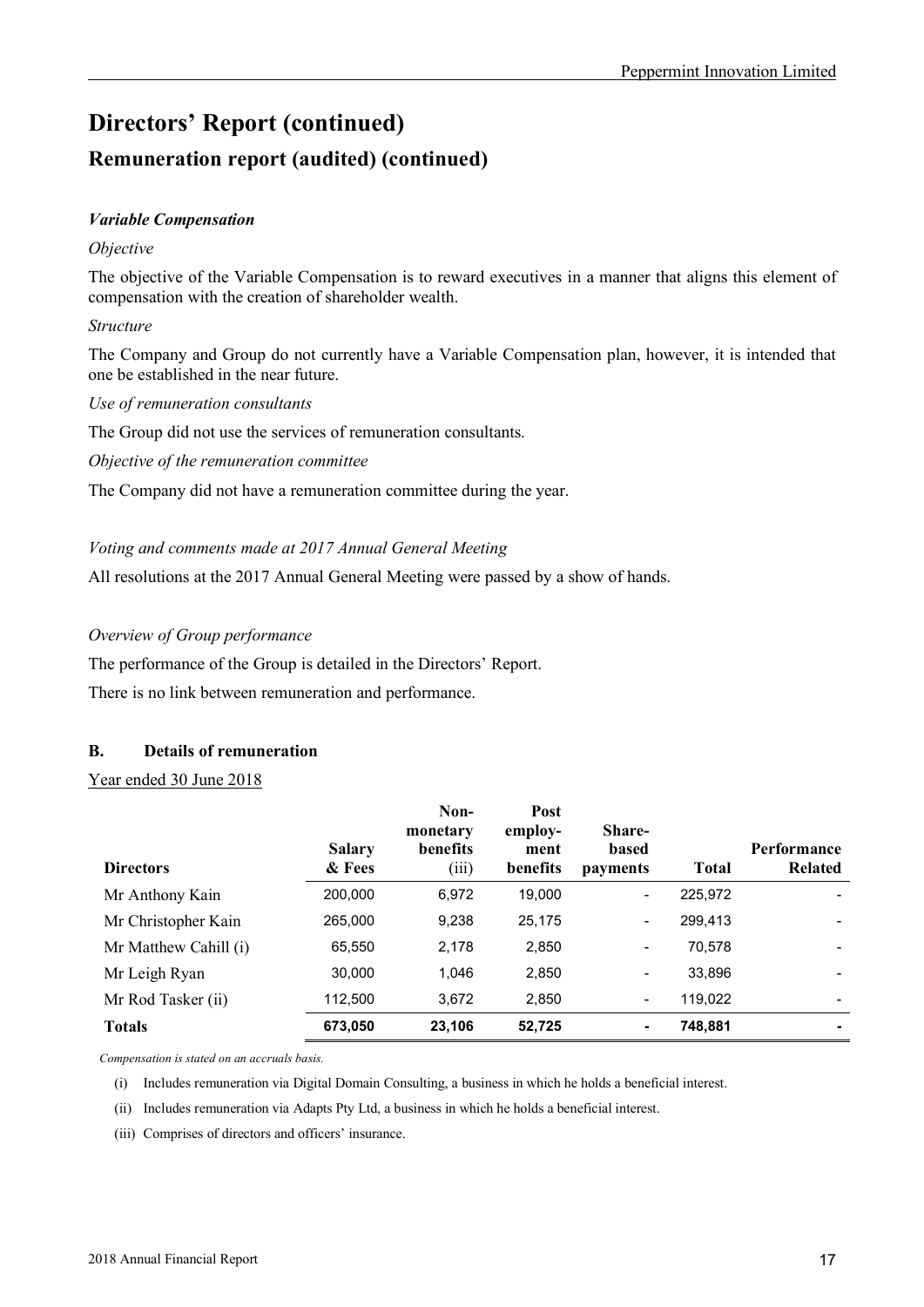# **Directors' Report (continued) Remuneration report (audited) (continued)**

| <b>Directors</b>         | <b>Salary</b><br>& Fees | Non-<br>monetary<br>benefits<br>(vii) | Post<br>employ-<br>ment<br>benefits | Share-<br><b>based</b><br>payments | <b>Total</b> | <b>Performance</b><br><b>Related</b> |
|--------------------------|-------------------------|---------------------------------------|-------------------------------------|------------------------------------|--------------|--------------------------------------|
| Mr Anthony Kain (i)      | 190,000                 | 5,345                                 | 9,500                               | $\qquad \qquad \blacksquare$       | 204,845      |                                      |
| Mr Christopher Kain (ii) | 252,500                 | 7,102                                 | 12,588                              | $\overline{\phantom{a}}$           | 272,190      |                                      |
| Mr Matthew Cahill (iii)  | 67,750                  | 1,853                                 | 1,425                               | $\overline{\phantom{a}}$           | 71,028       |                                      |
| Mr Leigh Ryan (iv)       | 31,425                  | 880                                   | 1,425                               | $\overline{\phantom{a}}$           | 33,730       |                                      |
| Mr Rod Tasker (v)        | 90,000                  | 2,449                                 | 1,425                               | 13,000                             | 106,874      |                                      |
| Mr Vincent Power (vi)    | 21,300                  | 571                                   |                                     | $\qquad \qquad \blacksquare$       | 21,871       |                                      |
| <b>Totals</b>            | 652,975                 | 18,200                                | 26,363                              | 13,000                             | 710,538      |                                      |

### Year ended 30 June 2017

*Compensation is stated on an accruals basis.*

- (i) Until 31 December 2016 Anthony Kain was remunerated via Cicak Pty Ltd, a company of which he is a director and shareholder.
- (ii) Until 31 December 2016 Christopher Kain was remunerated via Ohka Pty Ltd, a company of which he is a director and shareholder.
- (iii) Includes remuneration via Digital Domain Consulting, a business in which he holds a beneficial interest.
- (iv) Until 31 December 2016 Leigh Ryan was remunerated via Spatial Data Services, a business in which he holds a beneficial interest.
- (v) Includes remuneration via Adapts Pty Ltd, a business in which he holds a beneficial interest.
- (vi) Vincent Power resigned from the board of directors on 14 September 2016.
- (vii) Comprises of directors and officers' insurance.

### **C. Service agreements**

#### *Agreements with Executives*

The Company entered into employment contracts with Christopher Kain (as Chief Executive Officer / Managing Director) and Anthony Kain (as General Counsel and Company Secretary).

The material terms of the employment agreements are as follows:

(a) Remuneration:

- i. *Anthony Kain* \$200,000 per annum plus statutory superannuation (currently 9.5%); and
- ii. *Christopher Kain* \$265,000 per annum plus statutory superannuation (currently 9.5%).
- (b) Annual review: performance reviewed on an annual basis with the possibility of a performance and CPI based remuneration adjustments.
- (c) Termination: either party may give the other 12 months' notice, in which the case the Company may make a payment in lieu of notice. In the event of misconduct, the Company may terminate employment without notice.
- (d) Standard employment terms and conditions.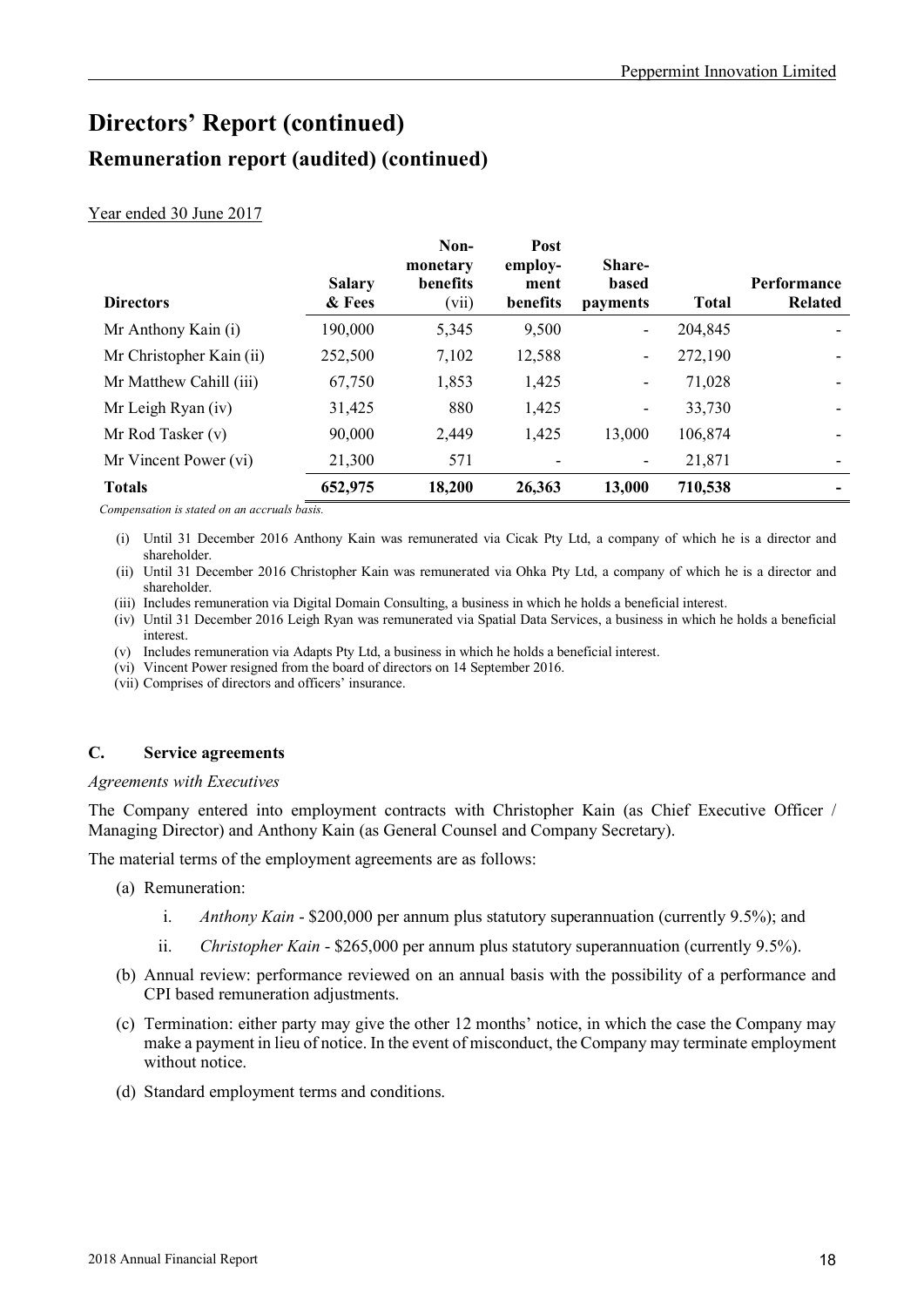# **Remuneration report (audited) (continued)**

# *Agreements with Non-Executive directors*

The Company has entered into a director and consultancy services agreements with Mathew Cahill (together with Digital Data Consulting Pty Ltd, an entity controlled by Mathew Cahill). The material terms of the agreement are as follows:

- (a) Director's fees: director's fees at the rate of \$30,000 per annum plus superannuation together with:
	- an entitlement to fees or other amounts in relation to special duties or service performed outside the scope of ordinary employment as a director; and
	- reimbursement for out of pocket expenses incurred as a result of engagement as a director.
- (b) Consulting fees: consulting fees of \$42,000 per annum, adjusted when on holiday.
- (c) Termination: Non-Executive Directors may retire at any time and are subject to re-election at the annual general meeting of shareholders in accordance with the Company's policy of at least one third of the Non-Executive Directors being nominated for re-election each year based on the Company's rotation schedule.

The Company has entered into director agreements with Leigh Ryan and Rod Tasker. The material terms of the agreement are as follow:

- (a) Director's fees: director's fees at the rate of \$30,000 per annum plus superannuation together with:
	- an entitlement to fees or other amounts in relation to special duties or service performed outside the scope of ordinary employment as a director;
	- reimbursement for out of pocket expenses incurred as a result of engagement as a director.
- (b) Termination: Non-Executive Directors may retire at any time and are subject to re-election at the annual general meeting of shareholders in accordance with the Company's policy of at least one third of the Non-Executive Directors being nominated for re-election each year based on the Company's rotation schedule.

In addition, the Company pays Adaps IT Pty Ltd (an entity controlled by Rod Tasker) a monthly consulting fee of \$7,500 plus GST, adjusted when on holiday.

# **D. Share-based compensation**

# **Compensation shares, options - granted and vested during the financial year**

- **2018** No shares nor options were granted as compensation during the 2018 year.
- **2017** 1,250,000 shares were granted as remuneration in 2017.

No options were granted as compensation during the 2017 year.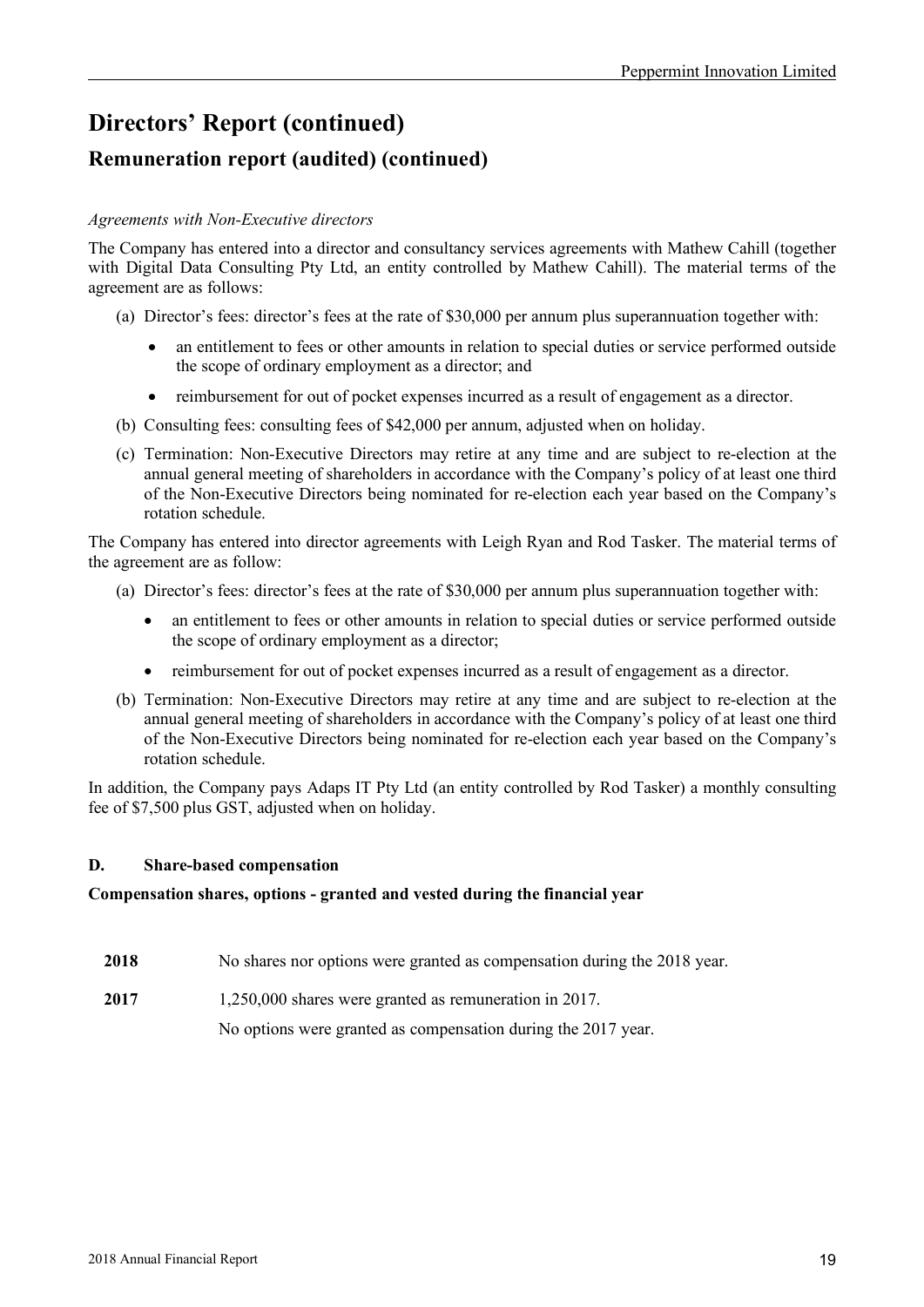# **Remuneration report (audited) (continued)**

### **E. Performance Shares of key management personnel**

| <b>30 June 2018</b> | <b>Balance at</b><br>start of the<br>financial<br>year | <b>Granted as</b><br>remuneration | Performance<br>hurdle<br>achieved | Net change<br>other | <b>Balance at the</b><br>end of financial<br>year |
|---------------------|--------------------------------------------------------|-----------------------------------|-----------------------------------|---------------------|---------------------------------------------------|
| <b>Directors</b>    |                                                        |                                   |                                   |                     |                                                   |
| Mr Anthony Kain     | 26,854,690                                             |                                   |                                   |                     | 26,854,690                                        |
| Mr Christopher Kain | 31,521,521                                             |                                   |                                   |                     | 31,521,521                                        |
| Mr Matthew Cahill   | 1,839,362                                              |                                   | -                                 | -                   | 1,839,362                                         |
| Mr Leigh Ryan       |                                                        |                                   |                                   |                     |                                                   |
| Mr Rod Tasker       |                                                        |                                   |                                   |                     |                                                   |
| <b>Totals</b>       | 60,215,573                                             |                                   |                                   |                     | 60,215,573                                        |

# **F. Share holdings of key management personnel**

| <b>30 June 2018</b> | <b>Balance at</b><br>start of the<br>financial year | <b>Granted</b> as<br>remuneration | On exercise<br>of options | <b>Acquisitions</b><br>/(Disposals) | <b>Balance at the</b><br>end of financial<br>year |
|---------------------|-----------------------------------------------------|-----------------------------------|---------------------------|-------------------------------------|---------------------------------------------------|
| <b>Directors</b>    |                                                     |                                   |                           |                                     |                                                   |
| Mr Anthony Kain     | 93,991,416                                          | $\overline{\phantom{a}}$          | -                         |                                     | 93,991,416                                        |
| Mr Christopher Kain | 110,325,322                                         | -                                 | -                         |                                     | 110,325,322                                       |
| Mr Matthew Cahill   | 6,437,768                                           | ۰                                 | $\overline{\phantom{0}}$  | ۰                                   | 6,437,768                                         |
| Mr Leigh Ryan       | 3,000,000                                           | ٠                                 | ٠                         |                                     | 3,000,000                                         |
| Mr Rod Tasker       | 1,000,000                                           | -                                 | -                         |                                     | 1,000,000                                         |
| <b>Totals</b>       | 214,754,506                                         | ۰                                 |                           |                                     | 214,754,506                                       |

### **G. Other transactions and balances with Key Management Personnel**

Apart from reimbursements for expenses paid on behalf of the Company and the Group, director and fees paid directly or indirectly to director related entities, there were no transactions or balances with KMP during the year ended 30 June 2018 (2017: Nil).

# END OF THE REMUNERATION REPORT

Signed in accordance with a resolution of the Directors:

**Christopher Kain Managing Director**  Perth, 30 August 2018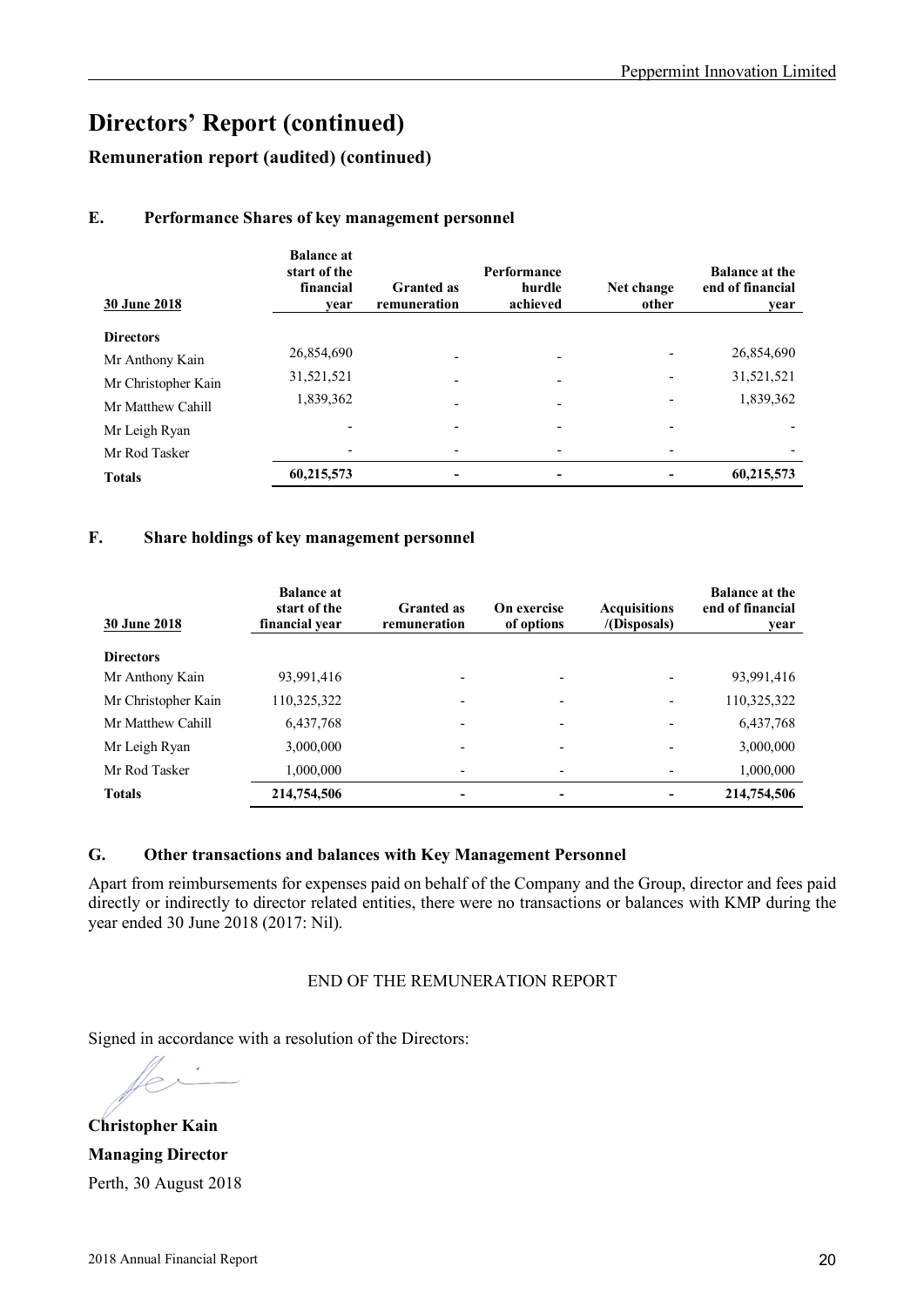# **CORPORATE GOVERNANCE STATEMENT**

The Board of Directors of Peppermint Innovation Limited (the Company) is responsible for the corporate governance of the Group. The Board guides and monitors the business affairs of the Group on the behalf of the shareholders by whom they are elected and to whom they are accountable.

# **ASX Corporate Governance Principles**

The ASX Corporate Governance Council (the Council) has Corporate Governance Principles and Recommendations (the Principles), which are designed to maximise corporate performance and accountability in the interests of shareholders and the broader economy. The Principles encompass matters such as board composition, committees and compliance procedures.

The Principles (being those under ASX's 3rd edition of Corporate Governance Principles and Recommendations dated March 2014) can be viewed at www.asx.com.au. The Principles are not prescriptive, however ASX listed entities are required to disclose the extent of their compliance with the Principles, and to explain why they have not adopted a Principle if they consider it inappropriate in their particular circumstances.

Commensurate with the spirit of the ASX Principles, the Company has followed each of the Recommendations to the extent the Board considered that their implementation was practicable and likely to genuinely improve the Group's internal processes and accountability to external stakeholders. The Corporate Governance Statement contains certain specific information and discloses the extent to which the Group has followed the guidelines during the financial year. Where a recommendation has not been followed, the fact is disclosed, together with reasons for the departure.

The Company has lodged with the ASX an Appendix 4G (Key to Disclosures – Corporate Governance Council Principles and Recommendations) and Recommendations. A summary against the Principles is set out below.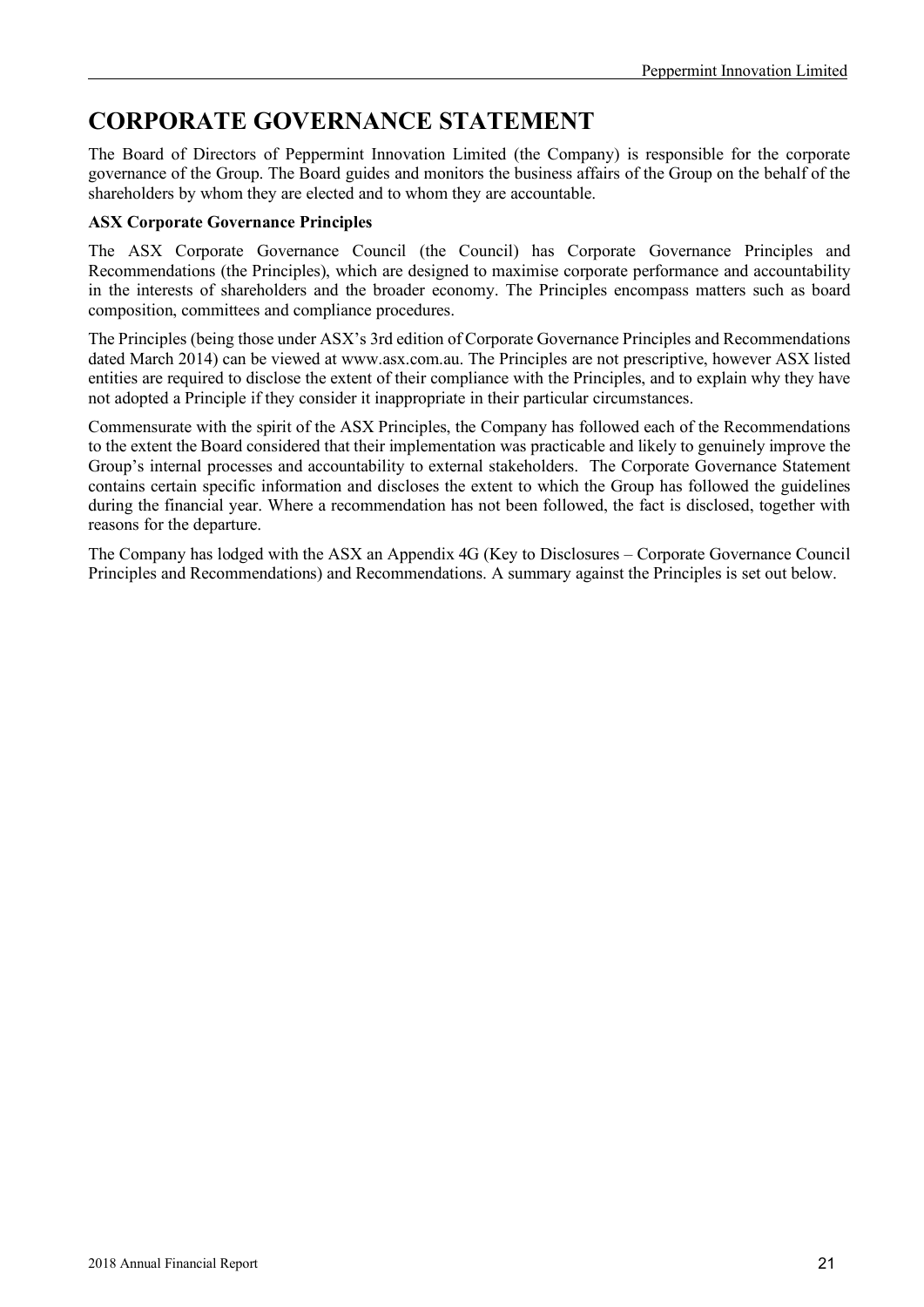# **Corporate Governance Checklist**

| <b>Corporate Governance Council Recommendation</b> |                                                                                  | <b>Does the Company</b><br>follow the<br>recommendation? | <b>Comment</b>                                                                                                                                                                   |
|----------------------------------------------------|----------------------------------------------------------------------------------|----------------------------------------------------------|----------------------------------------------------------------------------------------------------------------------------------------------------------------------------------|
|                                                    | Principle 1 - Lay solid foundations for management and oversight                 |                                                          |                                                                                                                                                                                  |
| 1.1                                                | Disclose roles and responsibilities of board and management                      | Y                                                        |                                                                                                                                                                                  |
| 1.2                                                | Undertake appropriate checks before appointing or electing a person as director  | Y                                                        |                                                                                                                                                                                  |
| 1.3                                                | Written agreement with each director and senior executive                        | Y                                                        |                                                                                                                                                                                  |
| 1.4                                                | Company Secretary accountable directly to Board                                  | N                                                        | The Chair of the Board is the company secretary                                                                                                                                  |
| 1.5                                                | Diversity Policy disclosures reported                                            | Y                                                        |                                                                                                                                                                                  |
| 1.6                                                | Board performance evaluation undertaken                                          | N                                                        | In view of the size of the operations and limited number of directors, a formal performance<br>evaluation process is not performed.                                              |
| 1.7                                                | Senior executive performance evaluation undertaken                               | N                                                        | In view of the size of the operations and limited number of executives, a formal performance<br>evaluation process is not performed.                                             |
|                                                    | Principle 2 – Structure the board to add value                                   |                                                          |                                                                                                                                                                                  |
| 2.1                                                | Nomination committee requirements met                                            | N                                                        | The duties and responsibilities typically delegated to such committee are included in the<br>responsibilities of the full Board.                                                 |
| 2.2                                                | Board skills matrix disclosed                                                    | Y                                                        |                                                                                                                                                                                  |
| 2.3                                                | Director Independence and tenure disclosed                                       | Y                                                        |                                                                                                                                                                                  |
| 2.4                                                | Majority of the board are independent directors                                  | Y                                                        |                                                                                                                                                                                  |
| 2.5                                                | Chair of the board is an independent director and not the same person as the CEO | N                                                        | The Chair of the Board is an executive director and the company secretary.                                                                                                       |
|                                                    |                                                                                  |                                                          | The Chair is not the CEO.                                                                                                                                                        |
| 2.6                                                | Director induction and ongoing training program                                  | N                                                        | In view of the size of the operations of the Company and the limited number of directors, the<br>Company does not have a formal director induction and ongoing training program. |
|                                                    | Principle 3 – Act ethically and responsibly                                      |                                                          |                                                                                                                                                                                  |
| 3.1                                                | Code of conduct available on website                                             | Y                                                        |                                                                                                                                                                                  |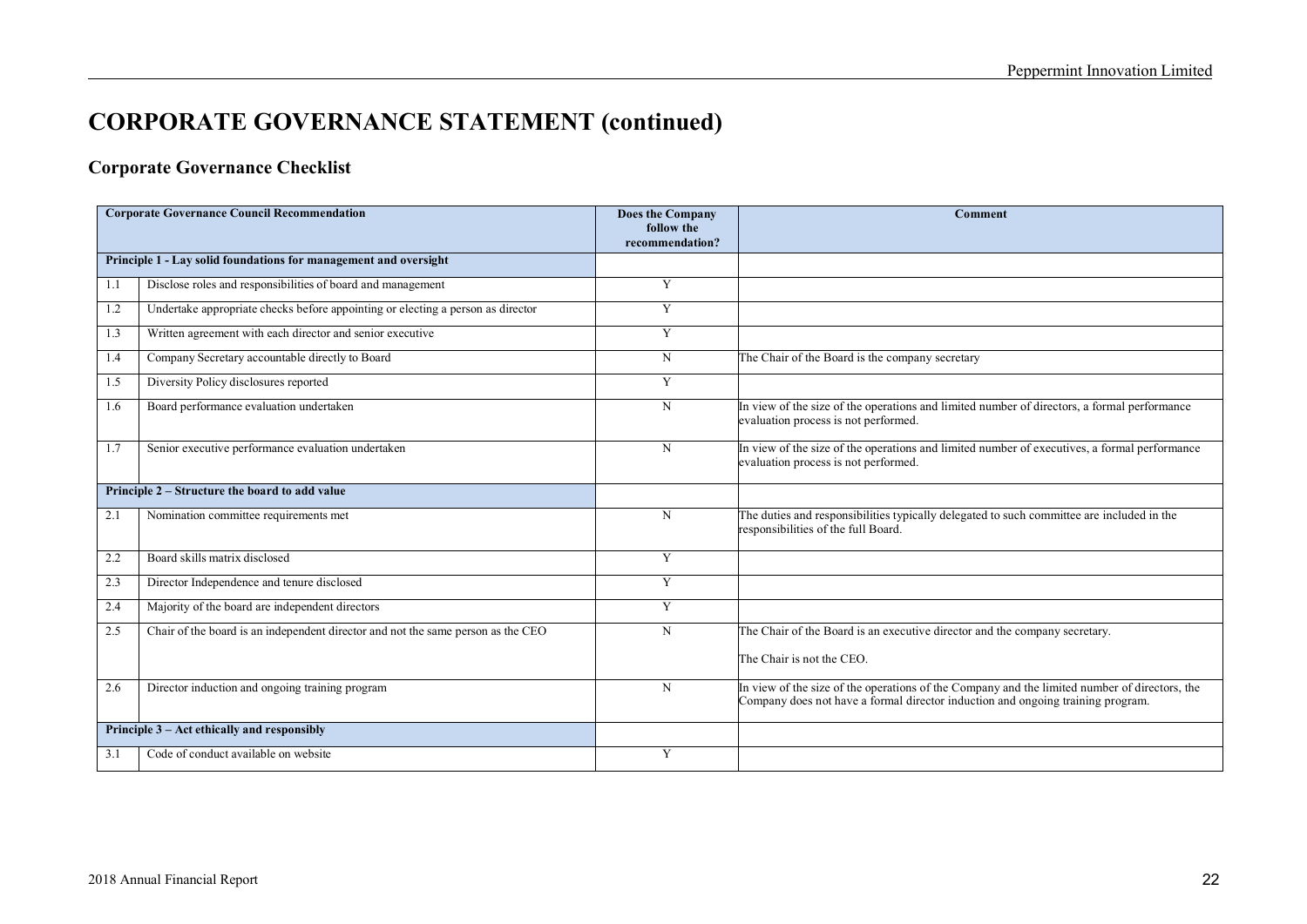# **Corporate Governance Checklist (Continued)**

|                    | <b>Corporate Governance Council Recommendation</b>                                                               | Does the Company<br>follow the<br>recommendation? | <b>Comment</b>                                                                                                                                                                                                                       |
|--------------------|------------------------------------------------------------------------------------------------------------------|---------------------------------------------------|--------------------------------------------------------------------------------------------------------------------------------------------------------------------------------------------------------------------------------------|
|                    | Principle 4 – Safeguard integrity in corporate reporting                                                         |                                                   |                                                                                                                                                                                                                                      |
| 4.1                | Audit committee requirements met                                                                                 | N                                                 | The Board considers that the Company is not currently of a size, nor are its affairs of such<br>complexity to justify the expense of appointing additional independent Non-Executive Directors<br>simply to fill an audit committee. |
| 4.2                | CEO and CFO financial statements declarations received                                                           | Y                                                 |                                                                                                                                                                                                                                      |
| 4.3                | External auditors attend AGM and available to answer questions from<br>securityholders                           | Y                                                 |                                                                                                                                                                                                                                      |
|                    | Principle 5 - Make timely and balanced disclosure                                                                |                                                   |                                                                                                                                                                                                                                      |
| 5.1                | Continuous Disclosure Policy available on website                                                                | Y                                                 |                                                                                                                                                                                                                                      |
|                    | Principle 6 – Respect the rights of securityholders                                                              |                                                   |                                                                                                                                                                                                                                      |
| 6.1                | Corporate and governance information available on website                                                        | Y                                                 |                                                                                                                                                                                                                                      |
| 6.2                | Investor relations program                                                                                       | Y                                                 |                                                                                                                                                                                                                                      |
| 6.3                | Processes to facilitate and encourage participation at securityholders meetings                                  | Y                                                 |                                                                                                                                                                                                                                      |
| 6.4                | Electronic securityholder communication functionality                                                            | Y                                                 |                                                                                                                                                                                                                                      |
|                    | Principle 7 – Recognise and manage risk                                                                          |                                                   |                                                                                                                                                                                                                                      |
| 7.1                | Risk committee requirements met                                                                                  | N                                                 | In view of the size of the operations of the Company, this is performed by the Board.                                                                                                                                                |
| 7.2                | Annual review of risk management framework                                                                       | Y                                                 |                                                                                                                                                                                                                                      |
| 7.3                | No internal audit function but internal control processes in place                                               | Y                                                 |                                                                                                                                                                                                                                      |
| 7.4                | Disclosure of material exposure to, and management of, economic, environmental<br>and social sustainability risk | Y                                                 |                                                                                                                                                                                                                                      |
| <b>Principle 8</b> |                                                                                                                  |                                                   |                                                                                                                                                                                                                                      |
| 8.1                | Remuneration committee requirements                                                                              | $\mathbf N$                                       | In view of the size of the operations of the Company, this is performed by the Board.                                                                                                                                                |
| 8.2                | Remuneration practices disclosed                                                                                 | Y                                                 |                                                                                                                                                                                                                                      |
| 8.3                | Remuneration Policy disclosures regarding equity based remuneration                                              | Y                                                 |                                                                                                                                                                                                                                      |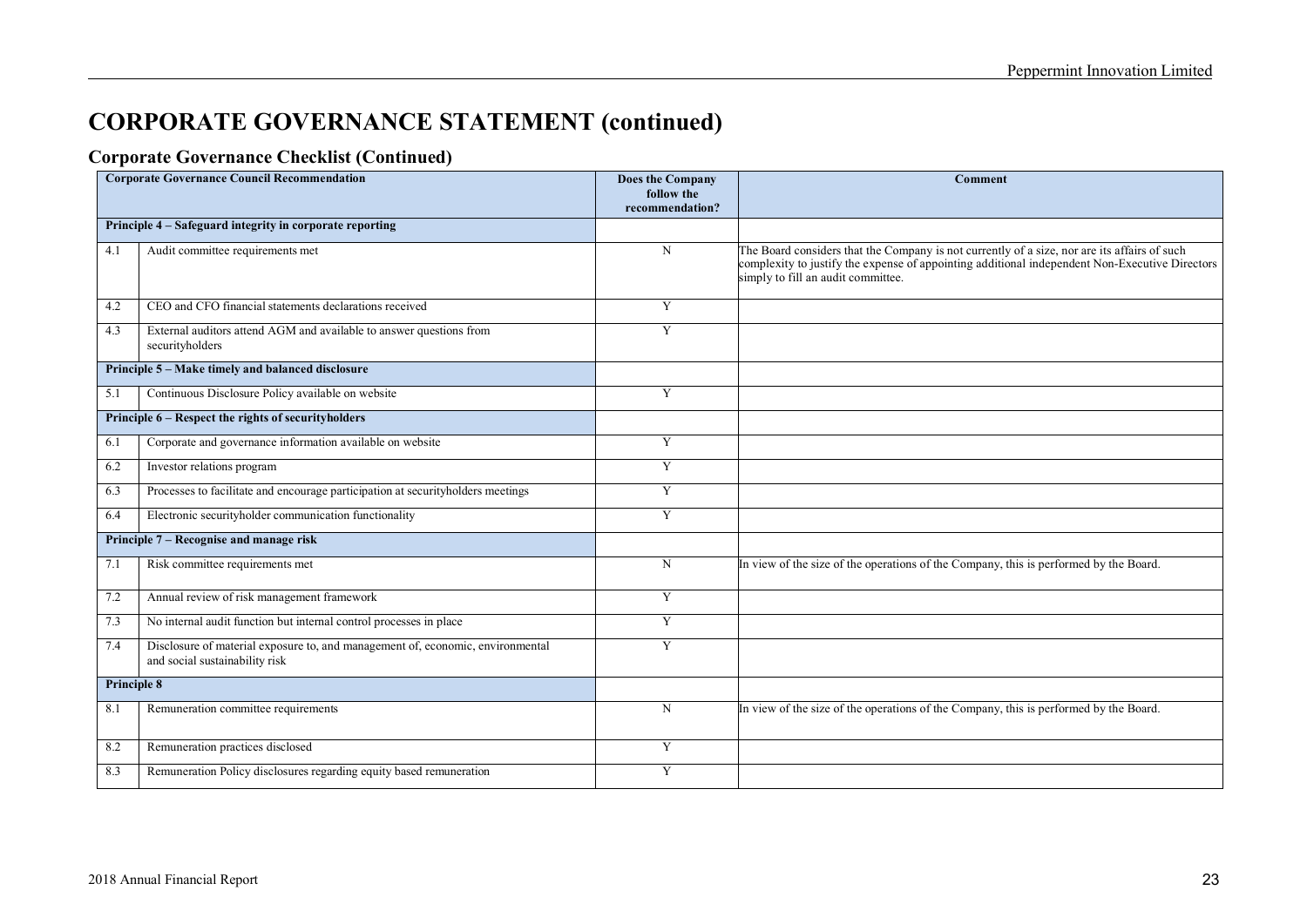### **Principle 1 - Lay solid foundations for management and oversight**

### *Recommendation 1.1 - Disclose roles and responsibilities of board and management*

The Board seeks to identify the expectations of the shareholders, as well as other regulatory and ethical expectations and obligations. In addition, the Board is responsible for identifying areas of significant business risk and ensuring arrangements are in place to adequately manage those risks.

To ensure that the Board is well equipped to discharge its responsibilities it has established guidelines for the nomination and selection of directors and for the operation of the Board. The responsibility for the operation and administration of the Group is delegated, by the Board, to the CEO and the executive management team.

The Board is responsible for ensuring that management's objectives and activities are aligned with the expectations and risks identified by the Board. The Board has a number of mechanisms in place to ensure this is achieved including:

- Board approval of a strategic plan designed to meet stakeholders' needs and manage business risk
- Ongoing development of the strategic plan and approving initiatives and strategies designed to ensure the continued growth and success of the entity
- Implementation of budgets by management and monitoring progress against budget **—** via the establishment and reporting of both financial and non-financial key performance indicators

Other functions reserved to the Board include:

- Approval of the annual, half-yearly and quarterly financial reports
- Approving and monitoring the progress of major capital expenditure, capital management, and acquisitions and divestitures
- Ensuring that any significant risks that arise are identified, assessed, appropriately managed and monitored
- Reporting to shareholders

# *Recommendation 1.2 - Undertake appropriate checks before appointing or electing a person as director* Reference checks are performed for each director.

# *Recommendation 1.3 - Written agreement with each director and senior executive*

Each director has received a letter of appointment which details the key terms of their appointment. This letter includes all of the recommended matters in the Principles. Each director also enters into required agreements regarding insurance, access to records and disclosure of any trading in Company securities as required under the Listing Rules.

All directors have formalised job descriptions and letters of appointment.

### *Recommendation 1.4 - Company Secretary accountable directly to Board*

The Chair of the Board is the Company Secretary.

# *Recommendation 1.5 - Diversity Policy disclosures reported*

The Group recognises the value contributed to the organisation by employing people with varying skills, cultural backgrounds, ethnicity and experience and employs people based on their underlying skill sets in an environment where everyone is treated equally and fairly, and where discrimination, harassment and inequity are not tolerated.

35% of the Group's employees are females, and the Chief Operating Officer of the Company based in the Philippines is a female.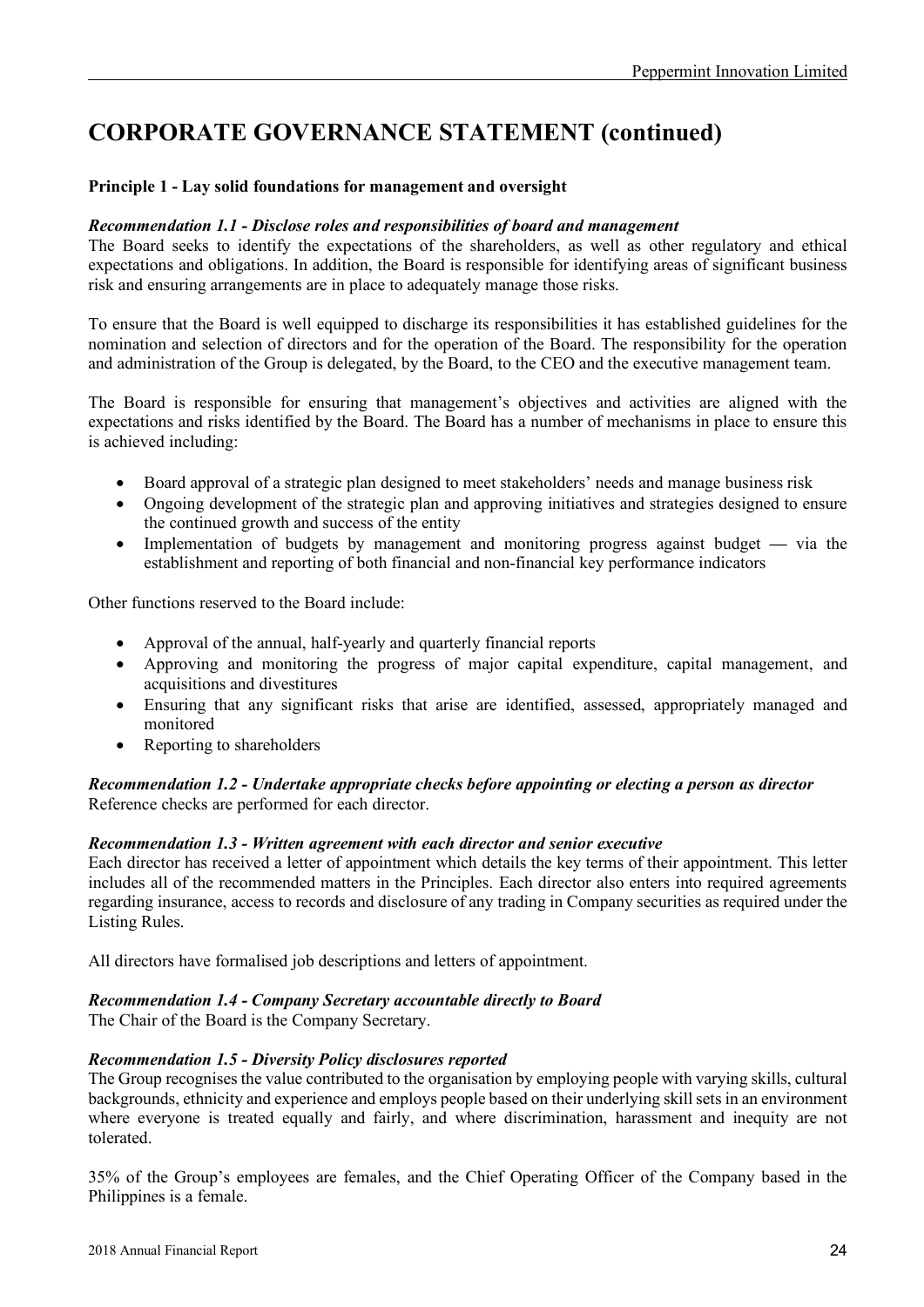# *Recommendation 1.6 - Board performance evaluation undertaken*

In view of the size of the operations of the Group and the number of directors, a formal performance evaluation process is not performed.

# *Recommendation 1.7 - Senior executive performance evaluation undertaken*

In view of the size of the operations of the Group and the limited number of executives, a formal performance evaluation process is not performed.

# **Principle 2 – Structure the board to add value**

### *Recommendation 2.1 - Nomination committee requirements met*

During the year ended 30 June 2018, the Group did not have a separately established nomination committee. However, the duties and responsibilities typically delegated to such committee are included in the responsibilities of the full Board.

# *Recommendation 2.2 - Board skills matrix disclosed*

The directors possess a broad range of complimentary skill sets. The skills, experience and expertise relevant to the position of director held by each director in office at the date of the annual report are included in the Directors' report.

# *Recommendation 2.3 - Director Independence and tenure disclosed*

Directors of the Company are considered to be independent when they are independent of management and free from any business or other relationship that could materially interfere with **—** or could reasonably be perceived to materially interfere with **—** the exercise of their unfettered and independent judgement*.* 

In the context of director independence, "materiality" is considered from both the Company and individual director perspective. The determination of materiality requires consideration of both quantitative and qualitative elements. An item is presumed to be quantitatively immaterial if it is equal to or less than 5% of the appropriate base amount. It is presumed to be material (unless there is qualitative evidence to the contrary) if it is equal to or greater than 10% of the appropriate base amount.

Qualitative factors considered include whether a relationship is strategically important, the competitive landscape, the nature of the relationship and the contractual or other arrangements governing it and other factors that point to the actual ability of the director in question to shape the direction of the Group's loyalty.

In accordance with the definition of independence above, and the materiality thresholds set, the following directors of the Company are considered to be independent:

| <b>Name</b>       | <b>Position</b>        |
|-------------------|------------------------|
| Mr Matthew Cahill | Non-Executive Director |
| Mr Leigh Ryan     | Non-Executive Director |
| Mr Rod Tasker     | Non-Executive Director |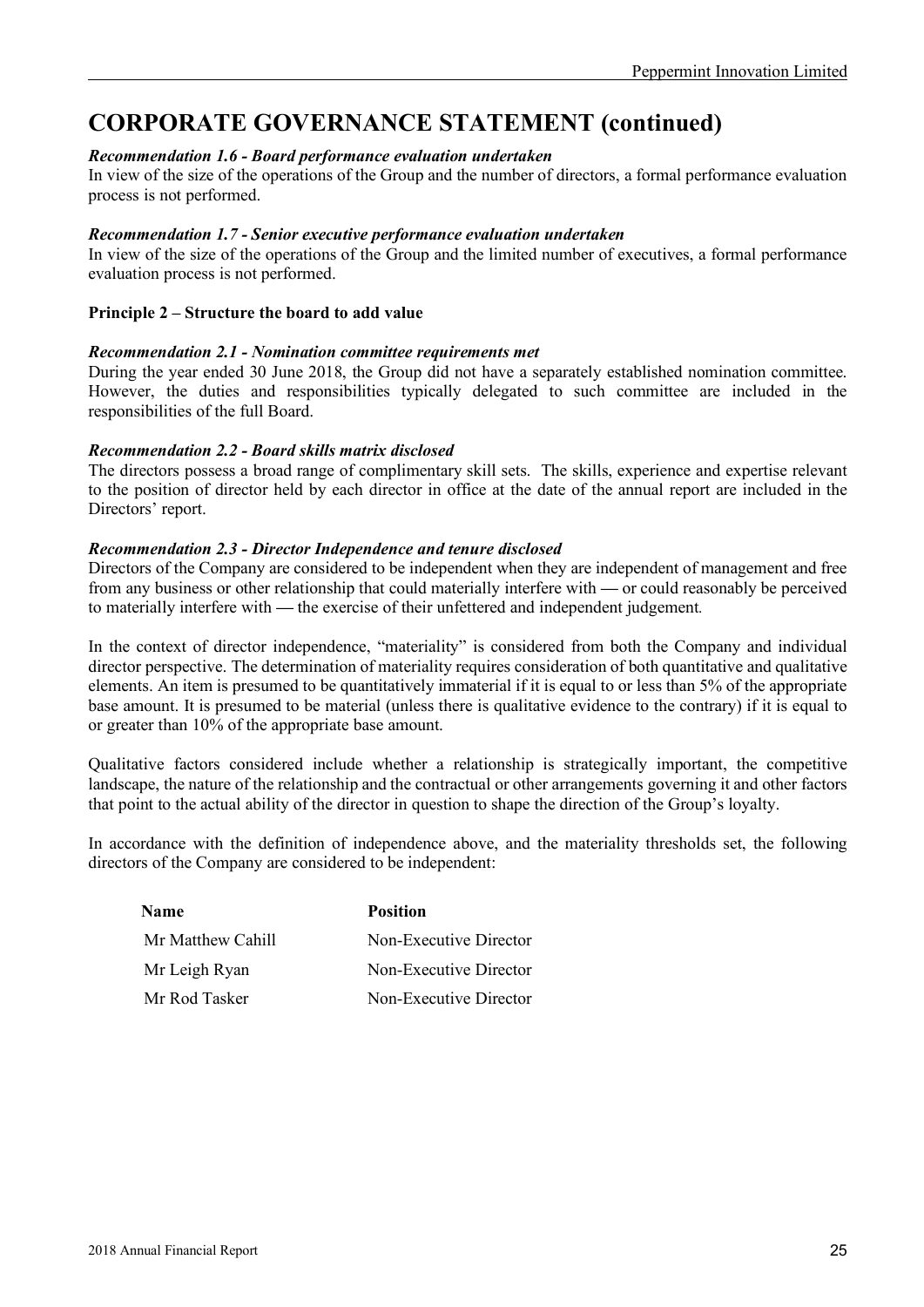The term in office held by each director in office at the date of this report is a follows:

| Name                | Term in office                                              |
|---------------------|-------------------------------------------------------------|
| Mr Anthony Kain     | Appointed 24 July 2014 (inception), tenure 4 years, 1 month |
| Mr Christopher Kain | Appointed 24 July 2014 (inception), tenure 4 years, 1 month |
| Mr Matthew Cahill   | Appointed 24 July 2014 (inception), tenure 4 years, 1 month |
| Mr Leigh Ryan       | Appointed 4 December 2015, tenure 2 year, 9 months          |
| Mr Rod Tasker       | Appointed 28 September 2016, tenure1 year, 9 months         |

# *Recommendation 2.4 - Majority of the board are independent directors*

The Company has five directors, three of whom are independent.

# *Recommendation 2.5 - Chair of the board is an independent director and not the same person as the CEO*

The Chair of the board is not an independent director and is not the CEO. The Board considers that the Group is not currently of a size, nor are its affairs of such complexity to justify the expense of appointing a suitably qualified additional independent Non-Executive Director to Chair the Company.

# *Recommendation 2.6 - Director induction and ongoing training program*

In view of the size of the operations of the Group and the limited number of directors, the Group does not have a formal director induction and ongoing training program.

# **Principle 3 – Act ethically and responsibly**

# *Recommendation 3.1 - Code of conduct available on website*

The Company's Code of Conduct is available on the Company's website.

# **Principle 4 – Safeguard integrity in corporate reporting**

# *Recommendation 4.1 - Audit committee requirements met*

Recommendation 4.1 requires the audit committee to be structured so that it consists only of non-executive directors with a majority of independent directors, chaired by an independent chairperson who is not chairperson of the Board and has at least three members. During the year ended 30 June 2018, the Company did not have a separately established audit committee. The Board considers that the Group is not currently of a size, nor are its affairs of such complexity to justify the expense of appointing additional independent Non-Executive Directors simply to fill an audit committee.

# *Recommendation 4.2 - CEO and CFO financial statements declarations received*

In accordance with section 295A of the *Corporations Act*, the CEO and CFO have provided a written statement to the Board that:

- Their view provided on the Group's financial report is founded on a sound system of risk management and internal compliance and control which implements the financial policies adopted by the Board; and
- The Group's risk management and internal compliance and control system is operating effectively in all material respects.

### *Recommendation 4.3 - External auditors attend AGM and available to answer questions from securityholders* The external auditors are required to attend the annual general meeting and are available to answer any shareholder questions about the conduct of the audit and preparation of the audit report.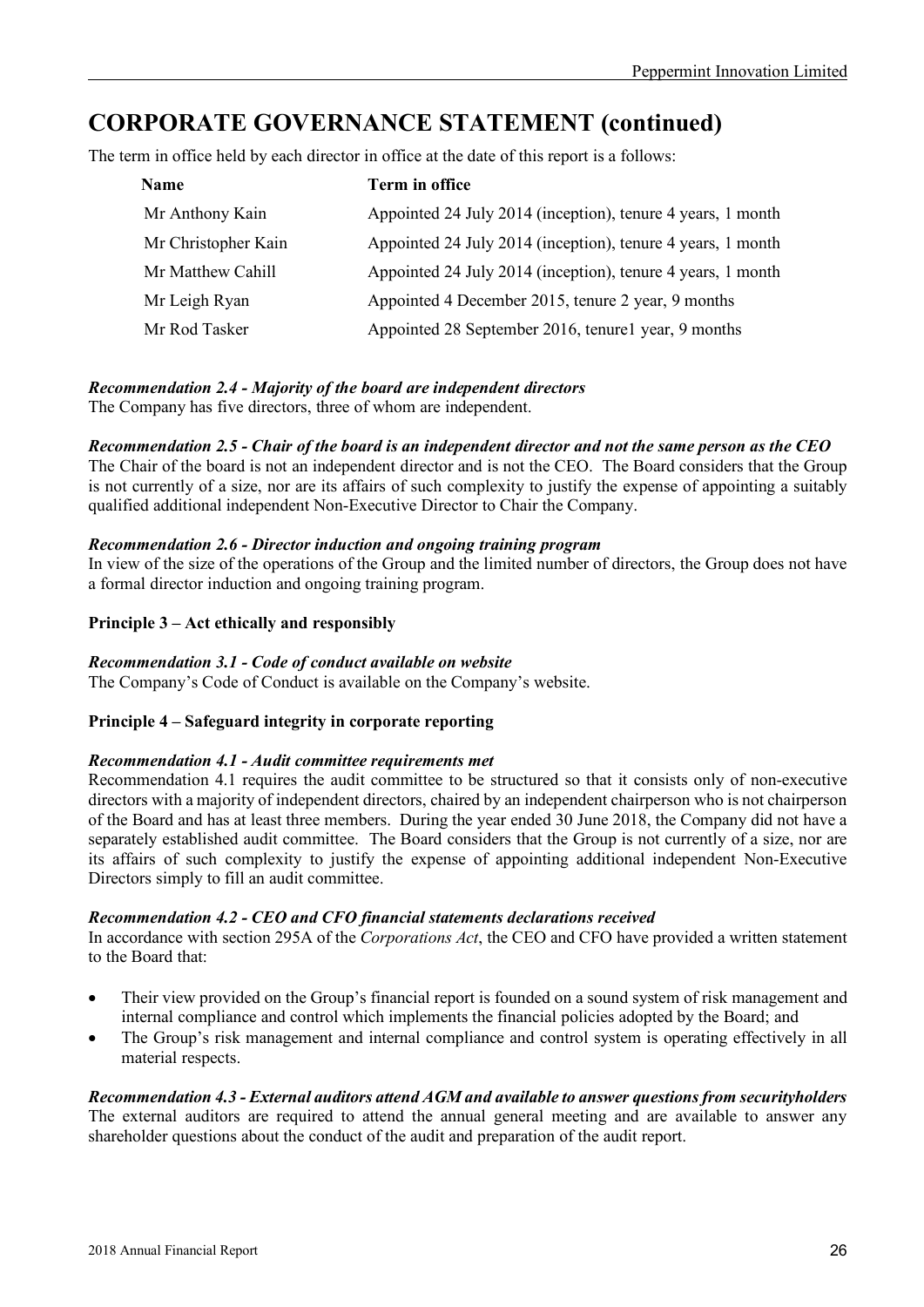# **Principle 5 – Make timely and balanced disclosure**

### *Recommendation 5.1 - Continuous Disclosure Policy available on website*

The Group's policy is to comply with its continuous disclosure obligations under the Listing Rules at all times.

# **Principle 6 – Respect the rights of securityholders**

### *Recommendation 6.1 - Corporate and governance information available on website*

Information about the Group and its governance is available to investors via the Company's website.

### *Recommendation 6.2 - Investor relations program*

The Group's objective is to promote effective communication with its shareholders at all times.

The Group is committed to:

- Ensuring that shareholders and the financial markets are provided with full and timely information about the Group's activities in a balanced and understandable way;
- Complying with continuous disclosure obligations contained in the ASX listing rules and the Corporations Act in Australia; and
- Communicating effectively with its shareholders.

To promote effective communication with shareholders and encourage effective participation at general meetings, information is communicated to shareholders:

- Through the release of information to the market via the ASX
- Through the distribution of the annual report and notices of annual general meeting
- Through shareholder meetings and investor relations presentations
- Through letters and other forms of communications directly to shareholders
- By posting relevant information on the Group's website: www.pepltd.com.au.

The Group's website publishes all important company information and relevant announcements made to the market.

# *Recommendation 6.3 - Processes to facilitate and encourage participation at security holders meetings*

Meetings of security holders of the Company are convened at least once a year, usually in October.

An explanatory memorandum on the resolutions is included with the notice of meeting. Unless specifically stated in the notice of meeting, all holders of fully paid securities are eligible to vote on all resolutions.

In the event that security holders cannot attend formal meetings, they are able to lodge a proxy in accordance with the Corporations Act. Proxy forms can be mailed, lodged by facsimile or emailed.

### *Recommendation 6.4 - Electronic securityholder communication functionality*

Securityholders are provided with the option to receive communications from, and send communications to, the Group and its security registry electronically.

### **Principle 7 – Recognise and manage risk**

### *Recommendation 7.1 - Risk committee requirements met*

The Group does not have a committee to oversee risk. In view of the size of the operations of the Group, this is performed by the Board.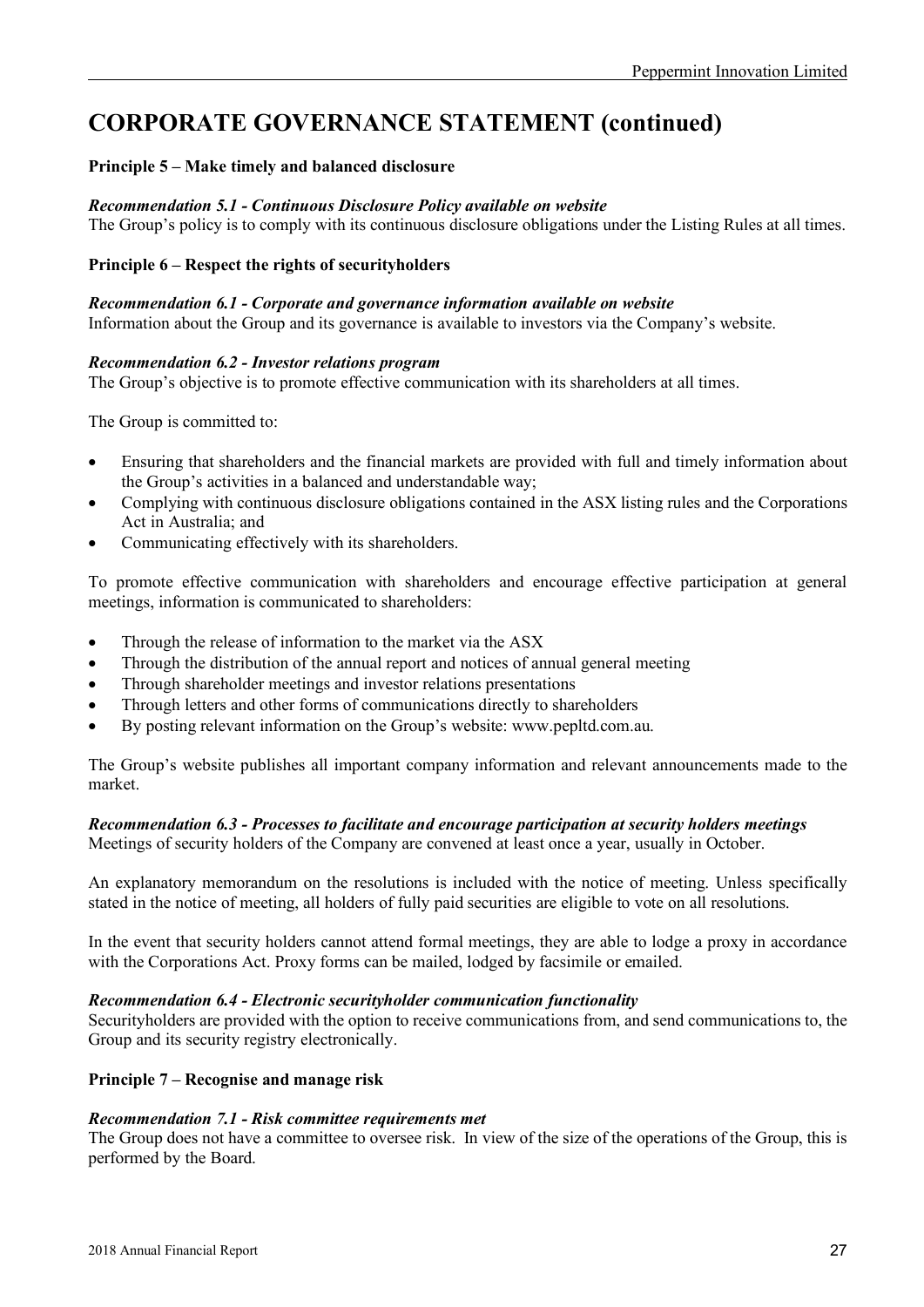# *Recommendation 7.2 - Annual review of risk management framework*

The Board has identified the significant areas of potential business and legal risk of the Group. The identification, monitoring and, where appropriate, the reduction of significant risk to the Group will be the responsibility of the Board.

To this end, comprehensive practices are in place which are directed towards achieving the following objectives:

- effectiveness and efficiency in the use of the Group's resources;
- compliance with applicable laws and regulations;
- preparation of reliable published financial information.

### *Recommendation 7.3 - No internal audit function but internal control processes in place*

In view of the size of the operations of the Group, the Group does not have an internal audit function. Internal processes include segregating incompatible functions, dual signatories on bank accounts and oversight by the Board.

### *Recommendation 7.4 - Disclosure of material exposure to, and management of, economic, environmental and social sustainability risk*

The Group does not believe it has any material exposure to economic, environmental and social sustainability risks.

# **Principle 8 – Remunerate fairly and responsibly**

### *Recommendation 8.1 - Remuneration committee requirements*

Recommendation 8.1 requires listed entities to establish a remuneration committee. During the year ended 30 June 2018, the Group did not have a separately established remuneration committee. However, the duties and responsibilities typically delegated to such committee are included in the responsibilities of the full Board.

### *Recommendation 8.2 - Remuneration practices disclosed and Recommendation 8.3 - Remuneration Policy disclosures regarding equity based remuneration*

It is the Group's objective to provide maximum stakeholder benefit from the retention of a high quality board and executive team by remunerating directors and key executives fairly and appropriately with reference to relevant employment market conditions.

Further details are disclosed in the Remuneration Report.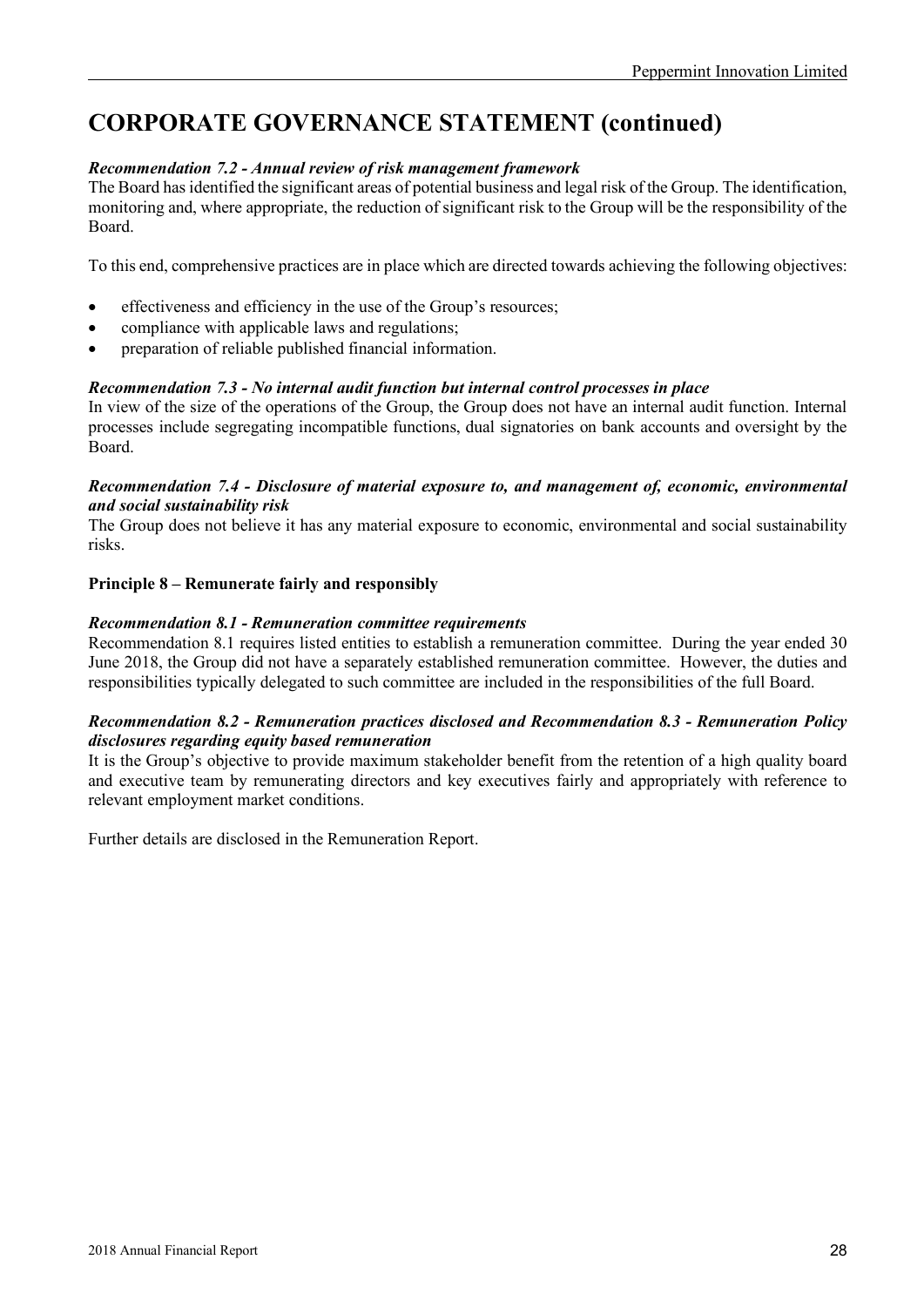# **STATEMENT OF PROFIT AND LOSS AND OTHER COMPREHENSIVE INCOME FOR THE YEAR ENDED 30 JUNE 2018**

|                                                                     |                | Consolidated |               |  |
|---------------------------------------------------------------------|----------------|--------------|---------------|--|
|                                                                     | <b>Note</b>    | 2018         | 2017          |  |
|                                                                     |                | \$           | \$            |  |
| Revenue                                                             | $\overline{4}$ | 887,981      | 1,007,474     |  |
| Cost of sales                                                       |                | (660, 937)   | (809, 249)    |  |
| Gross profit                                                        |                | 227,044      | 198,225       |  |
| Other income                                                        | 4              | 20,454       | 41,077        |  |
| Administration expenses                                             | 4              | (1,982,753)  | (1,821,853)   |  |
| Finance costs                                                       | $\overline{4}$ | (93)         | (797)         |  |
| Impairment                                                          | 5(a)           | (8,000)      |               |  |
| Share based payment expense                                         | 5              |              | (16,250)      |  |
| (Loss) before income tax                                            |                | (1,743,348)  | (1, 599, 598) |  |
| Income tax expense                                                  | 6              |              |               |  |
| (Loss) for the year                                                 |                | (1,743,348)  | (1,599,598)   |  |
| Other comprehensive income / (loss)                                 |                |              |               |  |
| Items that may be reclassified to profit or loss:                   |                |              |               |  |
| - Nil                                                               |                |              |               |  |
|                                                                     |                |              |               |  |
| Total comprehensive (loss) for the year                             |                | (1,743,348)  | (1, 599, 598) |  |
| (Loss) for the year attributable to members of the parent<br>entity |                | (1,743,348)  | (1, 599, 598) |  |
| Total comprehensive (loss) for the year attributable to<br>members  |                | (1,743,348)  | (1, 599, 598) |  |
| Basic and diluted loss per share (cents per share)                  | 3              | (0.2)        | (0.2)         |  |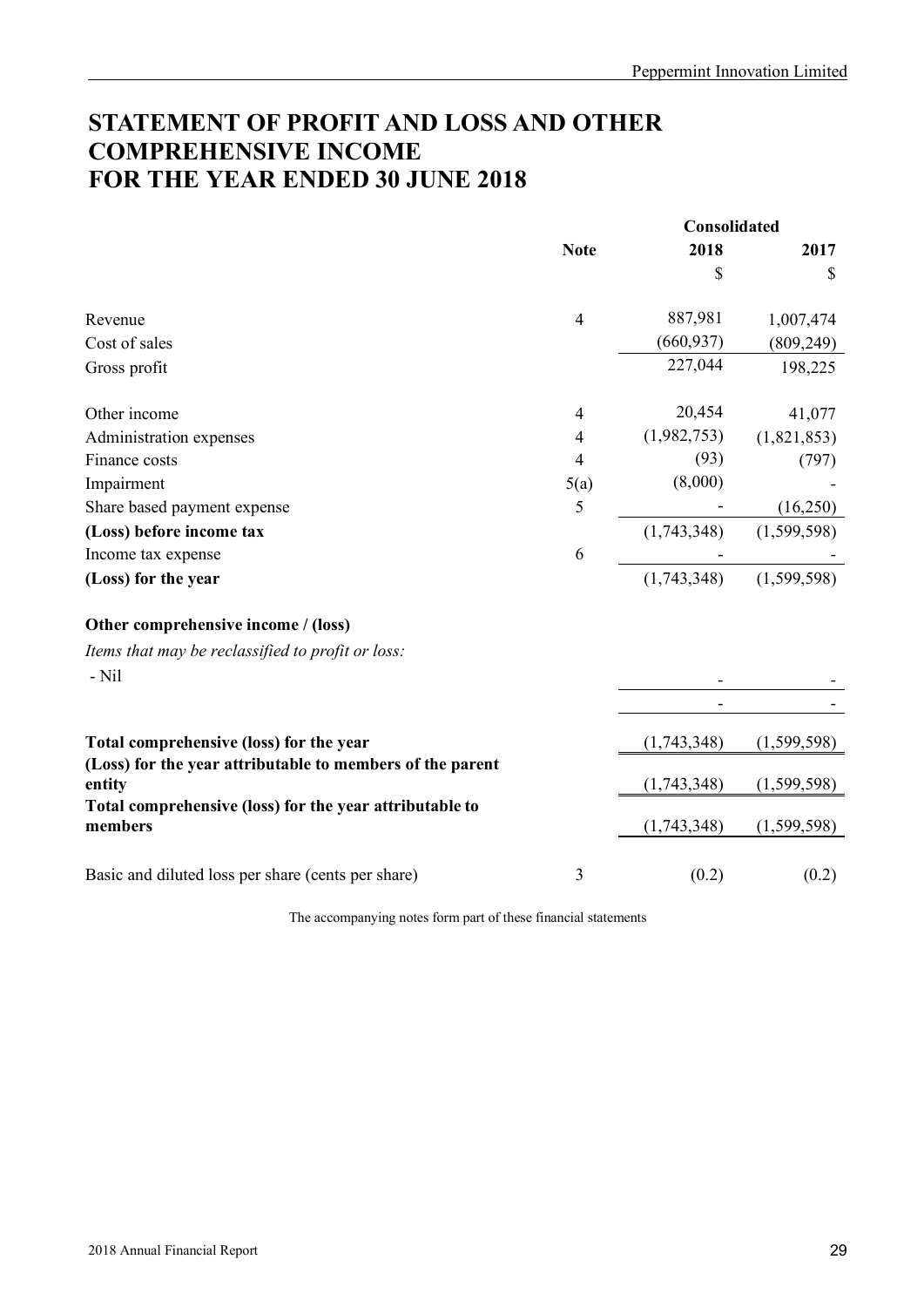# **STATEMENT OF FINANCIAL POSITION AS AT 30 JUNE 2018**

|                                                  |                | Consolidated   |                |
|--------------------------------------------------|----------------|----------------|----------------|
|                                                  | <b>Note</b>    | 2018           | 2017           |
|                                                  |                | \$             | $\mathbb{S}$   |
| <b>CURRENT ASSETS</b>                            |                |                |                |
| Cash and cash equivalents                        | $\overline{7}$ | 241,793        | 428,439        |
| Trade and other receivables                      | 8              | 67,626         | 65,649         |
| Inventory                                        |                | 2,852          | 22,807         |
| <b>Total Current Assets</b>                      |                | 312,271        | 516,895        |
| <b>NON-CURRENT ASSETS</b>                        |                |                |                |
| Intangible assets                                | 9              | 28,229         | 84,687         |
| <b>Total Non-Current Assets</b>                  |                | 28,229         | 84,687         |
| <b>TOTAL ASSETS</b>                              |                | 340,500        | 601,582        |
| <b>CURRENT LIABILITIES</b>                       |                |                |                |
| Trade and other payables                         | 10             | 114,534        | 37,349         |
| Provisions                                       |                | 71,069         | 25,037         |
| Funds received in advance of the issue of shares | 10             | 160,000        |                |
| <b>Total Current Liabilities</b>                 |                | 345,603        | 62,386         |
| <b>TOTAL LIABILITIES</b>                         |                | 345,603        | 62,386         |
| (NET LIABILITIES) / NET ASSETS                   |                | (5,103)        | 539,196        |
|                                                  |                |                |                |
| <b>EQUITY</b>                                    |                |                |                |
| Issued capital                                   | 11             | 12,536,072     | 11,337,023     |
| <b>Accumulated losses</b>                        |                | (12, 541, 175) | (10, 797, 827) |
| <b>TOTAL EQUITY</b>                              |                | (5,103)        | 539,196        |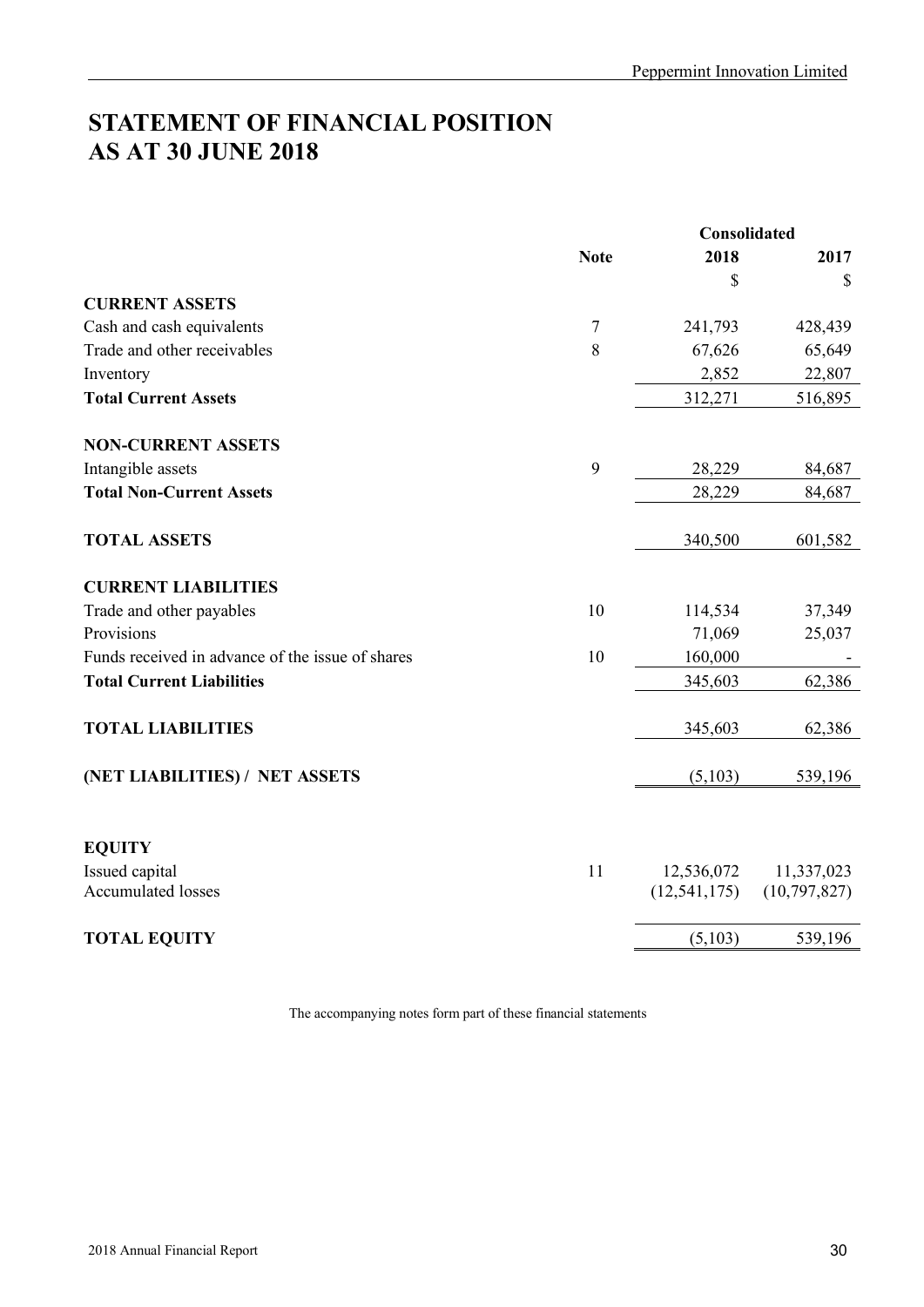# **STATEMENT OF CASH FLOWS FOR THE YEAR ENDED 30 JUNE 2018**

|                                                         |             |               | Consolidated |  |
|---------------------------------------------------------|-------------|---------------|--------------|--|
|                                                         | <b>Note</b> | 2018          | 2017         |  |
|                                                         |             | S             | \$           |  |
| <b>Cash flows from Operating Activities</b>             |             |               |              |  |
| Receipts from customers                                 |             | 960,997       | 978,672      |  |
| Payments to suppliers and employees                     |             | (2, 564, 146) | (2,676,832)  |  |
| Interest received                                       |             | 454           | 8,503        |  |
| Net cash (used in) operating activities                 | 7(b)        | (1,602,695)   | (1,689,657)  |  |
| <b>Cash Flows from Investing Activities</b>             |             |               |              |  |
| Proceeds on the sale of plant and equipment             |             |               | 26,795       |  |
| Proceeds on the sale of geological data                 |             | 20,000        |              |  |
| Net cash provided by investing activities               |             | 20,000        | 26,795       |  |
| <b>Cash Flows from Financing Activities</b>             |             |               |              |  |
| Issue of shares                                         |             | 1,300,000     |              |  |
| Funds received in advance of the issue of shares        |             | 160,000       |              |  |
| Share issue expenses                                    |             | (63, 951)     | (6,460)      |  |
| Net cash provided by $/$ (used in) financing activities |             | 1,396,049     | (6, 460)     |  |
| Net decrease in cash held                               |             | (186, 646)    | (1,669,322)  |  |
| Cash at the beginning of the financial year             |             | 428,439       | 2,097,761    |  |
| Cash at the end of the financial year                   | 7(a)        | 241,793       | 428,439      |  |
|                                                         |             |               |              |  |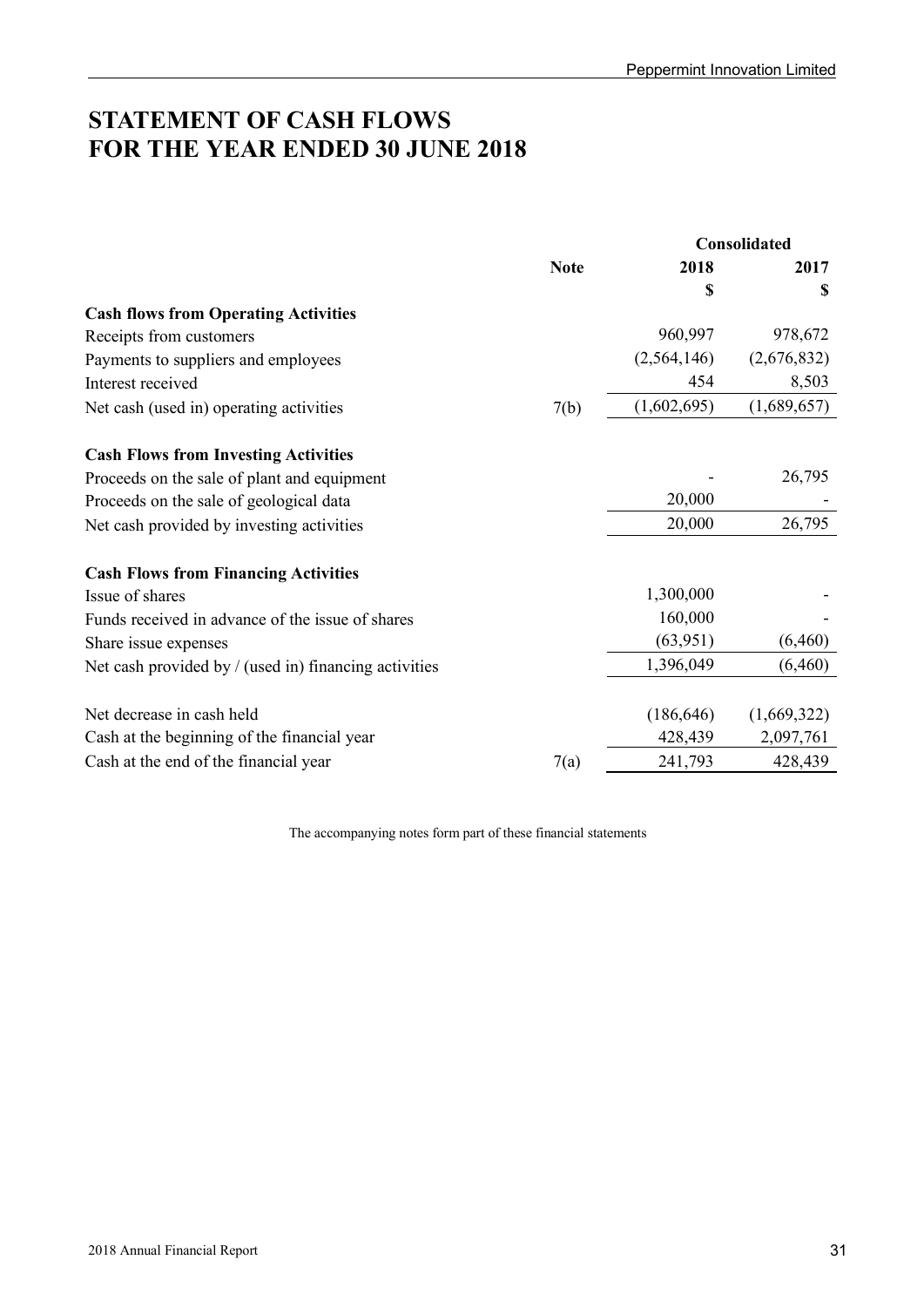# **STATEMENT OF CHANGES IN EQUITY FOR THE YEAR ENDED 30 JUNE 2018**

|                                                       | <b>Issued</b><br>Capital | Accumulated<br><b>Losses</b> | <b>Total</b>  |
|-------------------------------------------------------|--------------------------|------------------------------|---------------|
|                                                       | \$                       | \$                           | \$            |
| Balance at 1 July 2017                                | 11,337,023               | (10, 797, 827)               | 539,196       |
| Loss for the year                                     |                          | (1,743,348)                  | (1,743,348)   |
| Total comprehensive loss for the year                 |                          | (1,743,348)                  | (1,743,348)   |
| Transactions with owners in their capacity as owners: |                          |                              |               |
| Shares issued                                         | 1,300,000                |                              | 1,300,000     |
| Share issue expenses                                  | (108, 951)               |                              | (108, 951)    |
| Share based payments                                  | 8,000                    |                              | 8,000         |
| Balance at 30 June 2018                               | 12,536,072               | (12, 541, 175)               | (5,103)       |
|                                                       |                          |                              |               |
| Balance at 1 July 2016                                | 11,327,233               | (9,198,229)                  | 2,129,004     |
| Loss for the year                                     |                          | (1, 599, 598)                | (1,599,598)   |
| Total comprehensive loss for the year                 | $\overline{\phantom{0}}$ | (1, 599, 598)                | (1, 599, 598) |
| Transactions with owners in their capacity as owners: |                          |                              |               |
| Share issue expenses                                  | (6, 460)                 |                              | (6, 460)      |
| Share based payments                                  | 16,250                   |                              | 16,250        |
| Balance at 30 June 2017                               | 11,337,023               | (10,797,827)                 | 539,196       |
|                                                       |                          |                              |               |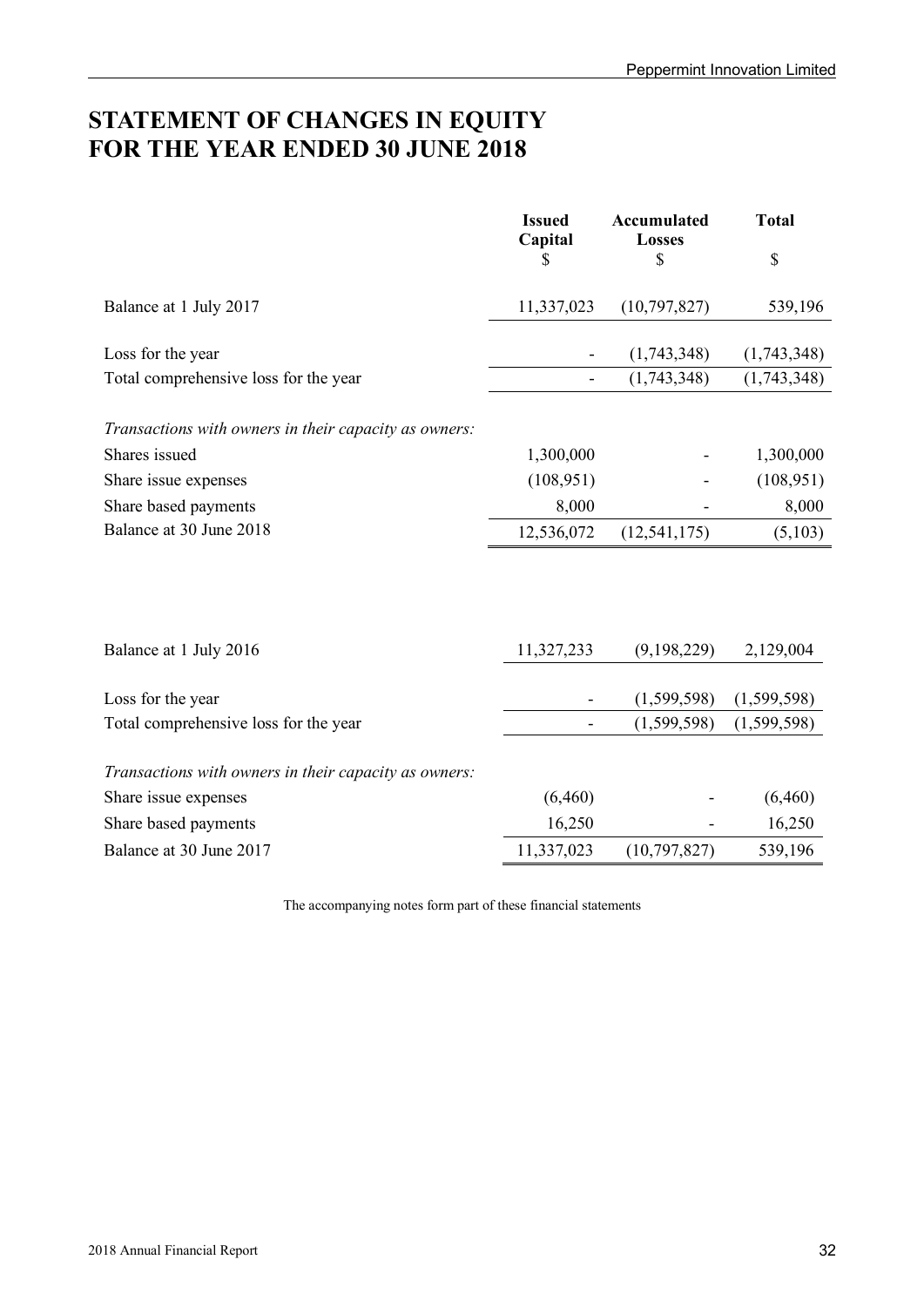# **1. STATEMENT OF SIGNIFICANT ACCOUNTING POLICIES**

Peppermint Innovation Limited (the Company) is an Australian company incorporated on 24 July 2014. On 4 December 2015, the Company listed on the Australian Securities Exchange.

The principal activities of the Group (the Company and its controlled entities) were the development and commercialisation of its mobile banking, payment and remittance platform.

### **(a) Basis of Preparation**

### *Statement of compliance*

The financial report is a general-purpose financial report, which has been prepared in accordance with the requirements of the Corporations Act 2001, Australian Accounting Standards and Interpretations, and as appropriate for profit oriented entities.

Accounting Standards include Australian Accounting Standards (AASBs). Compliance with Australian Accounting Standards ensures that the financial statements and notes comply with International Financial Reporting Standards (IFRS) adopted by the International Accounting Standards Board (IASB).

The financial statements were authorised for issue by the directors on 30 August 2018.

### *Basis of measurement*

The financial report has also been prepared under the historical cost convention.

### *Functional and presentation currency*

The financial report is presented in Australian dollars, which is the Company's functional currency.

#### **(b) Going concern**

The financial statements have been prepared on the going concern basis, which contemplates continuity of normal business activities and the realisation of assets and the discharge of liabilities in the normal course of business.

As disclosed in the financial statements, the Group incurred a net loss of \$1,743,348 and had net cash outflows from operating activities of \$1,602,695 for the year ended 30 June 2018. As at that date, the Group had net liabilities of \$5,103.

The Directors believe that there are reasonable grounds to believe that the Group will continue as a going concern, after consideration of the following factors:

- In accordance with the Corporations Act 2001, the Group has plans to raise further working capital through the issue of equity during the financial year end 30 June 2019;
- The Group raised \$700,000 subsequent to reporting date as disclosed in Note 20, inclusive of \$160,000 recorded as a current liability 30 June 2018 (see Note 10) which was received in advance of the issue of shares; and
- The Group has the ability to scale down its operations in order to curtail expenditure, in the event capital raisings are delayed or insufficient cash is available to meet projected expenditure.

Accordingly, the Directors believe that the Group will be able to continue as a going concern and that it is appropriate to adopt the going concern basis in the preparation of the financial report.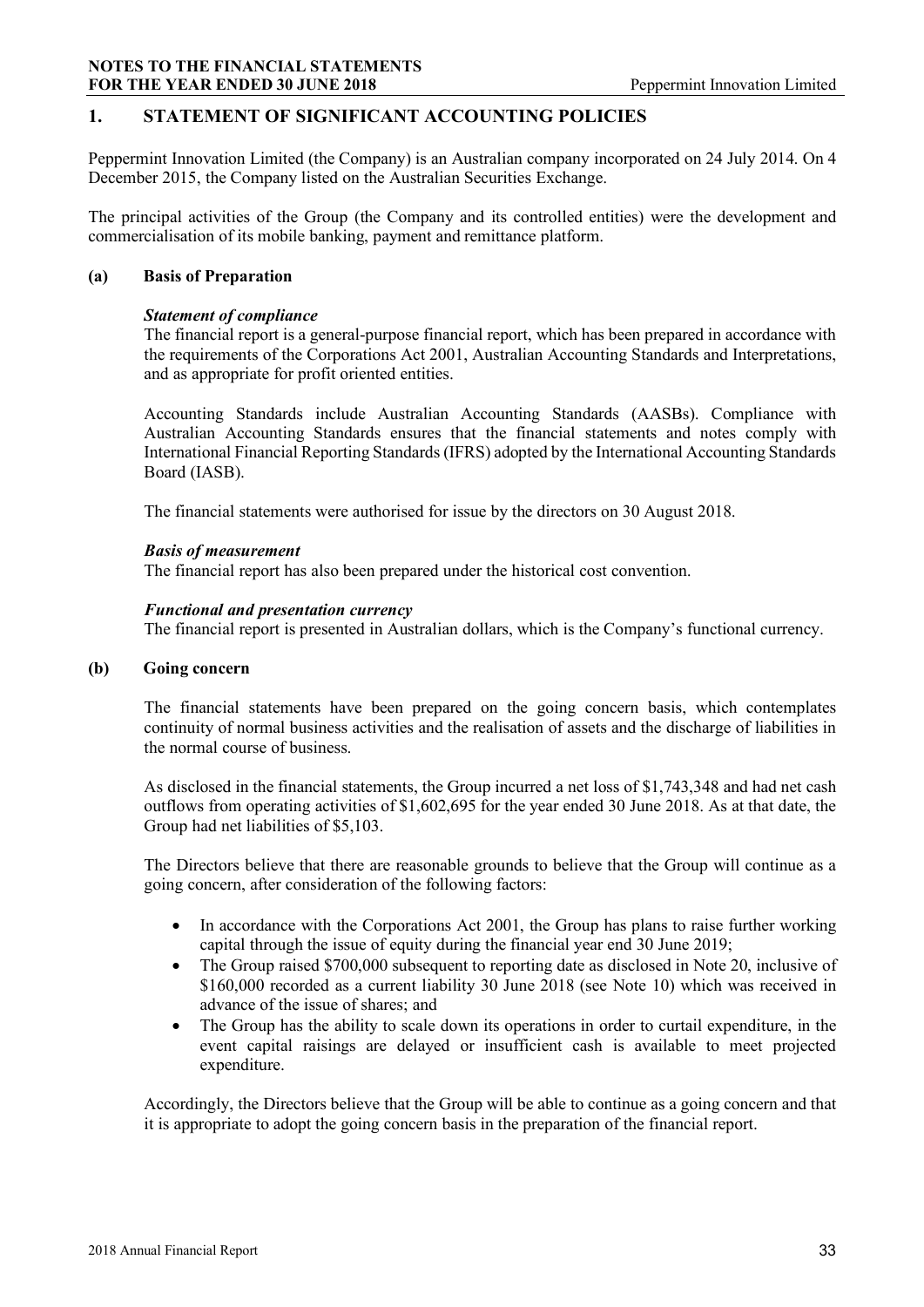### **(b) Going concern (continued)**

Should the Group not achieve the matters set out above, there is a material uncertainty which may cast significant doubt as to whether the Group will continue as a going concern and therefore whether it will realise its assets and extinguish its liabilities in the normal course of business and at the amounts stated in the financial report.

The financial report does not include any adjustments relating to the amounts or classification of recorded assets or liabilities that might be necessary if the Group is not able to continue as a going concern.

### **(c) New or amended Accounting Standards and Interpretations adopted**

The Group has adopted all of the new or amended Accounting Standards and Interpretations issued by the Australian Accounting Standards Board ('AASB') that are mandatory for the current reporting period.

Any new or amended Accounting Standards or Interpretations that are not yet mandatory have not been early adopted.

The adoption of these Accounting Standards and Interpretations did not have any significant impact on the financial performance or position of the Group.

The following Accounting Standards and Interpretations are most relevant to the Group:

### *AASB 2016-2 Amendments to Australian Accounting Standards - Disclosure Initiative: Amendments to AASB 107*

The Group has adopted AASB 2016-2 from 1 July 2017. The amendments to AASB 107 'Statement of Cash Flows' require the disclosure of changes in liabilities arising from financing activities, including both changes arising from cash flows and non-cash changes.

### **(d) New Accounting Standards and Interpretations not yet mandatory or early adopted**

Australian Accounting Standards and Interpretations that have recently been issued or amended but are not yet mandatory, have not been early adopted by the Group for the annual reporting period ended 30 June 2018. The Group's assessment of the impact of these new or amended Accounting Standards and Interpretations, most relevant to the Group, are set out below.

### *AASB 9 Financial Instruments*

This standard is applicable to annual reporting periods beginning on or after 1 January 2018. The standard replaces all previous versions of AASB 9 and completes the project to replace IAS 39 'Financial Instruments: Recognition and Measurement'. AASB 9 introduces new classification and measurement models for financial assets. A financial asset shall be measured at amortised cost, if it is held within a business model whose objective is to hold assets in order to collect contractual cash flows, which arise on specified dates and solely principal and interest. All other financial instrument assets are to be classified and measured at fair value through profit or loss unless the entity makes an irrevocable election on initial recognition to present gains and losses on equity instruments (that are not held-for-trading) in other comprehensive income ('OCI'). For financial liabilities, the standard requires the portion of the change in fair value that relates to the entity's own credit risk to be presented in OCI (unless it would create an accounting mismatch). New simpler hedge accounting requirements are intended to more closely align the accounting treatment with the risk management activities of the entity.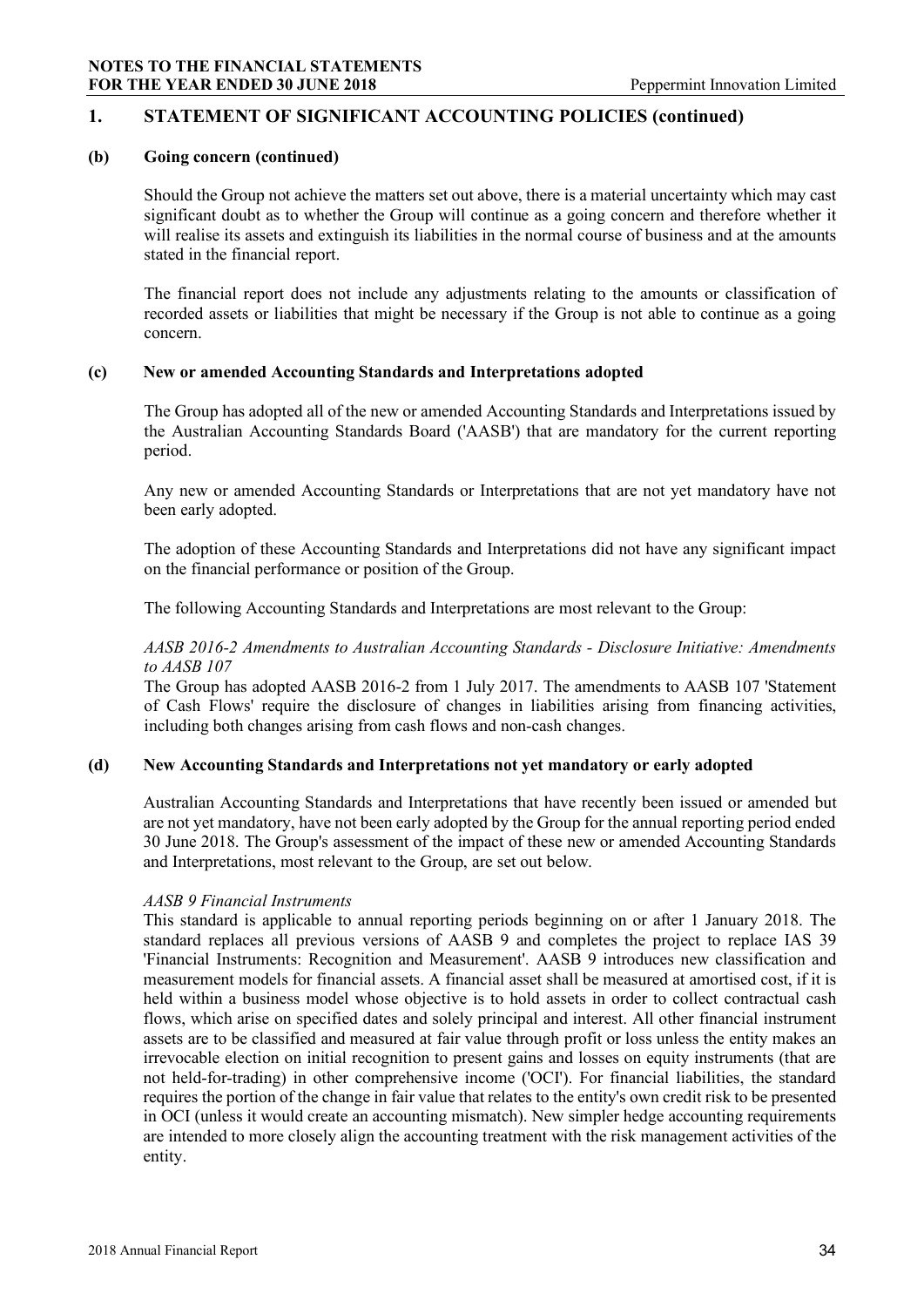### **NOTES TO THE FINANCIAL STATEMENTS FOR THE YEAR ENDED 30 JUNE 2018** Peppermint Innovation Limited

### **1. STATEMENT OF SIGNIFICANT ACCOUNTING POLICIES (continued)**

### **(d) New Accounting Standards and Interpretations not yet mandatory or early adopted (continued)**

New impairment requirements will use an 'expected credit loss' ('ECL') model to recognise an allowance. Impairment will be measured under a 12-month ECL method unless the credit risk on a financial instrument has increased significantly since initial recognition in which case the lifetime ECL method is adopted. The standard introduces additional new disclosures. The Group will adopt this standard from 1 July 2018 and the impact of its adoption is expected to be minimal on the Group.

### *AASB 15 Revenue from Contracts with Customers*

This standard is applicable to annual reporting periods beginning on or after 1 January 2018. The standard provides a single standard for revenue recognition. The core principle of the standard is that an entity will recognise revenue to depict the transfer of promised goods or services to customers in an amount that reflects the consideration to which the entity expects to be entitled in exchange for those goods or services. The standard will require: contracts (either written, verbal or implied) to be identified, together with the separate performance obligations within the contract; determine the transaction price, adjusted for the time value of money excluding credit risk; allocation of the transaction price to the separate performance obligations on a basis of relative stand-alone selling price of each distinct good or service, or estimation approach if no distinct observable prices exist; and recognition of revenue when each performance obligation is satisfied. Credit risk will be presented separately as an expense rather than adjusted to revenue. For goods, the performance obligation would be satisfied when the customer obtains control of the goods. For services, the performance obligation is satisfied when the service has been provided, typically for promises to transfer services to customers. For performance obligations satisfied over time, an entity would select an appropriate measure of progress to determine how much revenue should be recognised as the performance obligation is satisfied. Contracts with customers will be presented in an entity's statement of financial position as a contract liability, a contract asset, or a receivable, depending on the relationship between the entity's performance and the customer's payment. Sufficient quantitative and qualitative disclosure is required to enable users to understand the contracts with customers; the significant judgments made in applying the guidance to those contracts; and any assets recognised from the costs to obtain or fulfil a contract with a customer. The new standard introduces expanded quantitative and qualitative disclosure requirements. Apart from providing more extensive disclosures on the Group's revenue transactions, the Group does not anticipate that the application of AASB 15 will have a material impact on the financial position and/or financial performance of the Group.

### **(e) Statement of Compliance**

The financial report complies with Australian Accounting Standards, which include Australian equivalents to International Financial Reporting Standards (AIFRS). Compliance with AIFRS ensures that the financial report, comprising the financial statements and notes thereto, complies with International Financial Reporting Standards (IFRS).

### **(f) Critical accounting judgements and key sources of estimation uncertainty**

The application of accounting policies requires the use of judgements, estimates and assumptions about carrying values of assets and liabilities that are not readily apparent from other sources. The estimates and associated assumptions are based on historical experience and other factors that are considered to be relevant. Actual results may differ from these estimates.

#### *Share-based payment transactions:*

The Group measures the cost of equity-settled share-based payments at fair value at the grant date using an option pricing model, taking into account the terms and conditions upon which the instruments were granted. The fair value is determined by a valuation using a Black Scholes Option Pricing Model.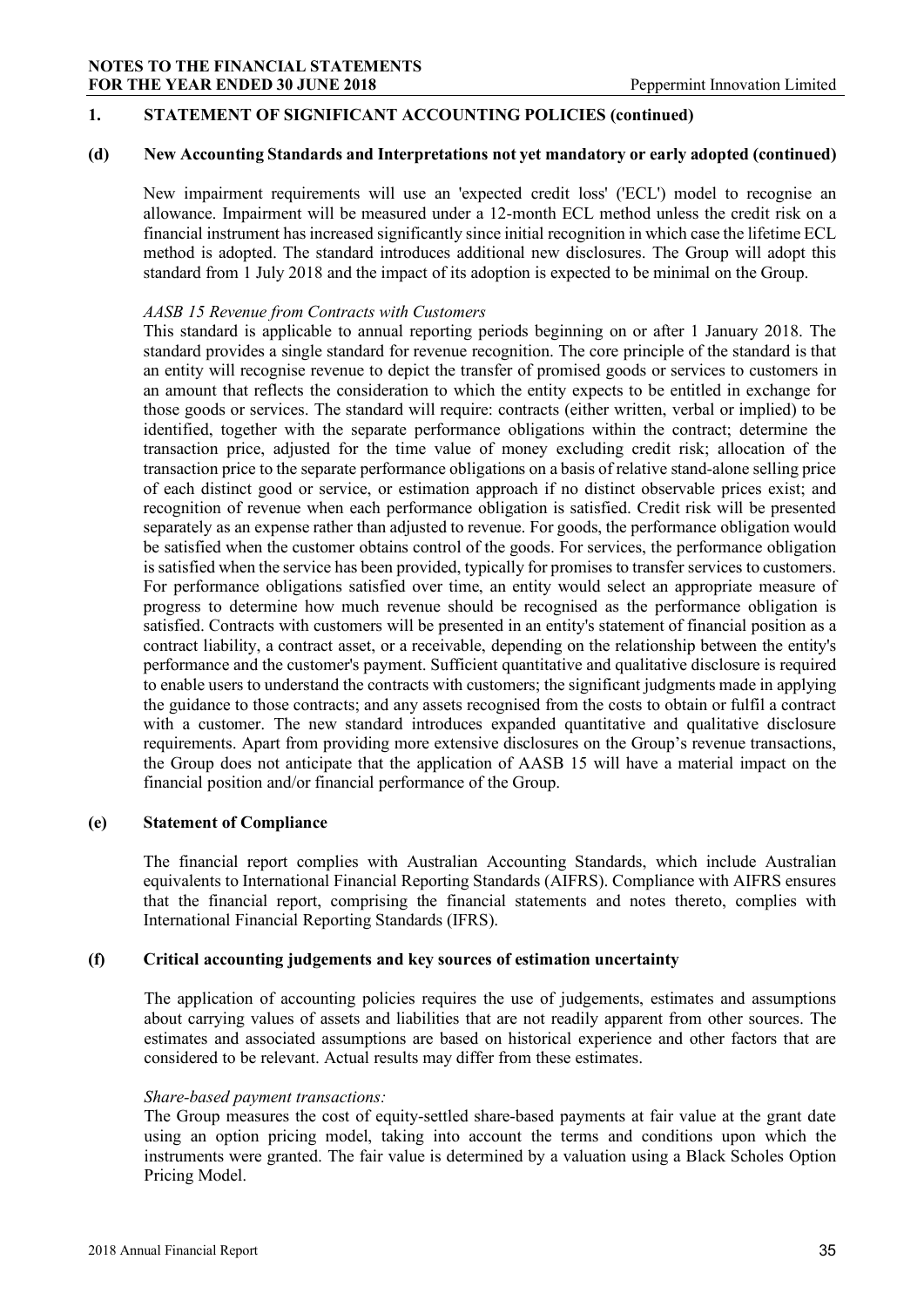### **NOTES TO THE FINANCIAL STATEMENTS FOR THE YEAR ENDED 30 JUNE 2018** Peppermint Innovation Limited

### **1. STATEMENT OF SIGNIFICANT ACCOUNTING POLICIES (continued)**

### **(g) Revenue recognition**

Revenue is recognised to the extent that it is probable that the economic benefits will flow to the Group and the revenue can be reliably measured. Revenue is measured at the fair value of the consideration received or receivable.

### *Rendering of services*

Rendering of service revenue from payments and remittance fees is recognised when the services are provided.

### *Interest income*

Interest revenue is recognised on a time proportionate basis that takes into account the effective yield on the financial asset.

### **(h) Cash and cash equivalents**

Cash comprises cash at bank and in hand. Cash equivalents are short term, highly liquid investments that are readily convertible to known amounts of cash and which are subject to an insignificant risk of changes in value. For the purposes of the Statement of Cash Flows, cash and cash equivalents consist of cash and cash equivalents as defined above.

### **(i) Trade and other receivables**

Trade receivables are measured on initial recognition at fair value and are subsequently measured at amortised cost using the effective interest rate method, less provision for impairment. Trade receivables are generally due for settlement within periods ranging from 30 to 90 days.

#### **(j) Financial instruments**

### **Initial recognition and measurement**

Financial assets and financial liabilities are recognised when the entity becomes a party to the contractual provisions to the financial instrument. For financial assets, this is equivalent to the date that the Group commits itself to either purchase or sell the asset (i.e. trade date accounting is adopted).

Financial instruments are initially measured at fair value plus transaction costs, except where the instrument is classified "at fair value through profit or loss" in which case transaction costs are recognised as expenses in profit or loss immediately.

### **Classification and subsequent measurement**

Financial instruments are subsequently measured at fair value, amortised cost using the effective interest method or cost. Where available, quoted prices in an active market are used to determine fair value. In other circumstances, valuation techniques are adopted.

Amortised cost is calculated as the amount at which the financial asset or financial liability is measured at initial recognition less repayments made and any reduction for impairment, and adjusted for any cumulative amortisation of the difference between that initial amount and the maturity amount calculated using the effective interest method.

The effective interest method is used to allocate interest income or interest expense over the relevant period and is equivalent to the rate that exactly discounts estimated future cash payments or receipts (including fees, transaction costs and other premiums or discounts) through the expected life (or when this cannot be reliably predicted, the contractual term) of the financial instrument to the net carrying amount of the financial asset or financial liability. Revisions to expected future net cash flows will necessitate an adjustment to the carrying amount with a consequential recognition of an income or expense item in profit or loss.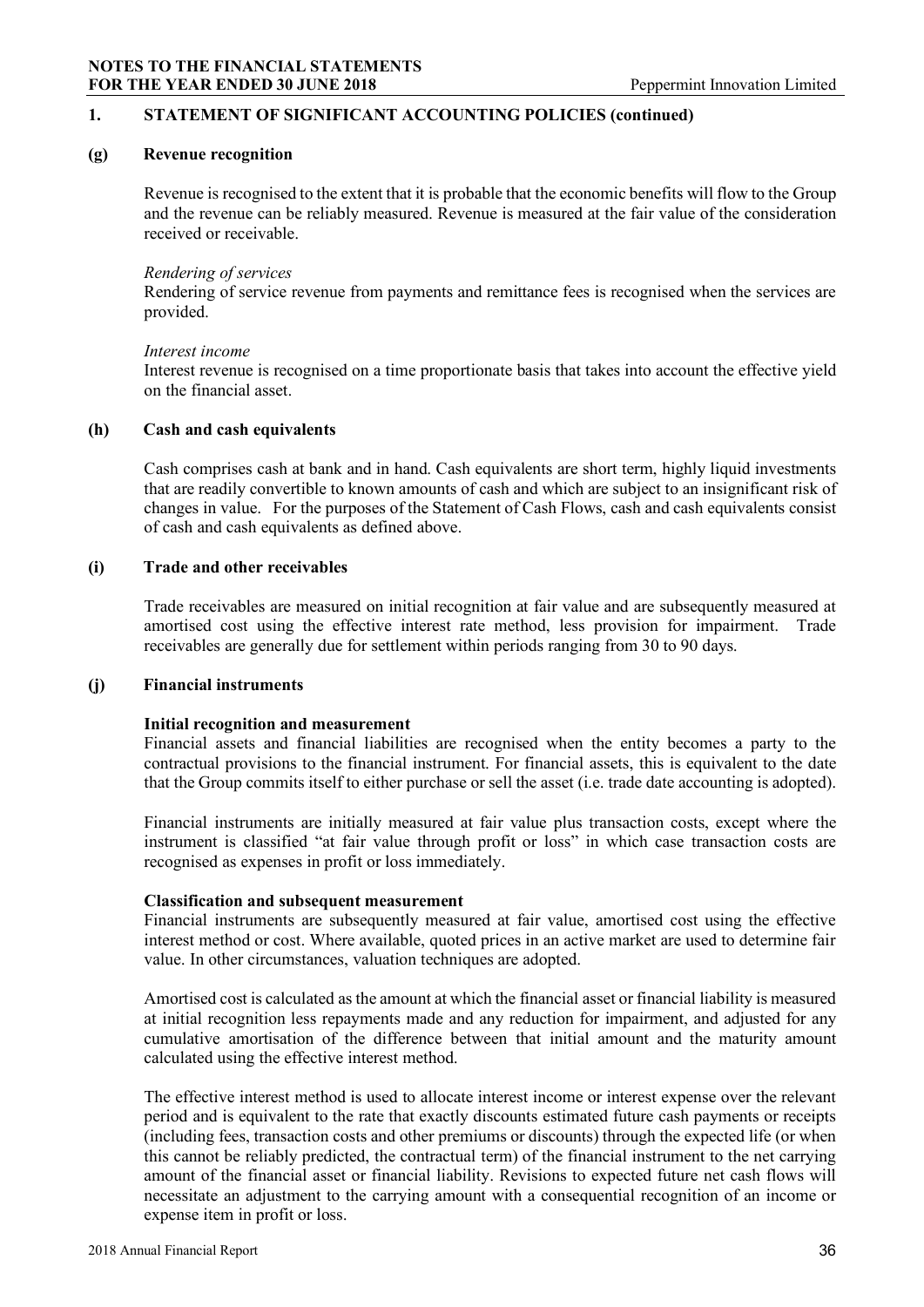### **(j) Financial instruments (continued)**

Fair value is determined based on current bid prices for all quoted investments. Valuation techniques are applied to determine the fair value for all unlisted securities, including recent arm's length transactions, reference to similar instruments and option pricing models.

### Financial liabilities

Non-derivative financial liabilities other than financial guarantees are subsequently measured at amortised cost. Gains or losses are recognised in profit or loss through the amortisation process and when the financial liability is derecognised.

### **(k) Intangible assets**

### **Research and development costs**

Research costs are expensed as incurred. An intangible asset arising from development expenditure on an internal project is recognised only when the Group can demonstrate the technical feasibility of completing the intangible asset so that it will be available for use or sale, its intention to complete and its ability to use or sell the asset, how the asset will generate future economic benefits, the availability of resources to complete the development and the ability to measure reliably the expenditure attributable to the intangible asset during its development. Following the initial recognition of the development expenditure, the cost model is applied requiring the asset to be carried at cost less any accumulated amortisation and accumulated impairment losses. Any expenditure so capitalised is amortised over the period of expected benefit from the related project on a straight line basis.

The carrying value of an intangible asset arising from development expenditure is tested for impairment annually when the asset is not yet available for use, or more frequently when an indication of impairment arises during the reporting period.

#### **Licences**

Following initial recognition, intangible assets are carried at cost less any accumulated amortisation and any accumulated impairment losses. Internally generated intangible assets, excluding capitalised development costs, are not capitalised and expenditure is charged against profit or loss in the year in which the expenditure is incurred.

The useful lives of intangible assets are assessed to be either finite or indefinite. Intangible assets with finite lives are amortised over the useful life on a straight line basis and assessed for impairment whenever there is an indication that the intangible asset may be impaired. The amortisation period and the amortisation method for an intangible asset with a finite useful life is reviewed at least at each financial year-end. Changes in the expected useful life or the expected pattern of consumption of future economic benefits embodied in the asset are accounted for by changing the amortisation period or method, as appropriate, which is a change in accounting estimate. The amortisation expense on intangible assets with finite lives is recognised in profit or loss in the expense category consistent with the function of the intangible asset.

Intangible assets with indefinite useful lives are tested for impairment annually either individually or at the cash-generating unit level. Such intangibles are not amortised. The useful life of an intangible asset with an indefinite life is reviewed each reporting period to determine whether indefinite life assessment continues to be supportable. If not, the change in the useful life assessment from indefinite to finite is accounted for as a change in an accounting estimate and is thus accounted for on a prospective basis.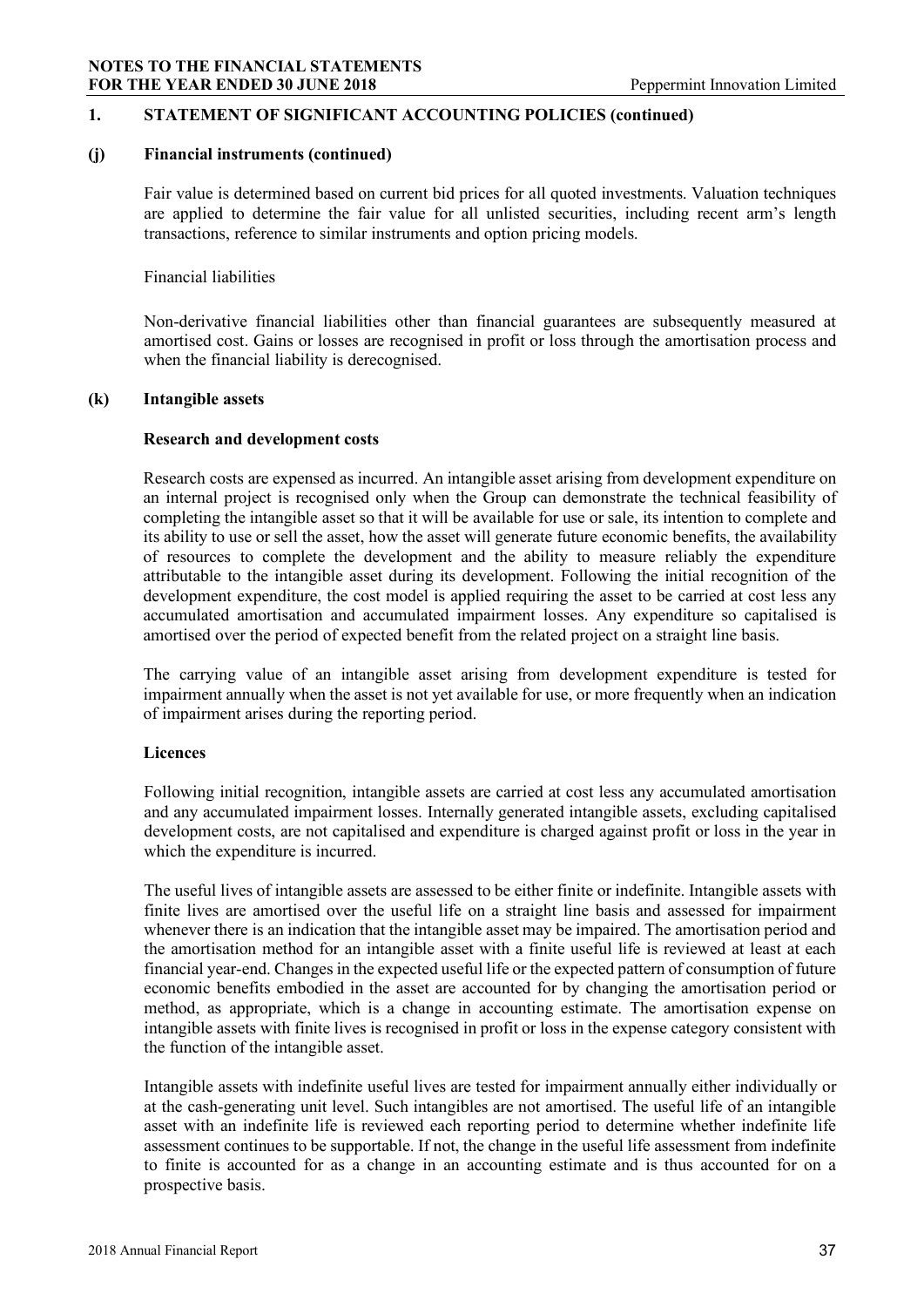### **(k) Intangible assets (continued)**

#### *Disposals*

Gains or losses arising from de-recognition of an intangible asset are measured as the difference between the net disposal proceeds and the carrying amount of the asset and are recognised in profit or loss when the asset is de-recognised.

### **(l) Income tax**

Current tax assets and liabilities are measured at the amount expected to be recovered from or paid to the taxation authorities. The tax rates and tax laws used to compute the amount are those that are enacted or substantively enacted by reporting date.

Deferred income tax is provided on all temporary differences at reporting date between the tax bases of assets and liabilities and their carrying amounts for financial reporting purposes.

Deferred income tax liabilities are recognised for all taxable temporary differences except:

- when the deferred income tax liability arises from the initial recognition of goodwill or of an asset or liability in a transaction that is not a business combination and that, at the time of the transaction, affects neither the accounting profit nor taxable profit or loss; or
- when the taxable temporary difference is associated with investments in subsidiaries, associates or interests in joint ventures, and the timing of the reversal of the temporary difference can be controlled and it is probable that the temporary difference will not reverse in the foreseeable future.

Deferred income tax assets are recognised for all deductible temporary differences, carry-forward of unused tax assets and unused tax losses, to the extent that it is probable that taxable profit will be available against which the deductible temporary differences and the carry-forward of unused tax credits and unused tax losses can be utilised, except:

- when the deferred income tax asset relating to the deductible temporary difference arises from the initial recognition of an asset or liability in a transaction that is not a business combination and, at the time of the transaction, affects neither the accounting profit nor taxable profit or loss; or
- when the deductible temporary difference is associated with investments in subsidiaries, associates or interests in joint ventures, in which case a deferred tax asset is only recognised to the extent that it is probable that the temporary difference will reverse in the foreseeable future and taxable profit will be available against which the temporary difference can be utilised.

The carrying amount of deferred income tax assets is reviewed at each reporting date and reduced to the extent that it is no longer probable that sufficient taxable profit will be available to allow all or part of the deferred income tax asset to be utilised.

Unrecognised deferred income tax assets are reassessed at each reporting date and are recognised to the extent that it has become probable that future taxable profit will allow the deferred tax asset to be recovered.

Deferred income tax assets and liabilities are measured at the tax rates that are expected to apply to the year when the asset is realised or the liability is settled, based on tax rates (and tax laws) that have been enacted or substantively enacted at the reporting date.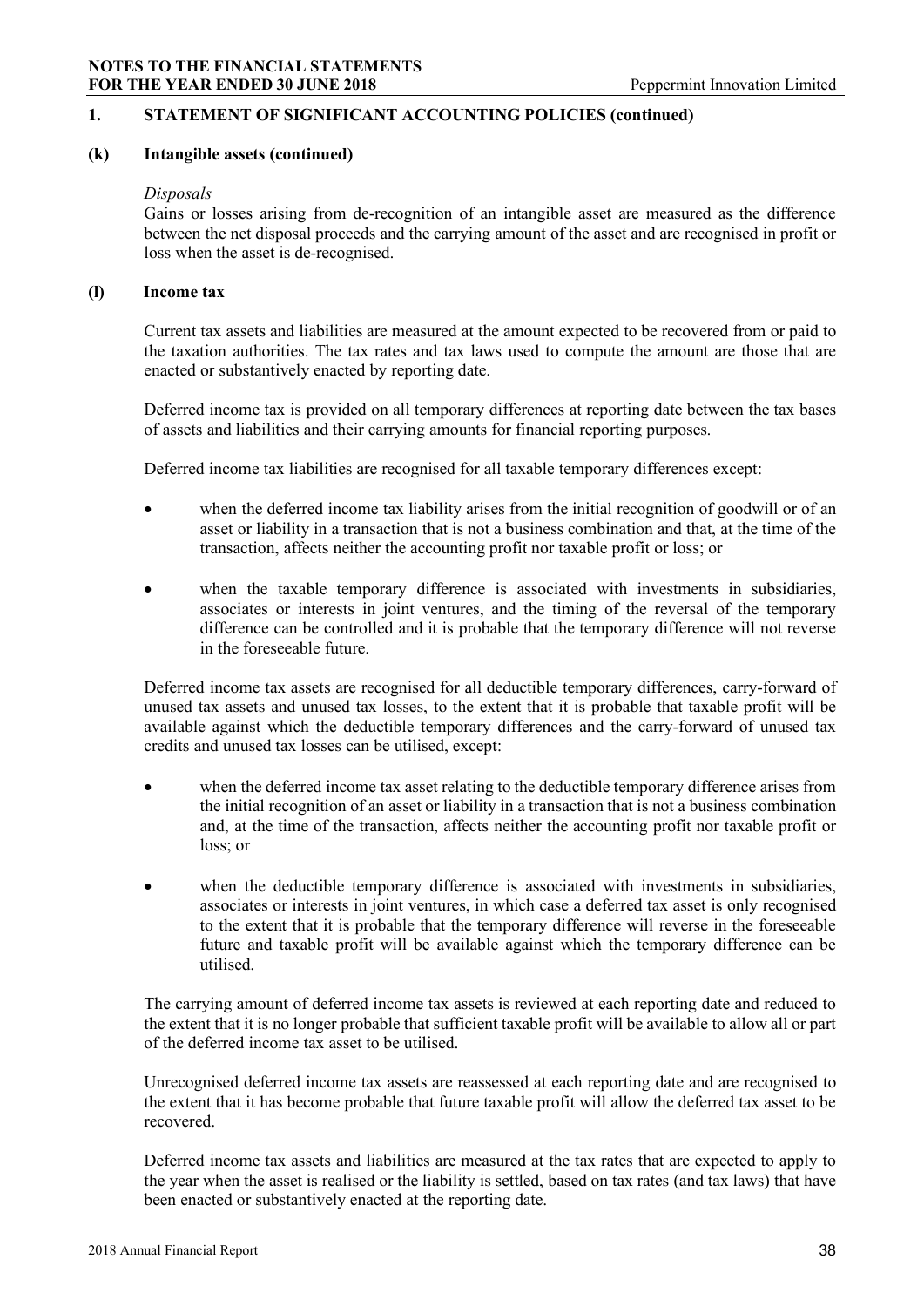### **(l) Income tax (continued)**

Income taxes relating to items recognised directly in equity are recognised in equity and not in profit or loss.

Deferred tax assets and deferred tax liabilities are offset only if a legally enforceable right exists to set off current tax assets against current tax liabilities and the deferred tax assets and liabilities relate to the same taxable entity and the same taxation authority.

### **(m) Other taxes**

Revenues, expenses and assets are recognised net of the amount of Goods and Services Tax ('GST') except:

- when the GST incurred on a purchase of goods and services is not recoverable from the taxation authority, in which case the GST is recognised as part of the cost of acquisition of the asset or as part of the expense item as applicable; and
- receivables and payables, which are stated with the amount of GST included.

The net amount of GST recoverable from, or payable to, the taxation authority is included as part of receivables or payables in the Statement of Financial Position.

Cash flows are included in the Consolidated Statement of Cash Flows on a gross basis and the GST component of cash flows arising from investing and financing activities, which is recoverable from, or payable to, the taxation authority are classified as operating cash flows.

Commitments and contingencies are disclosed net of the amount of GST recoverable from, or payable to, the taxation authority.

### **(n) Impairment of assets**

The Group assesses at each reporting date whether there is an indication that an asset may be impaired. If any such indication exists, or when annual impairment testing for an asset is required, the Group makes an estimate of the asset's recoverable amount. An asset's recoverable amount is the higher of its fair value less costs to sell and its value in use and is determined for an individual asset, unless the asset does not generate cash inflows that are largely independent of those from other assets or groups of assets and the asset's value in use cannot be estimated to be close to its fair value.

An assessment is also made at each reporting date as to whether there is any indication that previously recognised impairment losses may no longer exist or may have decreased. If such indication exists, the recoverable amount is estimated. A previously recognised impairment loss is reversed only if there has been a change in the estimates used to determine the asset's recoverable amount since the last impairment loss was recognised. If that is the case the carrying amount of the asset is increased to its recoverable amount. That increased amount cannot exceed the carrying amount that would have been determined, net of depreciation, had no impairment loss been recognised for the asset in prior years.

Such reversal is recognised in profit or loss unless the asset is carried at revalued amount, in which case the reversal is treated as a revaluation increase. After such a reversal the depreciation charge is adjusted in future periods to allocate the asset's revised carrying amount, less any residual value, on a systematic basis over its remaining useful life.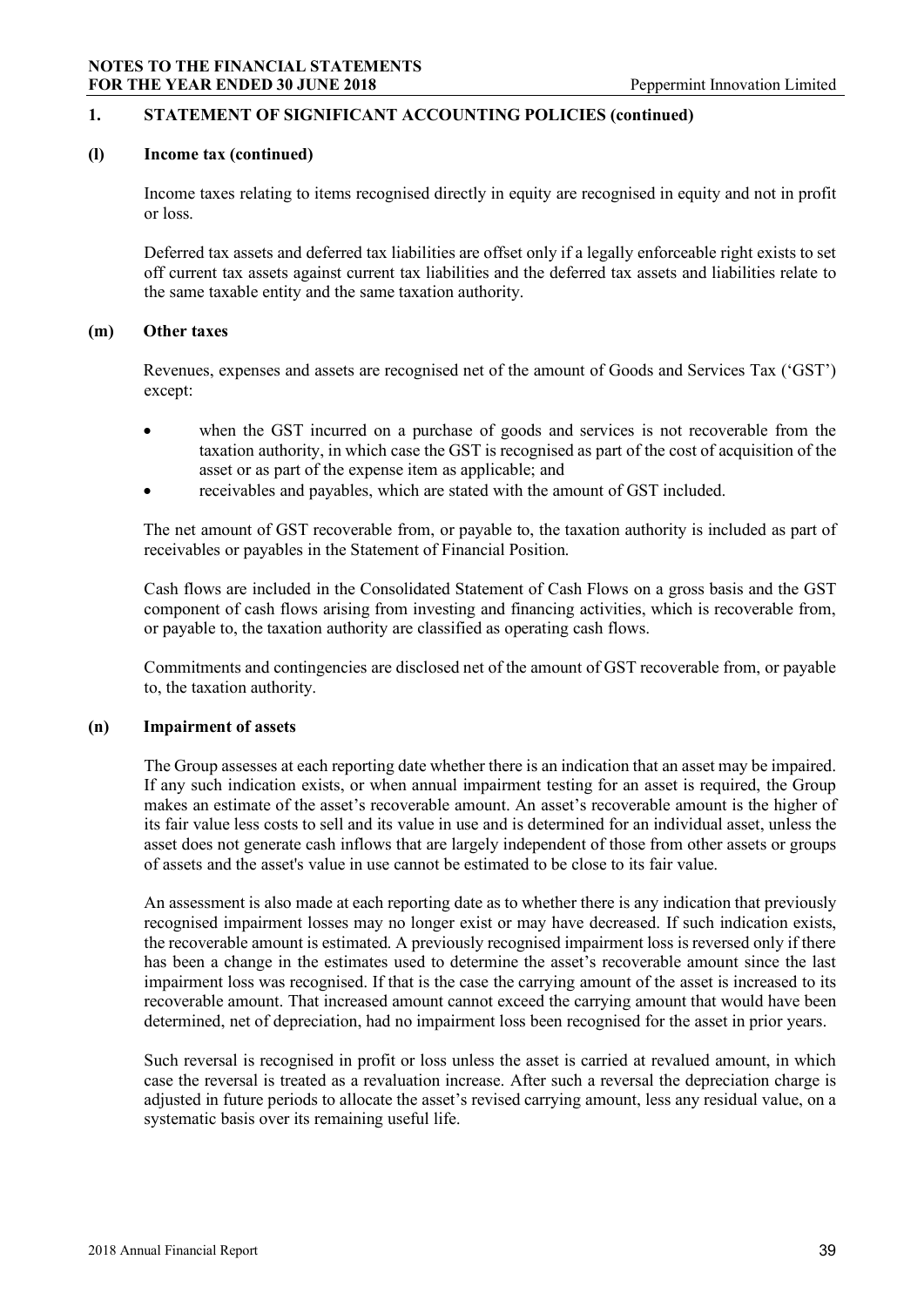### **NOTES TO THE FINANCIAL STATEMENTS FOR THE YEAR ENDED 30 JUNE 2018** Peppermint Innovation Limited

### **1. STATEMENT OF SIGNIFICANT ACCOUNTING POLICIES (continued)**

### **(o) Trade and other payables**

Trade payables and other payables are carried at amortised costs and represent liabilities for goods and services provided to the Group prior to the end of the period that are unpaid and arise when the Group becomes obliged to make future payments in respect of the purchase of these goods and services.

### **(p) Provisions**

Provisions are recognised when the Group has a present obligation (legal or constructive) as a result of a past event, it is probable that an outflow of resources embodying economic benefits will be required to settle the obligation and a reliable estimate can be made of the amount of the obligation.

When the Group expects some or all of a provision to be reimbursed, for example under an insurance contract, the reimbursement is recognised as a separate asset but only when the reimbursement is virtually certain. The expense relating to any provision is presented in the statement of profit and loss and other comprehensive income net of any reimbursement.

If the effect of the time value of money is material, provisions are discounted using a current pre-tax rate that reflects the risks specific to the liability.

When discounting is used, the increase in the provision due to the passage of time is recognised as a finance cost.

### *Employee Benefits*

Liabilities for wages and salaries, including non-monetary benefits, annual leave and accumulating long service leave are recognised in other payables in respect of employees' services up to the reporting date. They are measured at the amounts expected to be paid when the liabilities are settled. Liabilities for non-accumulating sick leave are recognised when the leave is taken and are measured at the rates paid or payable.

### **(q) Share-based payment transactions**

The Group provides benefits to employees (including senior executives) and consultants of the Group in the form of share-based payments, whereby employees and consultants render services in exchange for shares or rights over shares (equity-settled transactions).

The cost of these equity-settled transactions with employees and consultants are measured by reference to the fair value of the equity instruments at the date at which they are granted. The fair value is determined by an internal valuation using an option pricing model.

In valuing equity-settled transactions, no account is taken of any performance conditions, other than conditions linked to the price of the shares of the Group (market conditions) if applicable.

The cost of equity-settled transactions is recognised, together with a corresponding increase in equity, over the period in which the performance and/or service conditions are fulfilled, ending on the date on which the relevant employees become fully entitled to the award (the vesting period).

The cumulative expense recognised for equity-settled transactions at each reporting date until vesting date reflects (i) the extent to which the vesting period has expired and (ii) the Group's best estimate of the number of equity instruments that will ultimately vest. No adjustment is made for the likelihood of market performance conditions being met as the effect of these conditions is included in the determination of fair value at grant date. The statement of comprehensive income charge or credit for a period represents the movement in cumulative expense recognised as at the beginning and end of that period.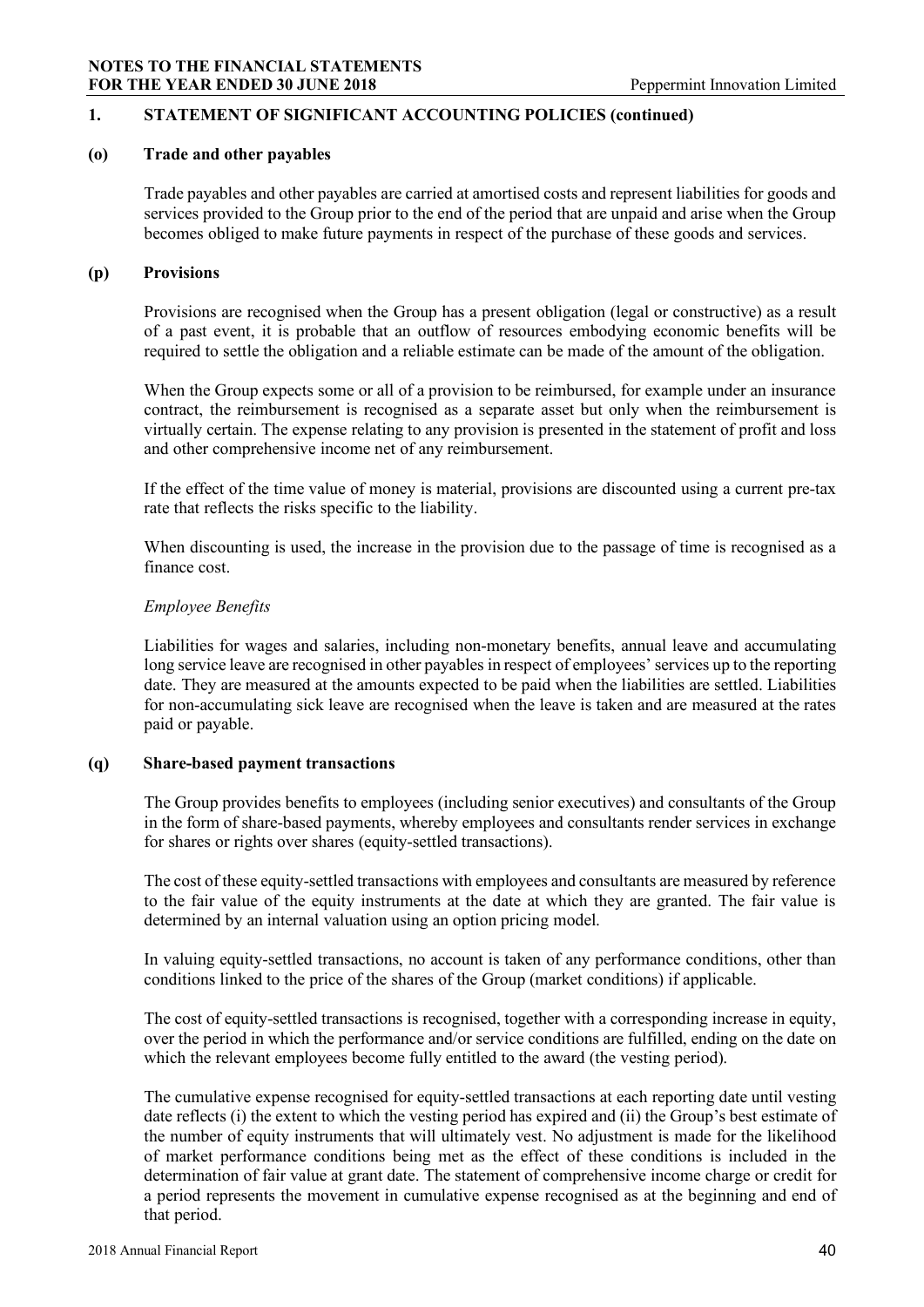### **(q) Share based payments (continued)**

No expense is recognised for awards that do not ultimately vest, except for awards where vesting is only conditional upon a market condition. If the terms of an equity-settled award are modified, as a minimum an expense is recognised as if the terms had not been modified. In addition, an expense is recognised for any modification that increases the total fair value of the share-based payment arrangement, or is otherwise beneficial to the employee, as measured at the date of modification.

If an equity-settled award is cancelled, it is treated as if it had vested on the date of cancellation, and any expense not yet recognised for the award is recognised immediately. However, if a new award is substituted for the cancelled award and designated as a replacement award on the date that it is granted, the cancelled and new award are treated as if they were a modification of the original award, as described in the previous paragraph.

### **(r) Issued capital**

Ordinary shares are classified as equity. Incremental costs directly attributable to the issue of new shares or options are shown in equity as a deduction, net of tax, from the proceeds.

### **(s) Fair value of assets and liabilities**

The Group measures some of its assets and liabilities at fair value on either a recurring or non-recurring basis, depending on the requirements of the applicable Accounting Standard.

Fair value is the price the Group would receive to sell an asset or would have to pay to transfer a liability in an orderly (ie unforced) transaction between independent, knowledgeable and willing market participants at the measurement date.

As fair value is a market-based measure, the closest equivalent observable market pricing information is used to determine fair value. Adjustments to market values may be made having regard to the characteristics of the specific asset or liability. The fair values of assets and liabilities that are not traded in an active market are determined using one or more valuation techniques.

These valuation techniques maximise, to the extent possible, the use of observable market data.

To the extent possible, market information is extracted from either the principal market for the asset or liability (ie the market with the greatest volume and level of activity for the asset or liability) or, in the absence of such a market, the most advantageous market available to the entity at the end of the reporting period (ie the market that maximises the receipts from the sale of the asset or minimises the payments made to transfer the liability, after taking into account transaction costs and transport costs).

For non-financial assets, the fair value measurement also takes into account a market participant's ability to use the asset in its highest and best use or to sell it to another market participant that would use the asset in its highest and best use.

The fair value of liabilities and the entity's own equity instruments (excluding those related to sharebased payment arrangements) may be valued, where there is no observable market price in relation to the transfer of such financial instruments, by reference to observable market information where such instruments are held as assets. Where this information is not available, other valuation techniques are adopted and, where significant, are detailed in the respective note to the financial statements.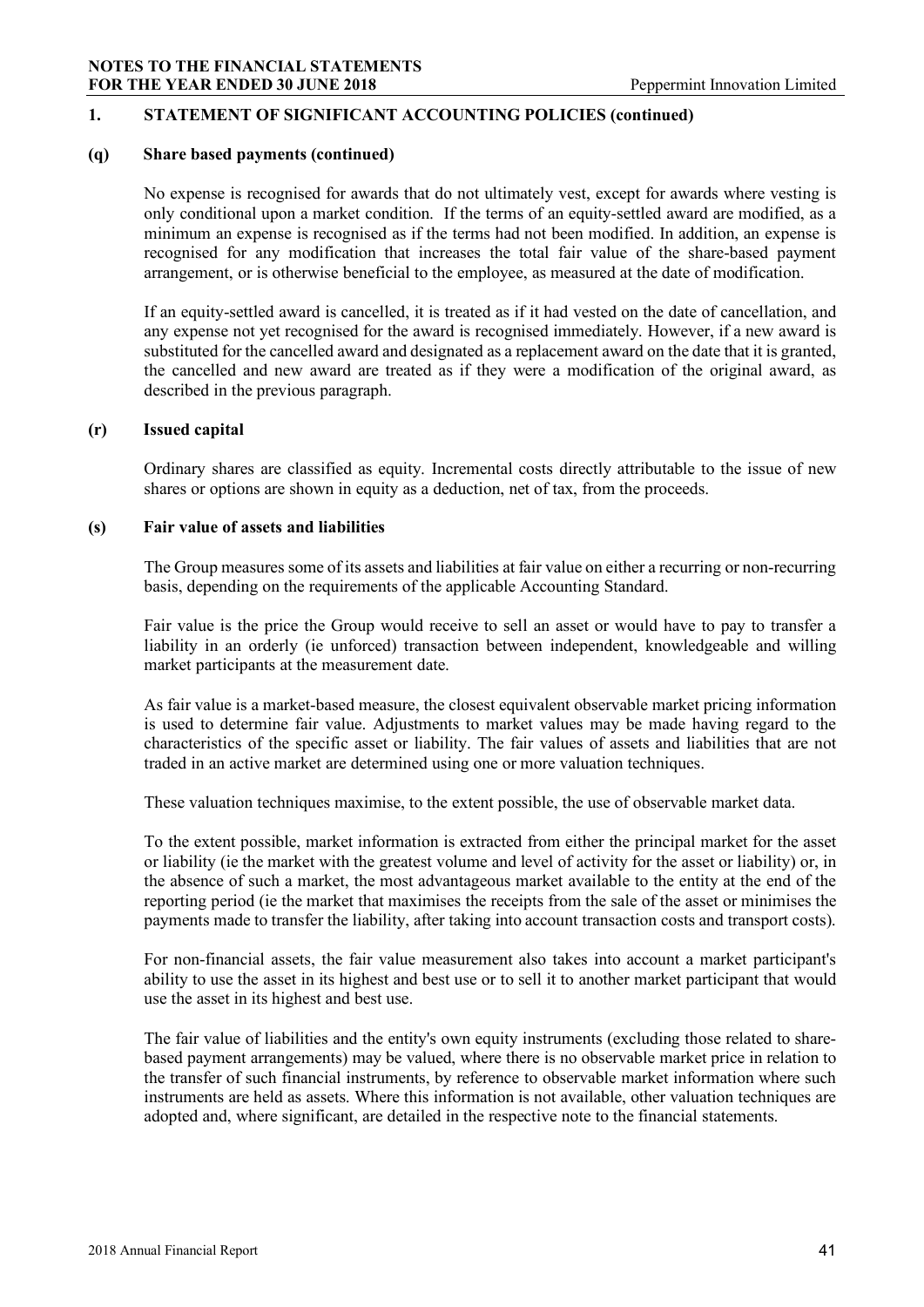### **(s) Fair value of assets and liabilities (continued)**

#### *Valuation techniques*

In the absence of an active market for an identical asset or liability, the Group selects and uses one or more valuation techniques to measure the fair value of the asset or liability, The Group selects a valuation technique that is appropriate in the circumstances and for which sufficient data is available to measure fair value. The availability of sufficient and relevant data primarily depends on the specific characteristics of the asset or liability being measured.

### **(t) Earnings per share**

#### *Basic earnings per share*

Basic earnings per share is calculated by dividing the profit attributable to the owners of the Company, excluding any costs of servicing equity other than ordinary shares, by the weighted average number of ordinary shares outstanding during the financial year, adjusted for bonus elements in ordinary shares issued during the financial year.

### *Diluted earnings per share*

Diluted earnings per share adjusts the figures used in the determination of basic earnings per share to take into account the after income tax effect of interest and other financing costs associated with dilutive potential ordinary shares and the weighted average number of shares assumed to have been issued for no consideration in relation to dilutive potential ordinary shares.

### **2. SEGMENT REPORTING**

The Group operates predominantly in the mobile banking, payment and remittance industry. For management purposes, the Group is organised into business units based on its services and has three reportable segments, as follows:

- mobile banking and payment services, presently operating in the Philippines;
- international remittances, recently established from Australia; and
- corporate and head office.

With the recent establishment of international remittances from Australia, the Group has introduced the above three reportable segments for the first time for the year ended 30 June 2018.

No operating segments have been aggregated to form the above reportable operating segments.

Management monitors the operating results of its business units separately for the purpose of making decisions about resource allocation and performance assessment. Segment performance is evaluated based on profit or loss and is measured consistently with profit or loss in the consolidated financial statements.

Also, the Group's financing (including finance costs and finance income) and income taxes are managed on a Group basis and are not allocated to operating segments.

Transfer prices between operating segments are on an arm's length basis in a manner similar to transactions with third parties.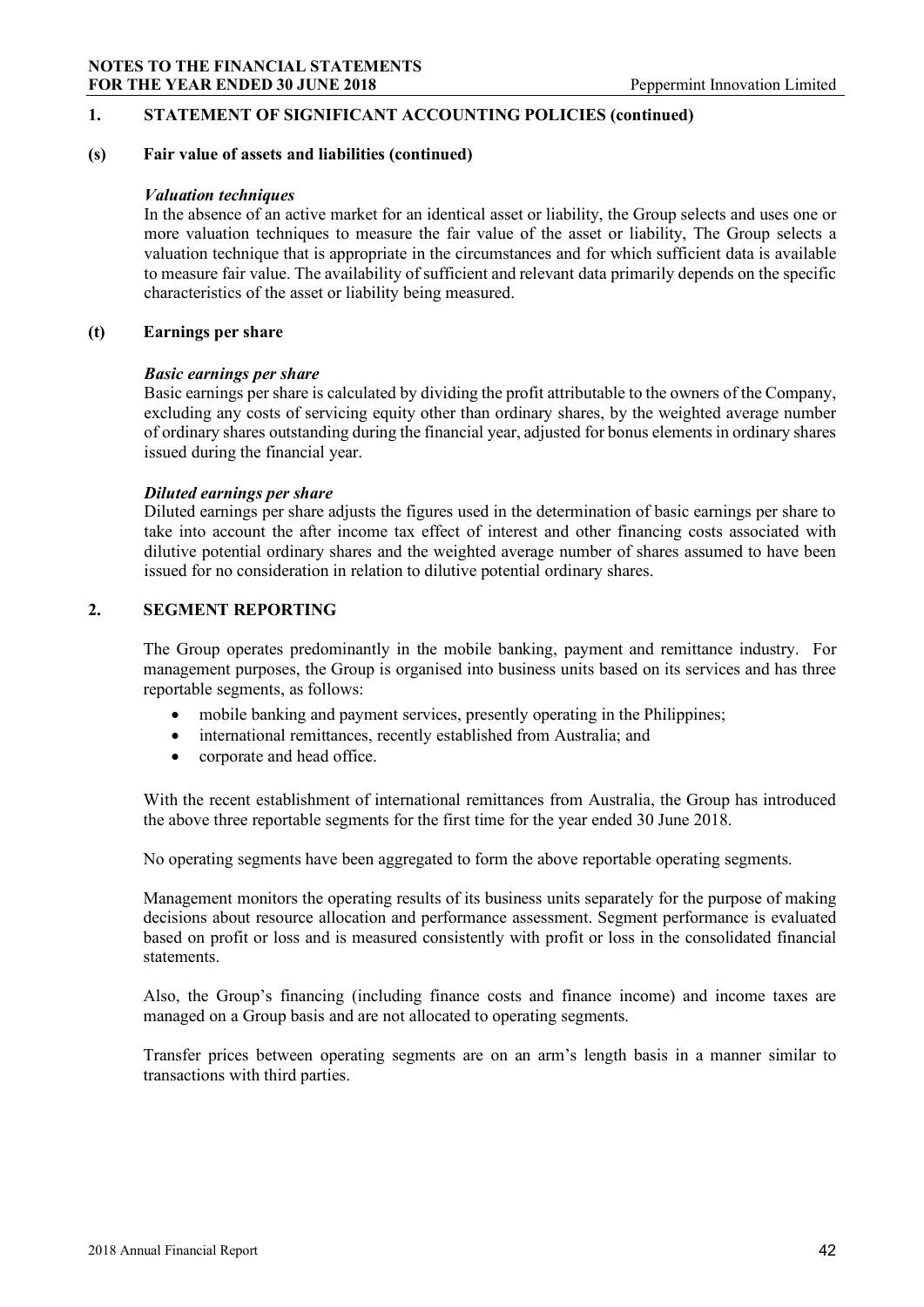# **2. SEGMENT REPORTING (continued)**

| <b>Year Ended 30</b><br><b>June 2018</b>              | <b>Mobile</b><br><b>Banking</b><br>and<br>Payment<br><b>Services</b> | <b>International</b><br>Remittance | Head<br>Office | Total<br><b>Segments</b> | <b>Adjustments</b><br>and<br><b>Eliminations</b> | Consolidated |
|-------------------------------------------------------|----------------------------------------------------------------------|------------------------------------|----------------|--------------------------|--------------------------------------------------|--------------|
| <b>Revenue</b><br>External customers<br>Inter-segment | 887,981                                                              |                                    |                | 887,981                  |                                                  | 887,981      |
| <b>Total revenue</b>                                  | 887,981                                                              |                                    |                | 887,981                  |                                                  | 887,981      |
| Income/(expenses)<br>Depreciation and<br>amortisation | 56,458                                                               |                                    |                | 56,458                   |                                                  | 56,458       |
| <b>Segment profit</b>                                 | (296, 808)                                                           | (273, 170)                         | (1, 173, 370)  | (1,743,348)              |                                                  | (1,743,348)  |
| <b>Total assets</b>                                   | 135.229                                                              | 24,079                             | 1,758,548      | 1,917,856                | (1,577,365)                                      | 340,500      |
| <b>Total liabilities</b>                              | 1,068,755                                                            | 536,361                            | 331,806        | 1,939,922                | (1, 591, 319)                                    | 345,603      |

Inter-segment revenues are eliminated upon consolidation and reflected in the 'adjustments and eliminations' column. All other adjustments and eliminations are part of detailed reconciliations presented further below.

| <b>Year Ended 30 June</b><br>2017                     | <b>Mobile</b><br><b>Banking</b><br>and<br>Payment<br><b>Services</b> | <b>International</b><br>Remittance | Head<br><b>Office</b> | <b>Total</b><br><b>Segments</b> | <b>Adjustments</b><br>and<br><b>Eliminations</b> | Consolidated |
|-------------------------------------------------------|----------------------------------------------------------------------|------------------------------------|-----------------------|---------------------------------|--------------------------------------------------|--------------|
| <b>Revenue</b>                                        |                                                                      |                                    |                       |                                 |                                                  |              |
| External customers                                    | 1,007,474                                                            |                                    |                       | 1,007,474                       |                                                  | 1,007,474    |
| Inter-segment                                         |                                                                      |                                    |                       |                                 |                                                  |              |
| <b>Total revenue</b>                                  | .007,474                                                             |                                    |                       | 1,007,474                       |                                                  | 1,007,474    |
| Income/(expenses)<br>Depreciation and<br>amortisation | 56,458                                                               |                                    |                       | 56,458                          |                                                  | 56,458       |
| Segment profit                                        | 287,232)                                                             | (239, 113)                         | (1,073,253)           | (1, 599, 598)                   |                                                  | (1,599,598)  |
| <b>Total assets</b>                                   | 295,971                                                              |                                    | 1,221,458             | 1,517,429                       | (915, 847)                                       | 601,582      |
| <b>Total liabilities</b>                              | 932.689                                                              | 239.113                            | 44.641                | 1.216.443                       | (1.154.057)                                      | 62,386       |

### **Adjustments and eliminations**

Finance income and costs, and fair value gains and losses on financial assets are not allocated to individual segments as the underlying instruments are managed on a group basis. Current taxes and certain financial assets and liabilities are not allocated to those segments as they are also managed on a group basis. Inter-segment revenues are eliminated on consolidation.

Sales to customers which represent over 10% of revenue, all within the Mobile Banking and Payment Services segment, were as follow:

|            | 2018    | 2017    |  |
|------------|---------|---------|--|
|            | \$      | \$      |  |
| Customer 1 | 614,483 | 914,436 |  |
| Customer 2 | 134,973 | -       |  |
| Customer 3 | 102,118 | 57,320  |  |
|            |         |         |  |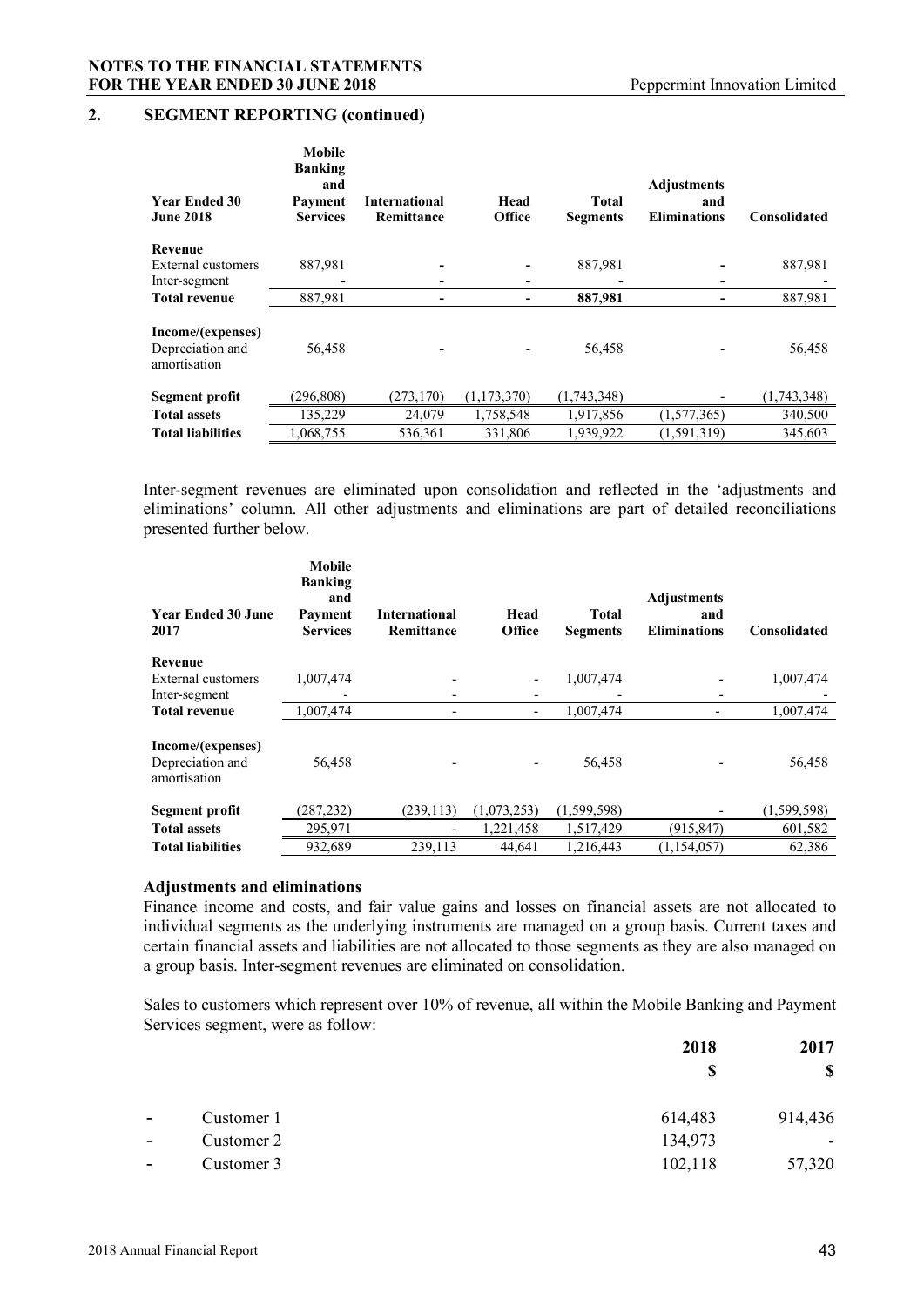### **NOTES TO THE FINANCIAL STATEMENTS FOR THE YEAR ENDED 30 JUNE 2018** Pennermint Innovation Limited

the year used in the calculations of basic loss per share:

|    | FOR THE YEAR ENDED 30 JUNE 2018                                                                                               | Peppermint innovation Limited |               |
|----|-------------------------------------------------------------------------------------------------------------------------------|-------------------------------|---------------|
|    |                                                                                                                               | 2018                          | 2017          |
| 3. | <b>LOSS PER SHARE</b>                                                                                                         | S                             | S             |
|    | Basic and diluted loss per share (cents per share)                                                                            | (0.2)                         | (0.2)         |
|    | The loss and weighted average number of ordinary shares used in the calculation of basic earnings per<br>share is as follows: |                               |               |
|    | Loss for the year                                                                                                             | (1,743,348)                   | (1,599,598)   |
|    | Weighted average number of shares outstanding during                                                                          | 921,190,224                   | 891, 863, 512 |

There is no dilution of shares due to options as the potential ordinary shares are not dilutive and are therefore not included in the calculation of diluted loss per share.

# **4. RESULT FOR THE YEAR**

| Revenue |                                             |           |           |
|---------|---------------------------------------------|-----------|-----------|
|         | Transaction revenue                         | 766,886   | 996,346   |
|         | Project revenue                             | 121,095   | 11,128    |
|         |                                             | 887,981   | 1,007,474 |
|         | <b>Other income</b>                         |           |           |
|         | Proceeds on the sale of assets              | 20,000    | 26,795    |
|         | Security deposit refund                     |           | 5,779     |
|         | Interest income                             | 454       | 8,503     |
|         |                                             | 20,454    | 41,077    |
|         | <b>Administration costs</b>                 |           |           |
|         | Audit fees                                  | 34,500    | 32,000    |
|         | Consulting fees                             | 148,255   | 139,532   |
|         | Depreciation and amortisation               | 56,458    | 56,459    |
|         | Directors' fees and consulting remuneration | 725,775   | 679,338   |
|         | Employee expenses                           | 508,988   | 400,792   |
|         | Insurance                                   | 23,105    | 18,200    |
|         | Investor relations                          | 94,629    | 165,209   |
|         | Licence fees and royalties                  | 60,000    | 60,000    |
|         | Share registry fees                         | 14,077    | 15,470    |
|         | Start-up expenses                           | 33,627    | 11,071    |
|         | Stock exchange fees                         | 24,881    | 29,064    |
|         | Sundry expenses                             | 258,458   | 214,718   |
|         |                                             | 1,982,753 | 1,821,853 |
|         |                                             |           |           |
|         | <b>Finance costs</b>                        |           |           |
|         | Other                                       | 93        | 797       |
|         |                                             | 93        | 797       |

Finance costs includes all interest-related expenses, other than those arising from financial assets at fair value through profit or loss.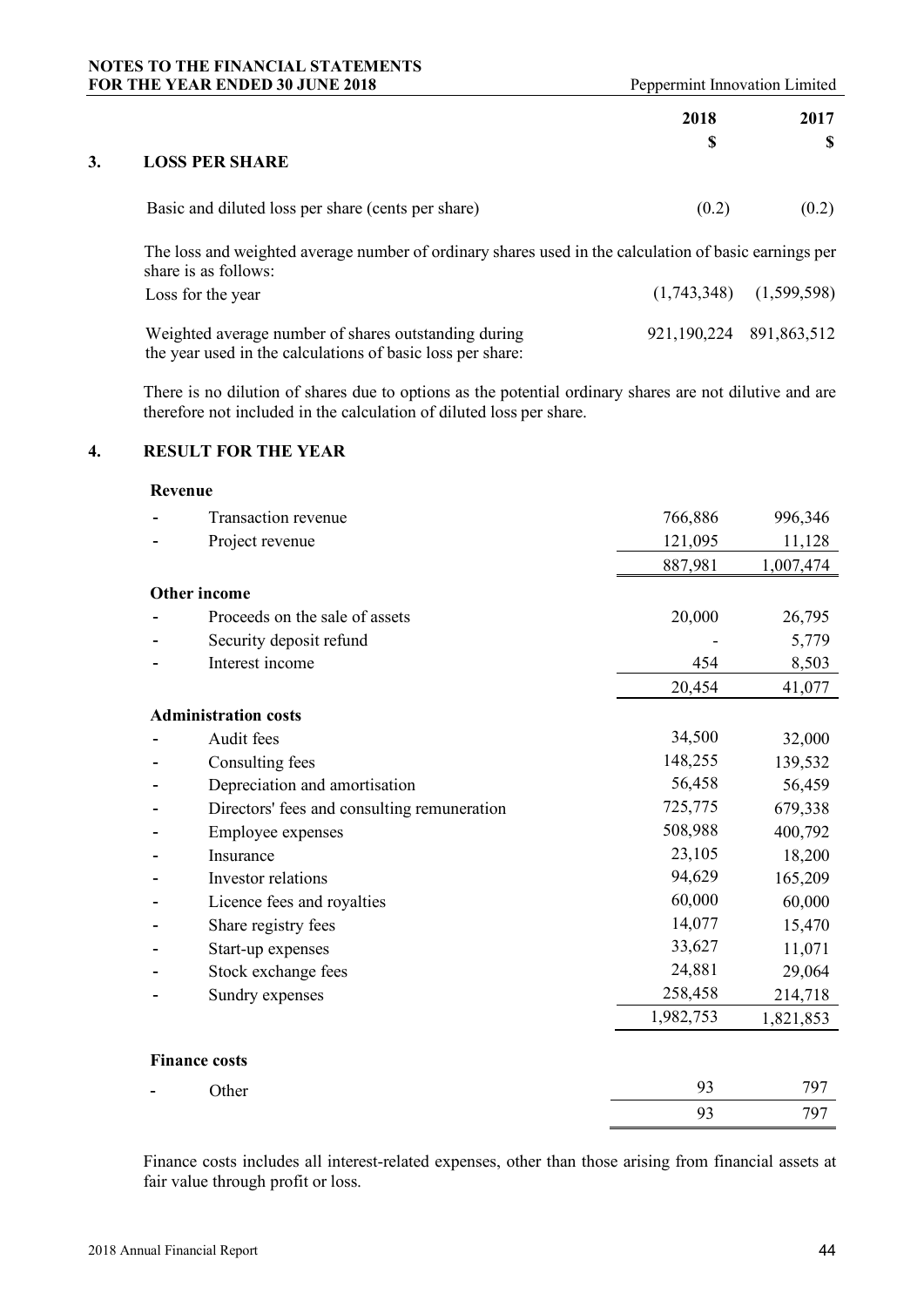### **5. SHARE BASED PAYMENTS**

### **(a) Shares Issued**

### 2018:

1,000,000 shares with a value of \$8,000 were issued for a share based payment made on 18 July 2017 pursuant to an equity investment. The fair value was determined by reference to the share price at the grant date, and the asset acquired was subsequently impaired.

### 2017:

The Company issued 1,000,000 shares to Mr Rod Tasker, a director of the Company, and 250,000 shares to an employee under the terms of his employment contract. A value of \$13,000 and \$3,250, respectively, was ascribed to these shares, based on the share price at the dates of issue.

### **(b) Performance Options**

### 2018:

40,000,000 performance options were granted to a consultant during the year (2017: nil) as follows:

|               | <b>Exercise</b> |                                                                                                                                                                                                                                                                                                                                                                                                                          |
|---------------|-----------------|--------------------------------------------------------------------------------------------------------------------------------------------------------------------------------------------------------------------------------------------------------------------------------------------------------------------------------------------------------------------------------------------------------------------------|
| <b>Number</b> | Price           | <b>Vesting Condition</b>                                                                                                                                                                                                                                                                                                                                                                                                 |
| 10,000,000    | \$0.03          | Options to acquire fully paid ordinary shares at 3 cents each, which shall vest<br>when the optionholder successfully raises between \$2 million and \$5 million for<br>the Company pursuant to an engagement letter (which either party may terminate<br>with 1 month notice) (Capital Raising), which are exercisable after the 30 day<br>volume weighted average price of fully paid ordinary shares exceeds 5 cents. |
| 10,000,000    | \$0.03\$        | Options to acquire fully paid ordinary shares at 3 cents each, which shall vest 2<br>months after the Capital Raising, which are exercisable after the 30 day volume<br>weighted average price of fully paid ordinary shares exceeds 10 cents.                                                                                                                                                                           |
| 10,000,000    | \$0.05          | Options to acquire fully paid ordinary shares at 5 cents each, which shall vest 4<br>months after the Capital Raising, which are exercisable after the 30 day volume<br>weighted average price of fully paid ordinary shares share price exceeds 15 cents.                                                                                                                                                               |
| 10,000,000    | \$0.05          | Options to acquire fully paid ordinary shares at 5 cents each, which shall vest 6<br>months after the Capital Raising, which are exercisable after the 30 day volume<br>weighted average price of fully paid ordinary shares share price exceeding 20<br>cents.                                                                                                                                                          |

Options not exercised within 24 months of the capital raising will automatically lapse.

The Capital Raising has been completed subsequent to 30 June 2018, resulting in the vesting of 10,000,000 options subsequent to 30 June 2018 (see note 20).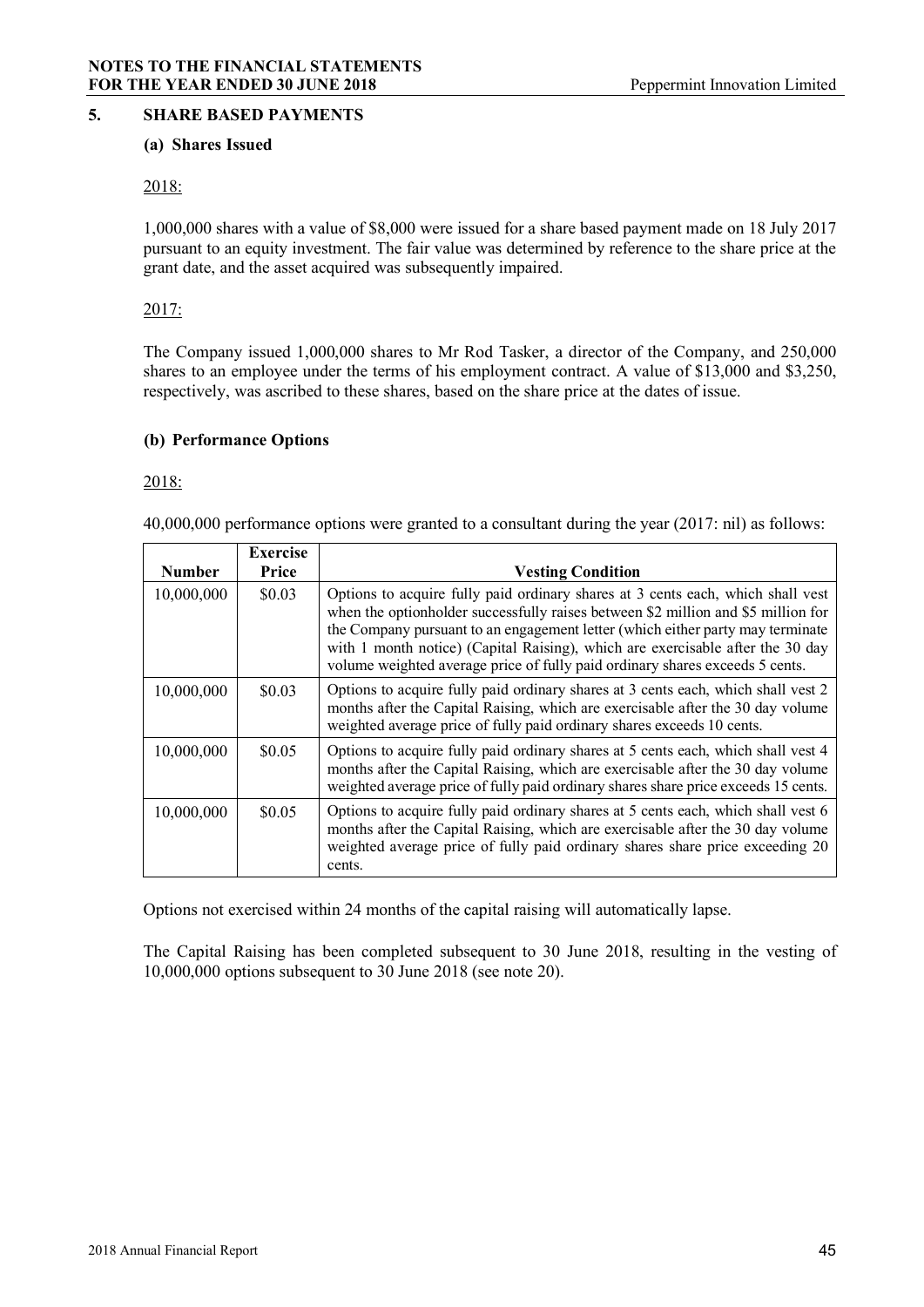### **5. SHARE BASED PAYMENTS (continued)**

The following table illustrates the number (No.) and weighted average exercise prices of and movements in performance options issued as compensation during the year:

|                                          | 2018<br>N <sub>0</sub> | 2018<br>Weighted<br>average<br>exercise<br>price | 2017<br>N <sub>0</sub> | 2017<br>Weighted<br>average<br>exercise<br>price |
|------------------------------------------|------------------------|--------------------------------------------------|------------------------|--------------------------------------------------|
| Outstanding at the beginning of the year |                        | nil                                              |                        |                                                  |
| Granted during the year                  | 40,000,000             | \$0.04                                           |                        |                                                  |
| Forfeited during the year                |                        |                                                  |                        |                                                  |
| Exercised during the year                |                        |                                                  |                        |                                                  |
| Expired during the year                  |                        |                                                  |                        |                                                  |
| Outstanding at the end of the year       | 40,000,000             | \$0.04                                           |                        |                                                  |
| Exercisable at the end of the year       |                        |                                                  |                        |                                                  |

### **(c) Valuation of Shares and Performance Options**

Shares issued are valued at the value of a share in the Company as traded on ASX at the date of deemed date of grant of the share plan shares.

The fair value of shares issued and performance options will be recognised as an expense if the performance hurdle is achieved.

The amount recognised as part of employee benefits expense for shares issued during the year was nil (2017: \$16,250).

The amount recognised as a share issue expense for performance options issued during the year was nil (2017: nil).

No share based payment expense was recognised in relation to the options issued during the year ended 30 June 2018. Option share-based payment expense will be recognised at the point the service is delivered, being on date capital is raised by the consultant engaged.

The engagement letter for the capital raising may be terminated by either party by giving one month written notice, however, options not exercised within 24 months of the capital raising will automatically lapse.

The capital raising has been completed subsequent to 30 June 2018, resulting in the vesting of the options subsequent to 30 June 2018.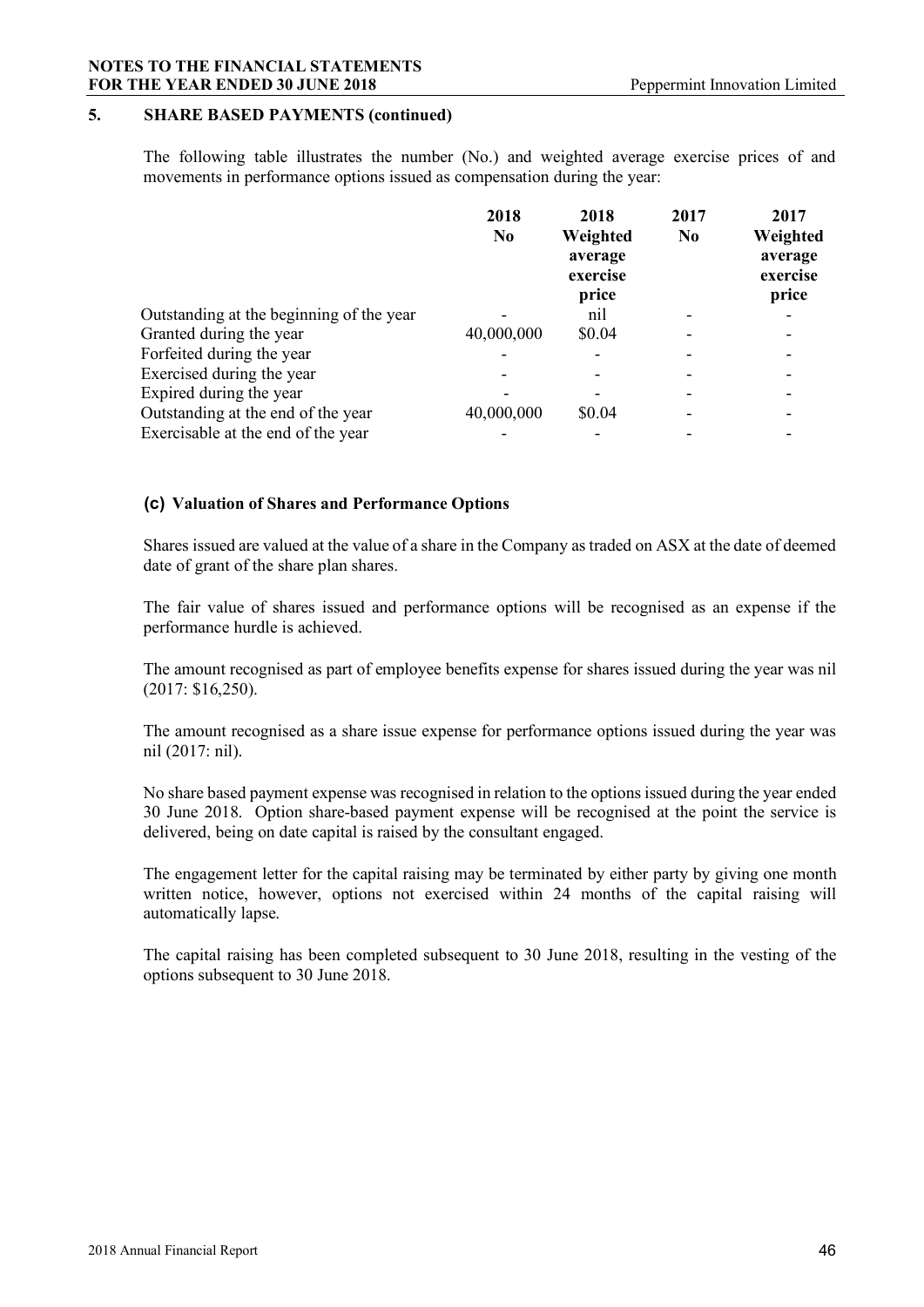### **NOTES TO THE FINANCIAL STATEMENTS FOR THE YEAR ENDED 30 JUNE 2018**

| Peppermint Innovation Limited |      |  |
|-------------------------------|------|--|
| 2018                          | 2017 |  |
| \$                            |      |  |

### **6. INCOME TAX**

### **(a) Income tax recognised in profit/loss**

No income tax is payable by the Company as it recorded a loss for income tax purposes for the period.

#### **(b) Numerical reconciliation between income tax expense and the loss before income tax.**

The prima facie income tax expense on pre-tax accounting loss from operations reconciles to the income tax expense in the financial statements as follows:

| Accounting loss before tax  | (1,743,348) | (1,599,598) |
|-----------------------------|-------------|-------------|
| Income tax benefit at 27.5% | 479.421     | 439.889     |
| Unrecognised tax losses     | (479, 421)  | (439, 889)  |
| Income tax expense          | -           |             |

### **(c) Unrecognised deferred tax balances**

| Tax losses at $27.5\%$                        | (1,546,614) | (1,025,513)   |
|-----------------------------------------------|-------------|---------------|
| Deferred tax asset not booked                 |             |               |
| <b>Accrued liabilities</b>                    | (6,298)     | (6,600)       |
| Provision for annual leave                    | (19, 544)   | (6,885)       |
| Intangible assets                             | (7,763)     | (23, 289)     |
| <b>Blackhole deductions</b>                   | (70, 233)   | (131, 658)    |
| Net unrecognised deferred tax assets at 27.5% | (1,650,452) | (1, 193, 945) |

A deferred tax asset attributable to income tax losses has not been recognised at balance date as the probability criteria disclosed in Note 1(l) is not satisfied and such benefit will only be available if the conditions of deductibility also disclosed in Note 1(l) are satisfied.

### **7. CASH AND CASH EQUIVALENTS**

| Cash at bank | 241,793 | 428,439         |
|--------------|---------|-----------------|
|              |         | 241,793 428,439 |

Cash at bank earns interest at floating rates based on daily bank deposit rates.

# **(a) Reconciliation to the Statement of Cash Flows**

For the purposes of the statement of cash flows, cash and cash equivalents comprise cash on hand and at bank.

Cash and cash equivalents as shown in the statement of cash flows are reconciled to the related items in the balance sheet as follows:

| Cash and cash equivalents | 241,793 | 428,439 |
|---------------------------|---------|---------|
|---------------------------|---------|---------|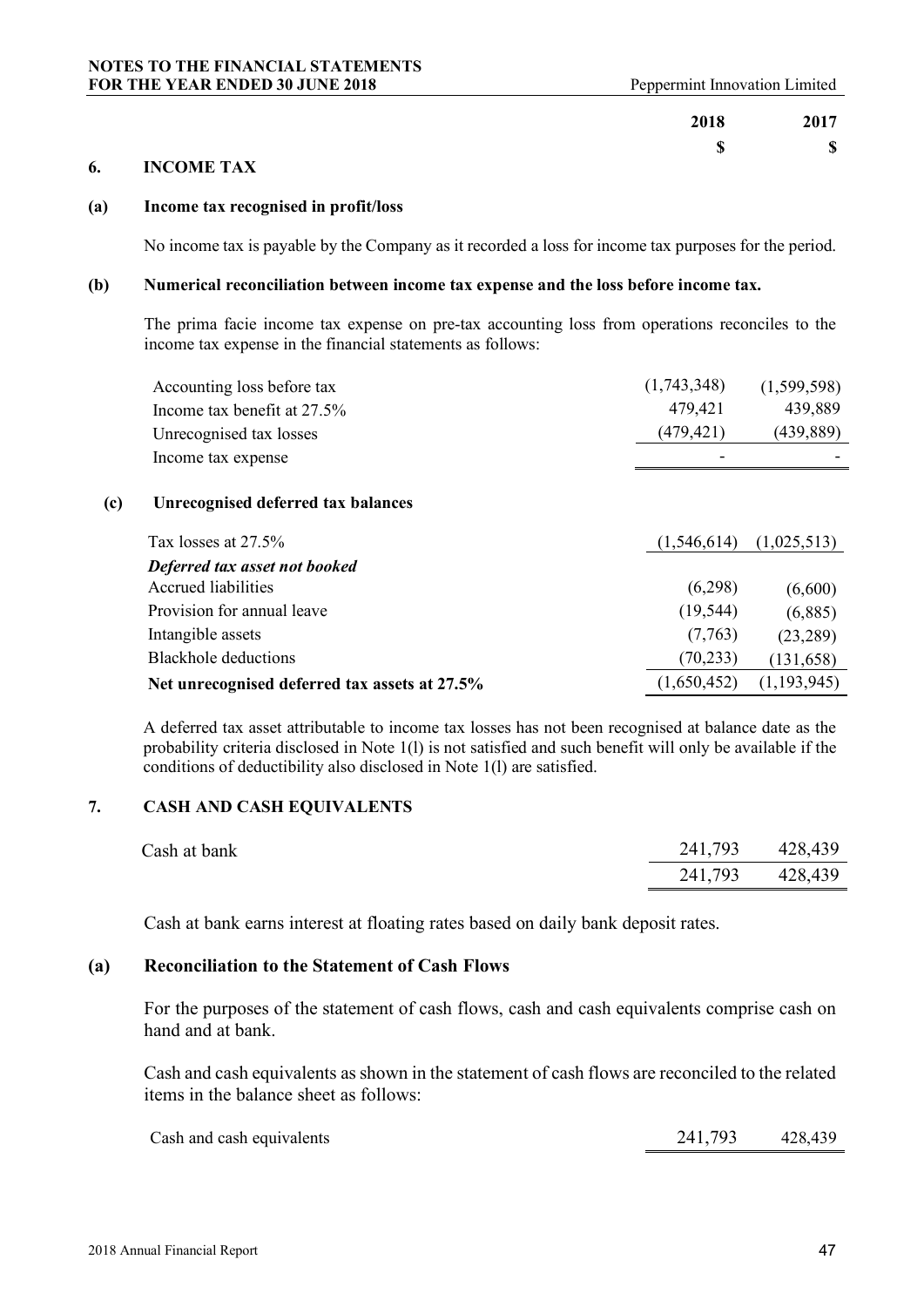# **NOTES TO THE FINANCIAL STATEMENTS FOR THE YEAR ENDED 30 JUNE 2018** Peppermint Innovation Limited

| Peppermint Innovation Limited |  |
|-------------------------------|--|
|                               |  |

| 2018 | 2017 |
|------|------|
|      |      |

**\$ \$**

# **7. CASH AND CASH EQUIVALENTS (continued)**

# **(b) Reconciliation of loss after income tax to net cash flows from operating activities:**

|     | Loss for the year                                                             | (1,743,348) | (1,599,598) |
|-----|-------------------------------------------------------------------------------|-------------|-------------|
|     | Non cash-flow items in loss for the year:                                     |             |             |
|     | Depreciation / assets written off<br>۰                                        | 56,458      | 56,459      |
|     | Gain on sale of assets                                                        |             | (26,795)    |
|     | Proceeds on the sale of geological data<br>$\qquad \qquad \blacksquare$       | (20,000)    |             |
|     | Share based payment<br>۰                                                      |             | 16,250      |
|     | Impairment<br>$\overline{\phantom{a}}$                                        | 8,000       |             |
|     | Changes in operating assets and liabilities:                                  |             |             |
|     | (Increase) / decrease in trade and other receivables                          | (1,977)     | (28, 802)   |
|     | Decrease / (increase) in inventory                                            | 19,955      | (22, 807)   |
|     | Increase / (decrease) in trade and other payables<br>$\overline{\phantom{a}}$ | 32,185      | (109, 401)  |
|     | Increase in provisions                                                        | 46,032      | 25,037      |
|     | Net cash used in operating activities                                         | (1,602,695) | (1,689,657) |
| 8.  | <b>TRADE AND OTHER RECEIVABLES</b>                                            |             |             |
|     | <b>Current:</b>                                                               |             |             |
|     | Trade receivables                                                             | 34,494      | 62,002      |
|     | GST receivable                                                                | 13,166      | 3,647       |
|     | Advance to supplier                                                           | 19,966      |             |
|     |                                                                               | 67,626      | 65,649      |
| 9.  | <b>INTANGIBLE ASSETS</b>                                                      |             |             |
|     | Opening balance at the beginning of the financial year<br><b>Additions</b>    | 84,687      | 141,145     |
|     | Amortisation for the financial year                                           | (56, 458)   | (56, 458)   |
|     | Closing balance at the end of the financial year                              | 28,229      | 84,687      |
|     | At cost                                                                       | 169,375     | 169,375     |
|     | Accumulated amortisation                                                      | (141, 146)  | (84, 688)   |
|     | Closing balance at the end of the financial year                              | 28,229      | 84,687      |
| 10. | <b>TRADE AND OTHER PAYABLES - current</b>                                     |             |             |
|     | Sundry payables and accrued expenses                                          | 114,534     | 37,349      |
|     | Funds received in advance of the issue of shares (i)                          | 160,000     |             |

(i) The shares were issued subsequent to year end (see Note 20).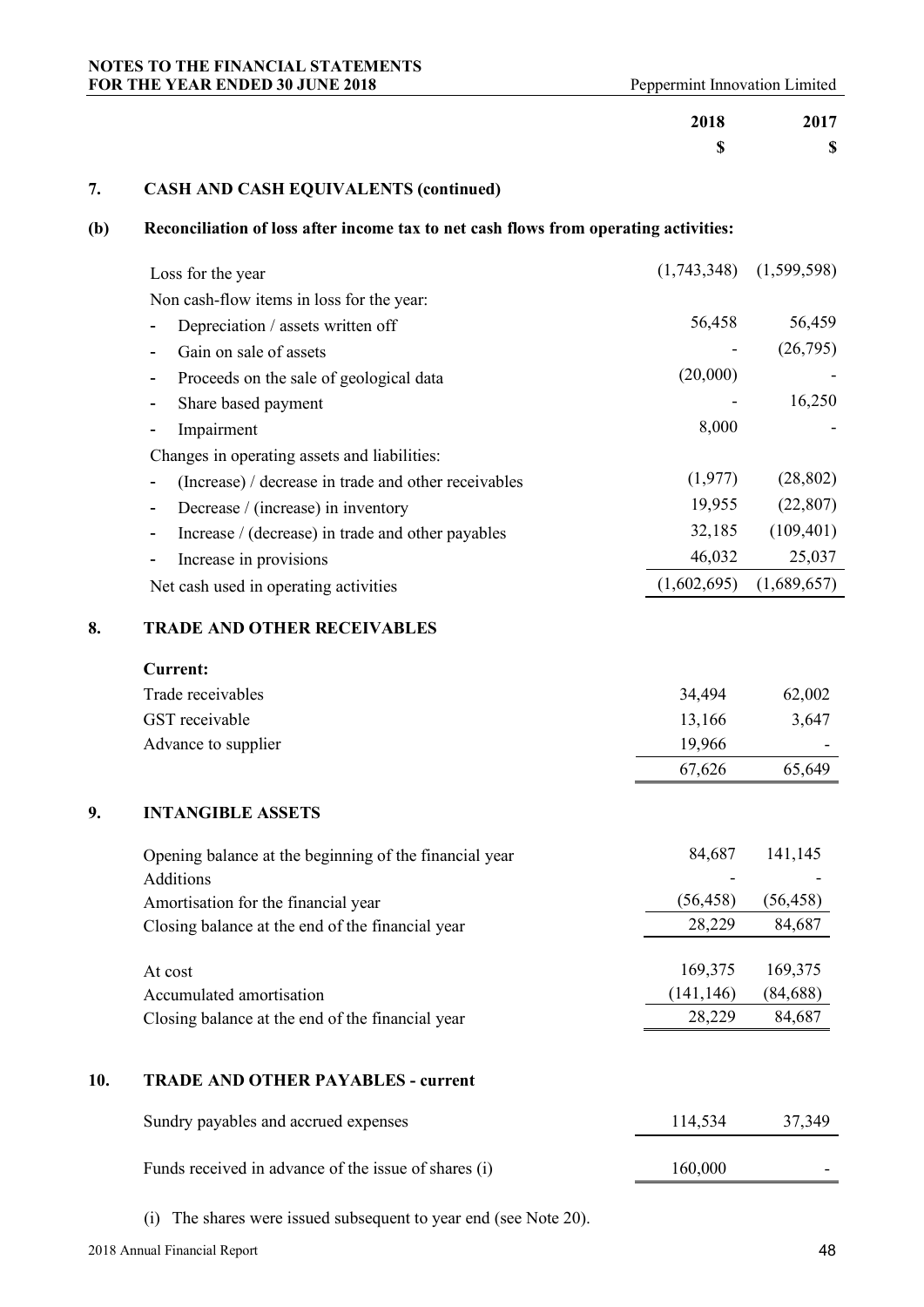### **NOTES TO THE FINANCIAL STATEMENTS FOR THE YEAR ENDED 30 JUNE 2018** Pennermint Innovation Limited

| FUK THE YEAK ENDED 30 JUNE 2018           | Peppermint innovation Limited    |
|-------------------------------------------|----------------------------------|
|                                           | 2018<br>2017                     |
|                                           | \$<br>S                          |
| 11.<br><b>ISSUED CAPITAL</b>              |                                  |
| Paid up capital – ordinary shares         | 12,902,513<br>11,594,513         |
| Capital raising costs                     | (366, 441)<br>(257, 490)         |
|                                           | 12,536,072<br>11,337,023         |
| <b>Ordinary shares</b><br>(a)             |                                  |
|                                           | <b>Number of</b><br>\$<br>shares |
| 30 June 2018 movements in issued capital: |                                  |
| Balance at 1 July 2017                    | 892,449,128<br>11,337,023        |
| Shares issued                             | 60,000,000<br>1,300,000          |
| Share issue expenses                      | (108, 951)                       |
| Share based payment (see note 5)          | 1,000,000<br>8,000               |
| Balance at 30 June 2018                   | 12,536,072<br>953,449,128        |
| 30 June 2017 movements in issued capital: |                                  |
| Balance at 1 July 2016                    | 891,199,128<br>11,327,233        |
| Share issue expenses                      | (6,460)                          |
| Share based payment (see note 5)          | 1,250,000<br>16,250              |
| Balance at 30 June 2017                   | 892,449,128<br>11,337,023        |

The holders of ordinary shares are entitled to participate in dividends and the proceeds on winding up of the Company. On a show of hands at meetings of the Company, each holder of ordinary shares has one vote in person or by proxy, and upon a poll each share is entitled to one vote. The Company does not have authorised capital or par value in respect of its shares.

# **(b) Performance shares**

100,000,000 performance shares convert to fully paid ordinary shares on the basis of one (1) performance share into one (1) fully paid ordinary share in the capital of the Company, upon the following milestones being achieved:

| <b>Event/Milestone</b>                                                                                                                                                       | Number of<br><b>Shares</b> |
|------------------------------------------------------------------------------------------------------------------------------------------------------------------------------|----------------------------|
| Milestone 1: the Company or its subsidiaries generating cumulative revenue of<br>\$15,000,000 from the Mobile Banking Payments Remittance Business<br>(MBPRB) by 20 May 2020 | 50,000,000                 |
| Milestone 2: the Company or its subsidiaries generating cumulative revenue of<br>\$50,000,000 from the MBPRB by 20 May 2020                                                  | 50,000,000                 |
|                                                                                                                                                                              | 100,000,000                |
|                                                                                                                                                                              |                            |

As at 30 June 2018, none of the milestones of the performance shares had been achieved.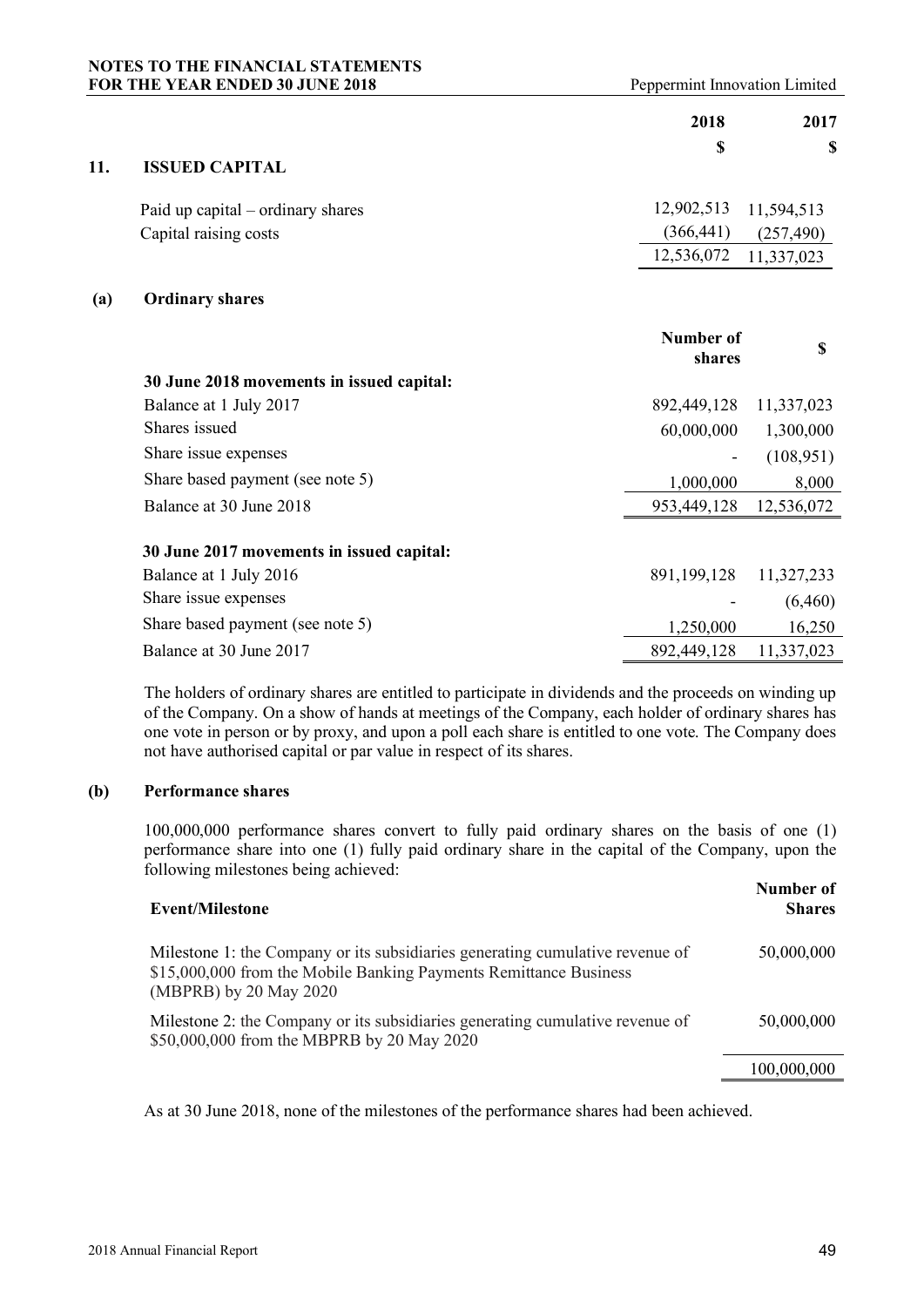### **12. RELATED PARTIES**

Transactions between related parties are on normal commercial terms and conditions no more favourable than those available to other parties unless otherwise stated.

### **(a) The Group's related parties are as follows:**

(i) Key management personnel ('KMP'):

Any person(s) having authority and responsibility for planning, directing and controlling the activities of the Company, directly or indirectly, including any director (whether executive or otherwise) of that Company are considered key management personnel.

For details of remuneration disclosures relating to key management personnel, refer to Note 13: Key Management Personnel Disclosures.

Other transactions with KMP and their related entities are shown below.

(ii) Other related parties include close family members of key management personnel and entities that are controlled.

Other related parties include close family members of key management personnel and entities that are controlled or significantly influenced by those key management personnel or their close family members.

(iii) Apart from reimbursements for expenses paid on behalf of the Company and the Group, director and fees paid directly or indirectly to director related entities, there were no transactions or balances with KMP during the year ended 30 June 2018 (2017: Nil).

### **(b) Subsidiaries**

All controlled entities are included in the consolidated financial statements. The parent entity does not guarantee to pay the deficiency of its controlled entities in the event of a winding up of any controlled entity.  $\mathbf{M} \times \mathbf{E}$   $\mathbf{M} \times \mathbf{M}$  $\mathbf{M}$  **Equity**  $\mathbf{M}$ 

|                                | Country of    |                                 | 70 Equity<br>interest | % Equity<br>interest |
|--------------------------------|---------------|---------------------------------|-----------------------|----------------------|
| <b>Name</b>                    | Incorporation | <b>Principal Activity</b>       | 2018                  | 2017                 |
| Peppermint Technology Pty Ltd  | Australia     | Information<br>technology       | $100\%$               | 100%                 |
| Peppermint Payments Pty Ltd    | Australia     | International<br>remittance     | $100\%$               | 100%                 |
| Peppermint Technology, Inc.    | Philippines   | Information<br>technology       | 100%                  | 100%                 |
| Zambian Copper Pty Ltd (i)     | Australia     | Intermediate Holding<br>Company | $100\%$               | 100%                 |
| Horizon Copper Zambia Limited  | Zambia        | Dormant                         | 100%                  | 100%                 |
| Sedgwick Resources Limited (i) | Zambia        | Mineral exploration             | 100%                  | 100%                 |

(i) The Group holds 100% of Sedgwick Resources Limited, a company incorporated in Zambia, which holds mineral exploration tenements and projects and its holding company. Zambian Copper Pty Ltd. The Group has ceased funding these company and all assets were impaired on 4 December 2015.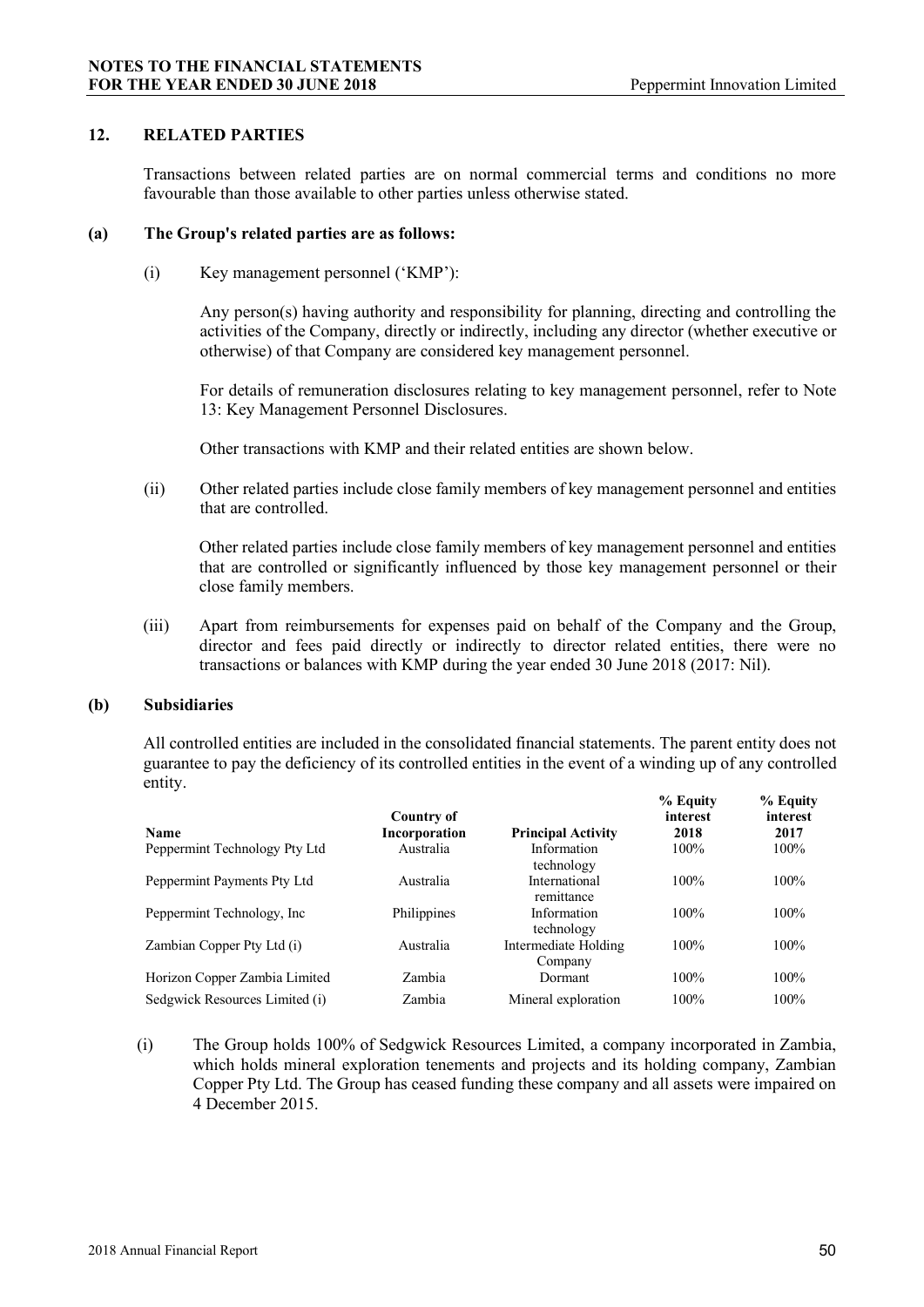# **NOTES TO THE FINANCIAL STATEMENTS**

|     | FOR THE YEAR ENDED 30 JUNE 2018 |         | Peppermint Innovation Limited |  |
|-----|---------------------------------|---------|-------------------------------|--|
|     |                                 | 2018    | 2017                          |  |
|     |                                 | \$      | \$                            |  |
| 13. | <b>KEY MANAGEMENT PERSONNEL</b> |         |                               |  |
|     | Remuneration paid:              |         |                               |  |
|     | Short-term employee benefits    | 673,050 | 652,975                       |  |
|     | Post-employment benefits        | 52,725  | 26,363                        |  |
|     | Share-based payments            |         | 13,000                        |  |
|     | Non-monetary benefits           | 23,106  | 18,200                        |  |
|     |                                 | 748,881 | 710,538                       |  |

Please see the Remuneration Report for further details.

# **14. PARENT ENTITY INFORMATION**

# **(a) Information relating to Peppermint Innovation Limited**

| 182,051        | 359,766        |
|----------------|----------------|
|                |                |
| 182,051        | 359,766        |
| (331, 806)     | (51, 672)      |
|                |                |
| (331, 806)     | (51, 672)      |
| (149, 755)     | 308,094        |
| 11,781,792     | 10,582,743     |
| (11, 931, 547) | (10, 274, 649) |
| (149, 755)     | 308,094        |
|                |                |
| (1,656,908)    | (1,590,476)    |
| (1,656,908)    | (1,590,476)    |
|                |                |

### **(b) Guarantees**

No guarantees have been entered into by the Company in relation to the debts of its subsidiaries.

### **(c) Commitments**

Commitments of the Company as at reporting date are disclosed in note 15 to the financial statements.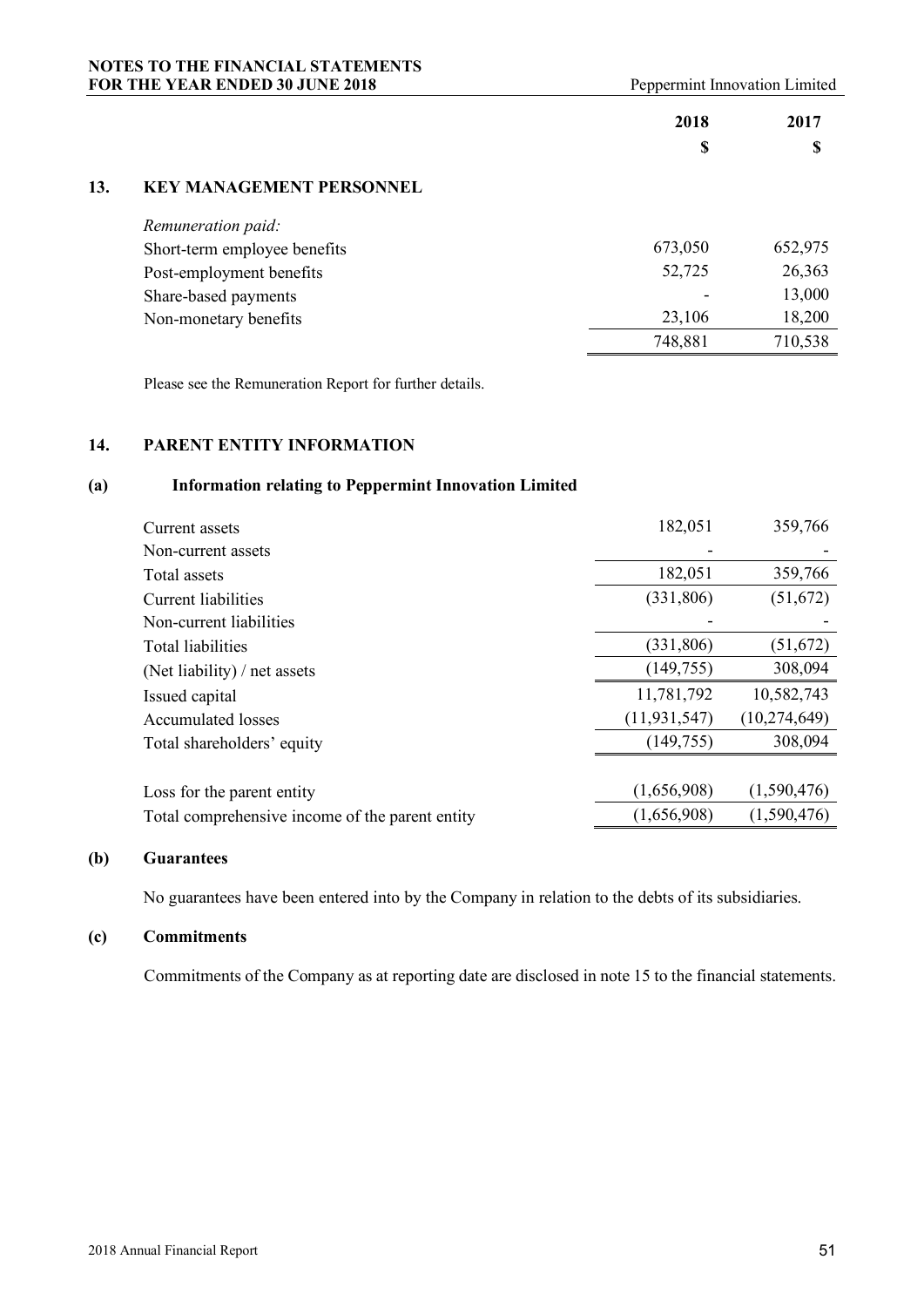### **NOTES TO THE FINANCIAL STATEMENTS FOR THE YEAR ENDED 30 JUNE 2018** Peppermint Innovation Limited

### **15. COMMITMENTS**

(a) Leases as lessee

The Group leases an office. At 30 June, the future minimum lease payments under non-cancellable leases were payable as follows:

| Less than 1 year      | 1,686 | $\overline{\phantom{0}}$ |
|-----------------------|-------|--------------------------|
| Between 1 and 5 years | -     | -                        |
| More than 5 years     | -     | -                        |
|                       | 1,686 | -                        |

(b) The Group has agreed to provide funding of up to PHP 5,000,000 (\$126,440) to one of its services providers.

Other than the matter noted above, the Group did not have any contractual commitments to capital expenditure not recognised as liabilities at 30 June 2018.

### **16. CONTINGENT LIABILITIES**

The Group holds 100% of Sedgwick Resources Limited, a company incorporated in Zambia, which holds mineral exploration tenements and projects. The Group ceased funding this company and all assets were impaired at the date of the reverse takeover on 4 December 2015.

It is not known if any liabilities will arise from this entity.

### **17. AUDITORS' REMUNERATION**

| Amounts received or due and receivable by the auditors for: |                          |        |
|-------------------------------------------------------------|--------------------------|--------|
| - Auditing or reviewing the financial report                | 34,500                   | 32,000 |
| - Other services                                            | $\overline{\phantom{0}}$ |        |
|                                                             | 34,500                   | 32,000 |

### **18. FINANCIAL RISK MANAGEMENT**

The Group's financial situation is not complex. Its activities may expose it to a variety of financial risks in the future: market risk (including currency risk and fair value interest rate risk), credit risk, liquidity risk and cash flow interest rate risk. At that stage the Group's overall risk management program will focus on the unpredictability of the financial markets and seek to minimise potential adverse effects on the financial performance of the Group.

Risk management is carried out under an approved framework covering a risk management policy and internal compliance and control by management. The Board identifies, evaluates and approves measures to address financial risks.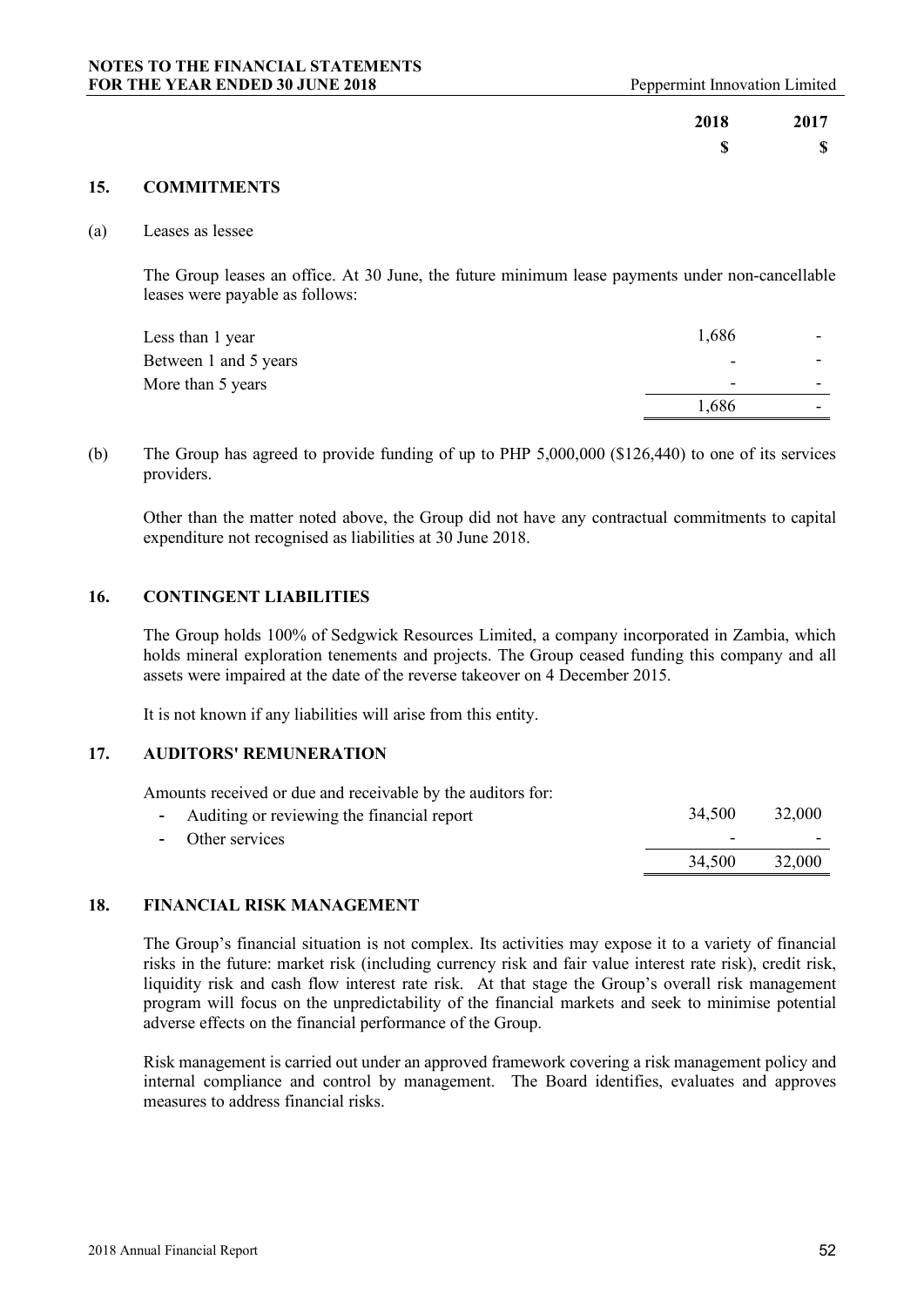### **NOTES TO THE FINANCIAL STATEMENTS FOR THE YEAR ENDED 30 JUNE 2018** Peppermint Innovation Limited

|     | FUN THE TEAN ENDED 30 JUNE 2010                      | т сррстнице иннованой тлиниси |         |
|-----|------------------------------------------------------|-------------------------------|---------|
|     |                                                      | 2018                          | 2017    |
|     |                                                      | \$                            | \$      |
| 19. | <b>FINANCIAL RISK MANAGEMENT (continued)</b>         |                               |         |
|     | The Group holds the following financial instruments: |                               |         |
|     | <b>Financial Assets:</b>                             |                               |         |
|     | Cash and cash equivalents                            | 241,793                       | 428,439 |
|     |                                                      | 241,793                       | 428,439 |
|     | <b>Financial Liabilities:</b>                        |                               |         |
|     | Financial liabilities at amortised cost              |                               |         |
|     | Trade and other payables<br>$\sim$                   | 114,534                       | 37,349  |
|     |                                                      | 114,534                       | 37,349  |

### **Financial risk management policies**

The Board of Directors has overall responsibility for the establishment of the Group's financial risk management framework. Risk management policies and systems are reviewed regularly to reflect changes in market conditions and the Group's activities. Mitigation strategies for specific risks faced are described below.

### **Specific financial risk exposures and management**

The main risk the Group is exposed to through its financial instruments are interest rate risk, credit risk, liquidity and foreign currency risk.

### **Interest rate risk**

The Group is not exposed to any material interest rate risk.

# **Credit risk**

Credit risk refers to the risk that a counterparty will default on its contractual obligations resulting in a financial loss to the Group.

Credit risk arises from cash and cash equivalents, derivative financial instruments and deposits with banks and financial institutions, as well as credit exposure to wholesale and retail customers, including outstanding receivables and committed transactions.

The Group does not have any material credit risk exposure to any single receivable under financial instruments entered into by the Group.

# **Liquidity risk**

Liquidity risk arises from the Group's management of working capital and the finance charges and principal repayments on its debt instruments. It is the risk that the Group will encounter difficulty in meeting its financial obligations as and when they fall due.

The Group manages its liquidity needs by carefully monitoring scheduled debt servicing payments for liabilities as well as cash outflows for day-to-day operations.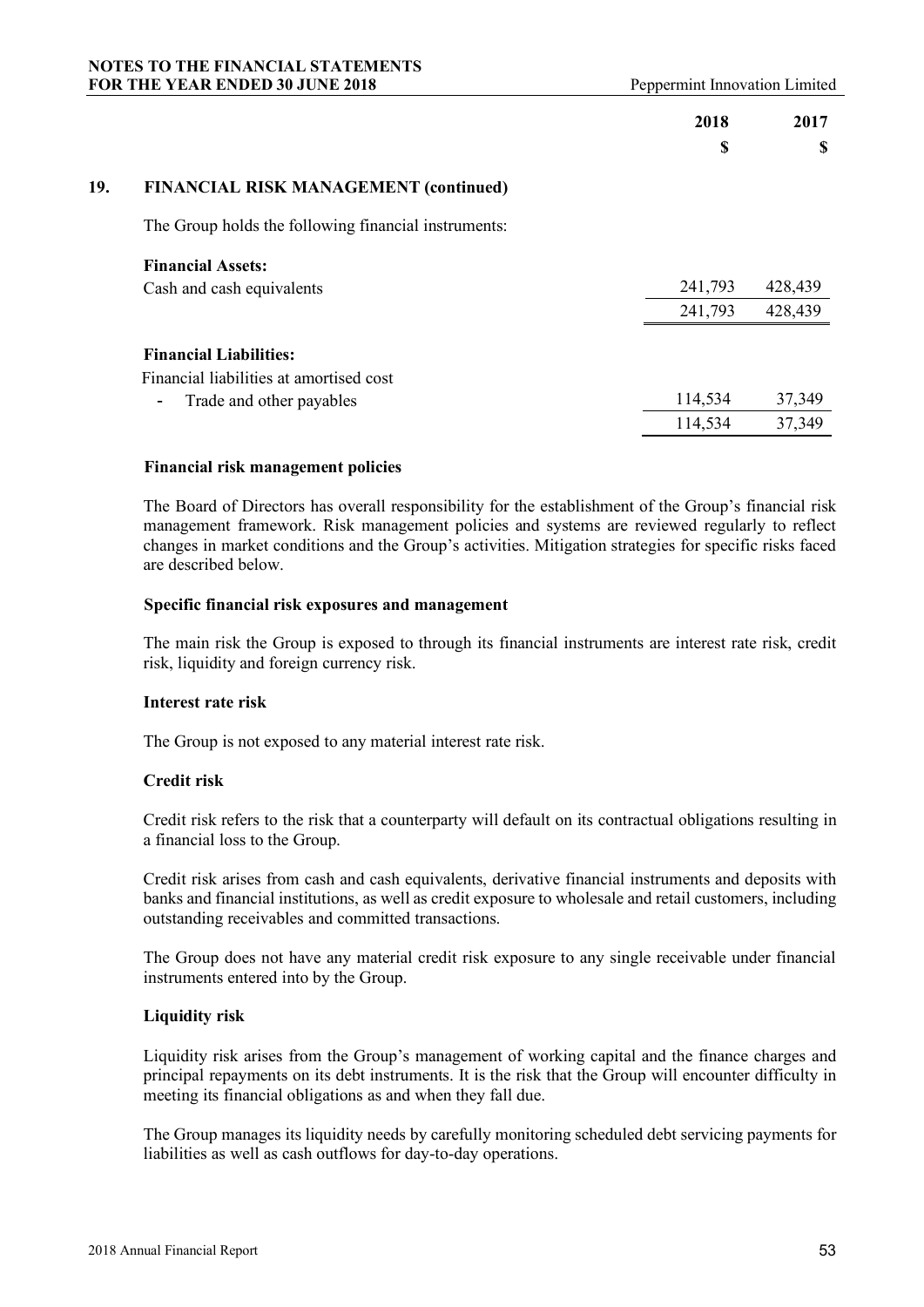### **19. FINANCIAL RISK MANAGEMENT (continued)**

|                                | Within 1 year |        | 1 to 5 years |      |         | <b>Total</b> |
|--------------------------------|---------------|--------|--------------|------|---------|--------------|
|                                | 2018          | 2017   |              | 2017 | 2018    | 2017         |
|                                |               |        |              |      | \$      | \$           |
| Trade and<br>other<br>payables | 114,534       | 37,349 | -            | ۰    | 114,534 | 37,349       |
| Total                          | 114,534       | 37,349 | ۰            | -    | 114,534 | 37,349       |

The Group's liabilities have contractual maturities which are summarised below:

### **Foreign currency risk**

The Group earns revenues and incurs expenses in Philippines Pesos (PHP). As such, the Group is subject to foreign exchange risk arising from fluctuations between the PHP and AUD.

At 30 June 2018, the Group had the following exposure to PHP foreign currency expressed in A\$ equivalents, which are not designated as cash flow hedges:

| \$<br>\$<br><b>Financial Assets:</b><br>68,614<br>72,164<br>Cash and cash equivalents<br>62,001<br>34,494<br>Trade and other receivables |
|------------------------------------------------------------------------------------------------------------------------------------------|
|                                                                                                                                          |
|                                                                                                                                          |
|                                                                                                                                          |
|                                                                                                                                          |
| 2,852<br>22,807<br>Inventory                                                                                                             |
| 156,972<br>105,960                                                                                                                       |
| <b>Financial Liabilities:</b>                                                                                                            |
| 5,683<br>Trade and other payables                                                                                                        |
| 5,683                                                                                                                                    |

#### **Capital Risk Management**

The Group manages its capital to ensure that it will be able to continue as a going concern while maximising the return to shareholders. The capital structure of the Group consists of equity attributable to equity holders, comprising issued capital and retained earnings as disclosed in Note 11.

The Board reviews the capital structure on a regular basis and considers the cost of capital and the risks associated with each class of capital. The Group will balance its overall capital structure through new share issues as well as the issue of debt, if the need arises.

### **Sensitivity analysis**

The sensitivity effect of possible interest rate and foreign exchange rate movements have not been disclosed as they are not material.

### **Fair value of financial instruments**

Unless otherwise stated, the carrying amount of financial instruments reflect their fair value.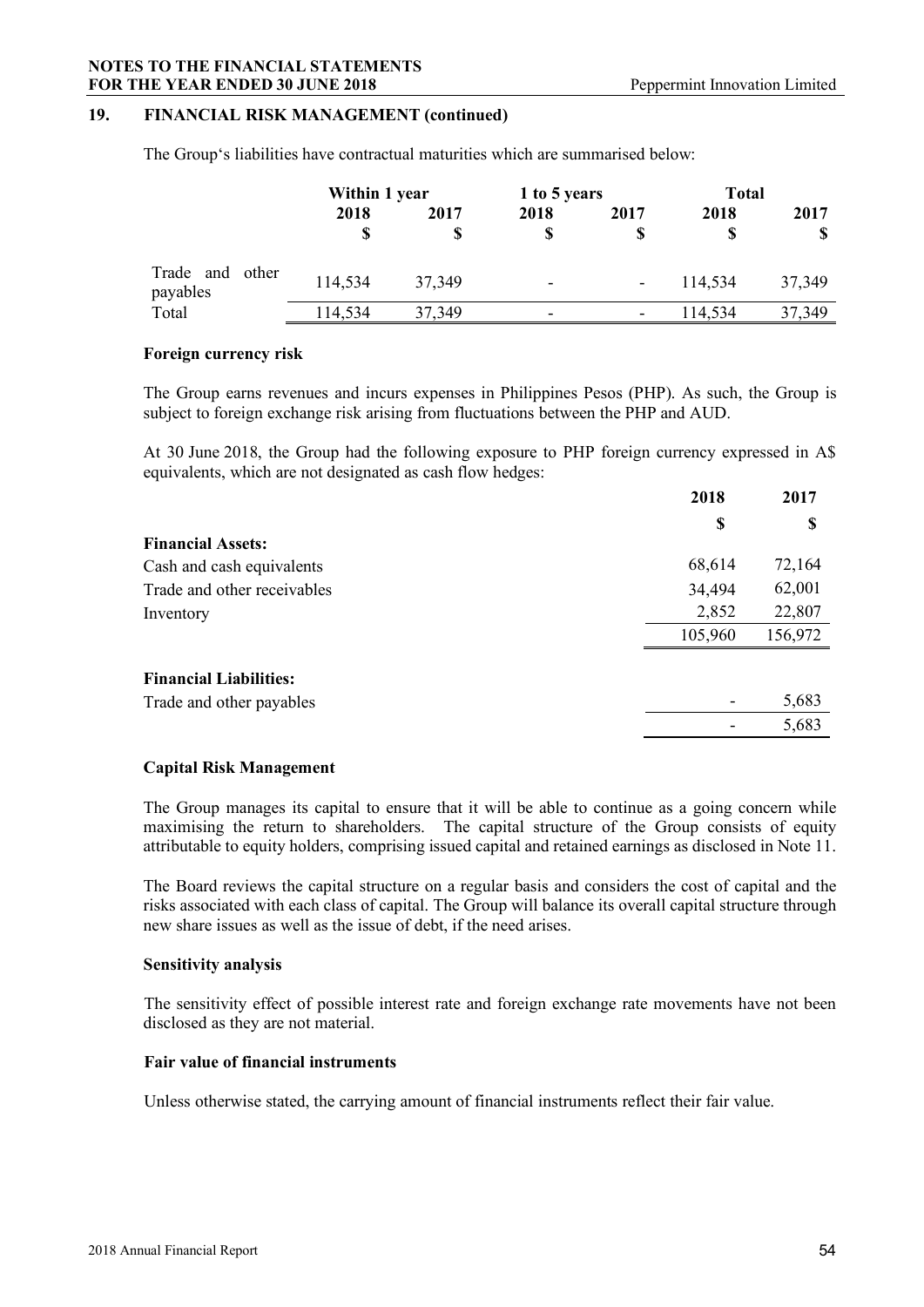### **NOTES TO THE FINANCIAL STATEMENTS FOR THE YEAR ENDED 30 JUNE 2018** Peppermint Innovation Limited

# **20. EVENTS AFTER THE BALANCE SHEET DATE**

Subsequent to reporting date 23,333,334 fully paid ordinary shares were issued at 3 cents per share raising \$700,000, inclusive of \$160,000 recorded as a current liability at 30 June 2018, and 10,000,000 options vested.

Apart from the items above, there has not arisen in the interval between the end of the financial year and the date of this report any item, transaction or event of a material and unusual nature likely, in the opinion of the Directors of the Group, to affect significantly the operations of the Group, the results of those operations, or the state of affairs of the Group in future.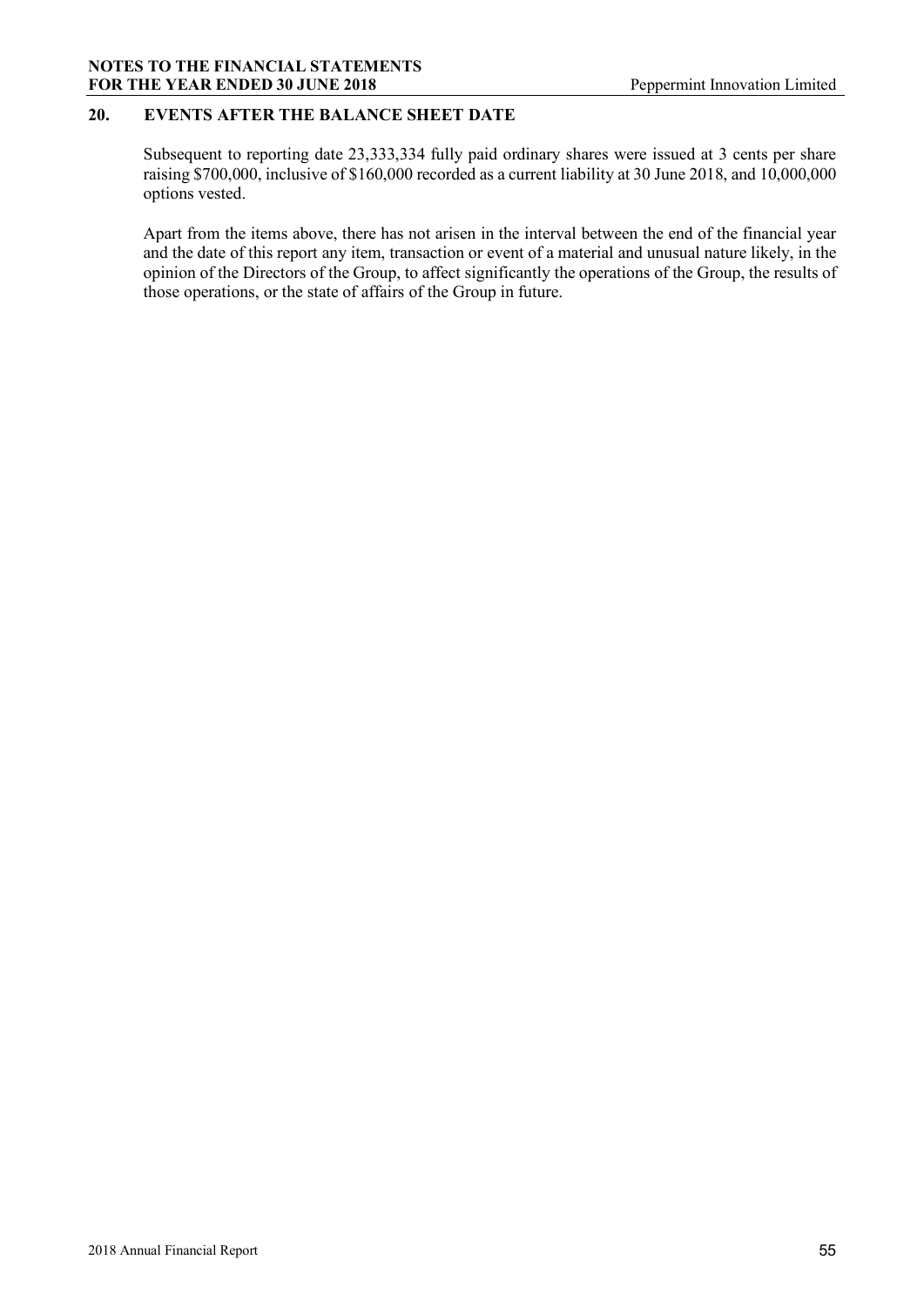# **DIRECTORS' DECLARATION**

In the directors' opinion:

- the attached financial statements and notes comply with the Corporations Act 2001, the Accounting Standards, the Corporations Regulations 2001 and other mandatory professional reporting requirements;
- the attached financial statements and notes comply with International Financial Reporting Standards as issued by the International Accounting Standards Board as described in note 1 to the financial statements;
- the attached financial statements and notes give a true and fair view of the Group's financial position as at 30 June 2018 and of its performance for the financial year ended on that date; and
- there are reasonable grounds to believe that the Company will be able to pay its debts as and when they become due and payable

The directors have been given the declarations required by section 295A of the Corporations Act 2001.

Signed in accordance with a resolution of directors made pursuant to section 295(5)(a) of the Corporations Act 2001.

On behalf of the directors

**Christopher Kain Managing Director** 

30 August 2018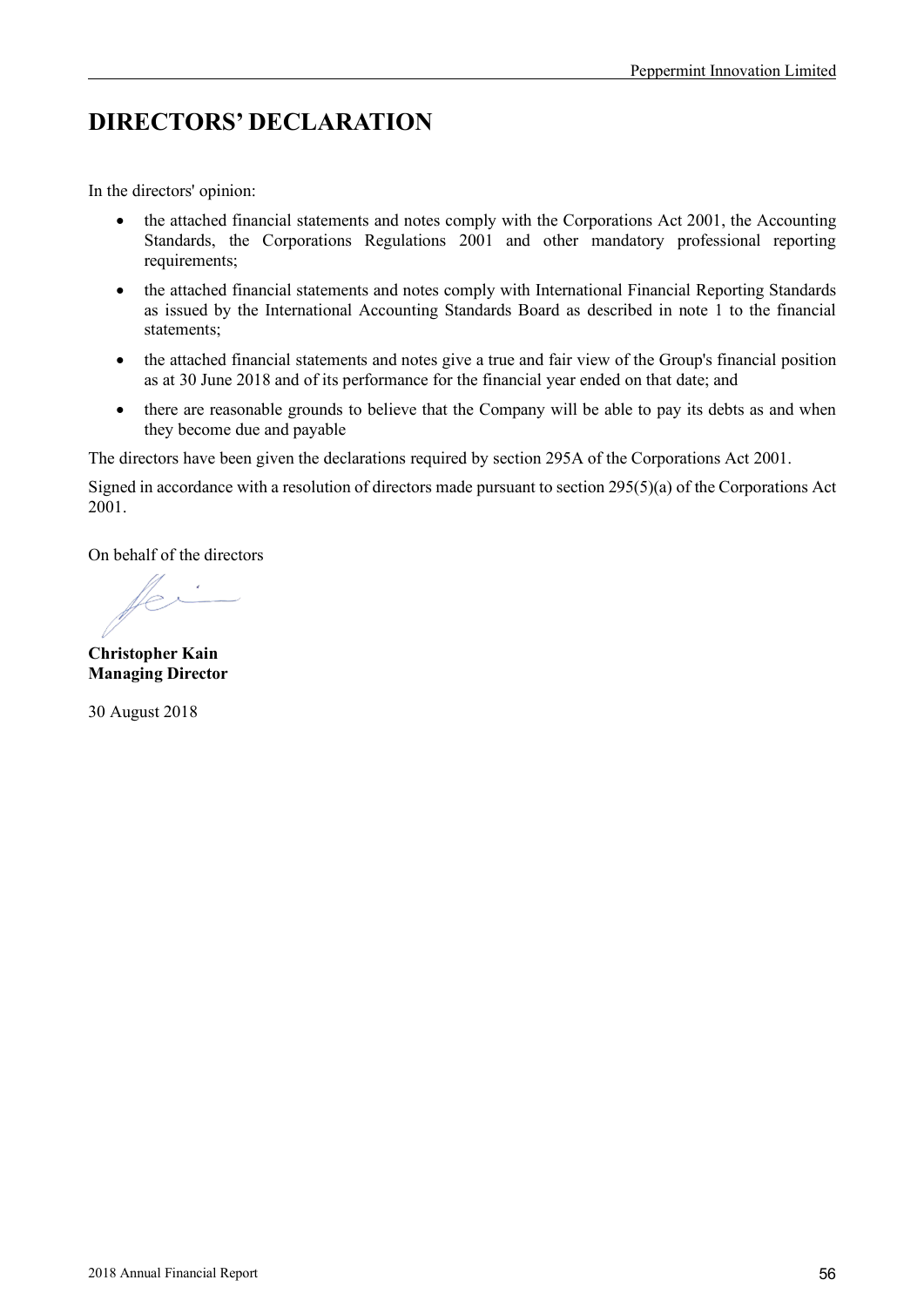

#### **RSM Australia Partners**

Level 32 Exchange Tower, 2 The Esplanade Perth WA 6000 GPO Box R1253 Perth WA 6844

> T +61 (0) 8 9261 9100  $F + 61(0) 892619111$

> > www.rsm.com.au

# INDEPENDENT AUDITOR'S REPORT To the Members of PEPPERMINT INNOVATION LIMITED

#### **Qualified Opinion**

We have audited the financial report of Peppermint Innovation Limited (the Company) and its subsidiaries ("the Group"), which comprises the consolidated statement of financial position as at 30 June 2018, the consolidated statement of profit or loss and other comprehensive income, the consolidated statement of changes in equity and the consolidated statement of cash flows for the year then ended, and notes to the financial statements, including a summary of significant accounting policies, and the directors' declaration.

In our opinion, except for the matter described in the Basis for Qualified Opinion section of our report, the financial report of the Group is in accordance with the Corporations Act 2001, including:

- (i) giving a true and fair view of the Group's financial position as at 30 June 2018 and of its financial performance for the year then ended; and
- (ii) complying with Australian Accounting Standards and the Corporations Regulations 2001.

### **Basis for Qualified Opinion**

As at 30 June 2018, the Group includes two controlled entities, being Horizon Copper Zambia Limited and Sedgwick Resources Limited, in the Republic of Zambia, which had combined total unaudited assets of \$Nil and total unaudited liabilities of \$Nil. We were unable to obtain sufficient appropriate evidence about the completeness of liabilities and contingencies within those two controlled entities because the directors of the Company have been unable to obtain audited financial statements for the year ended 30 June 2018. Consequently, we were unable to determine whether any adjustments to these amounts were necessary.

We conducted our audit in accordance with Australian Auditing Standards. Our responsibilities under those standards are further described in the *Auditor's Responsibilities for the Audit of the Financial Report* section of our report. We are independent of the Group in accordance with the auditor independence requirements of the Corporations Act 2001 and the ethical requirements of the Accounting Professional and Ethical Standards Board's APES 110 *Code of Ethics for Professional Accountants* (the Code) that are relevant to our audit of the financial report in Australia. We have also fulfilled our other ethical responsibilities in accordance with the Code.

We confirm that the independence declaration required by the Corporations Act 2001, which has been given to the directors of the Group, would be in the same terms if given to the directors as at the time of this auditor's report.

We believe that the audit evidence we have obtained is sufficient and appropriate to provide a basis for our qualified opinion.

#### **THE POWER OF BEING UNDERSTOOD** AUDIT | TAX | CONSULTING

RSM Australia Partners is a member of the RSM network and trades as RSM. RSM is the trading name used by the members of the RSM network. Each member of the RSM network is an independent accounting and consulting firm which practices in its own right. The RSM network is not itself a separate legal entity in any jurisdiction. RSM Australia Partners ABN 36 965 185 036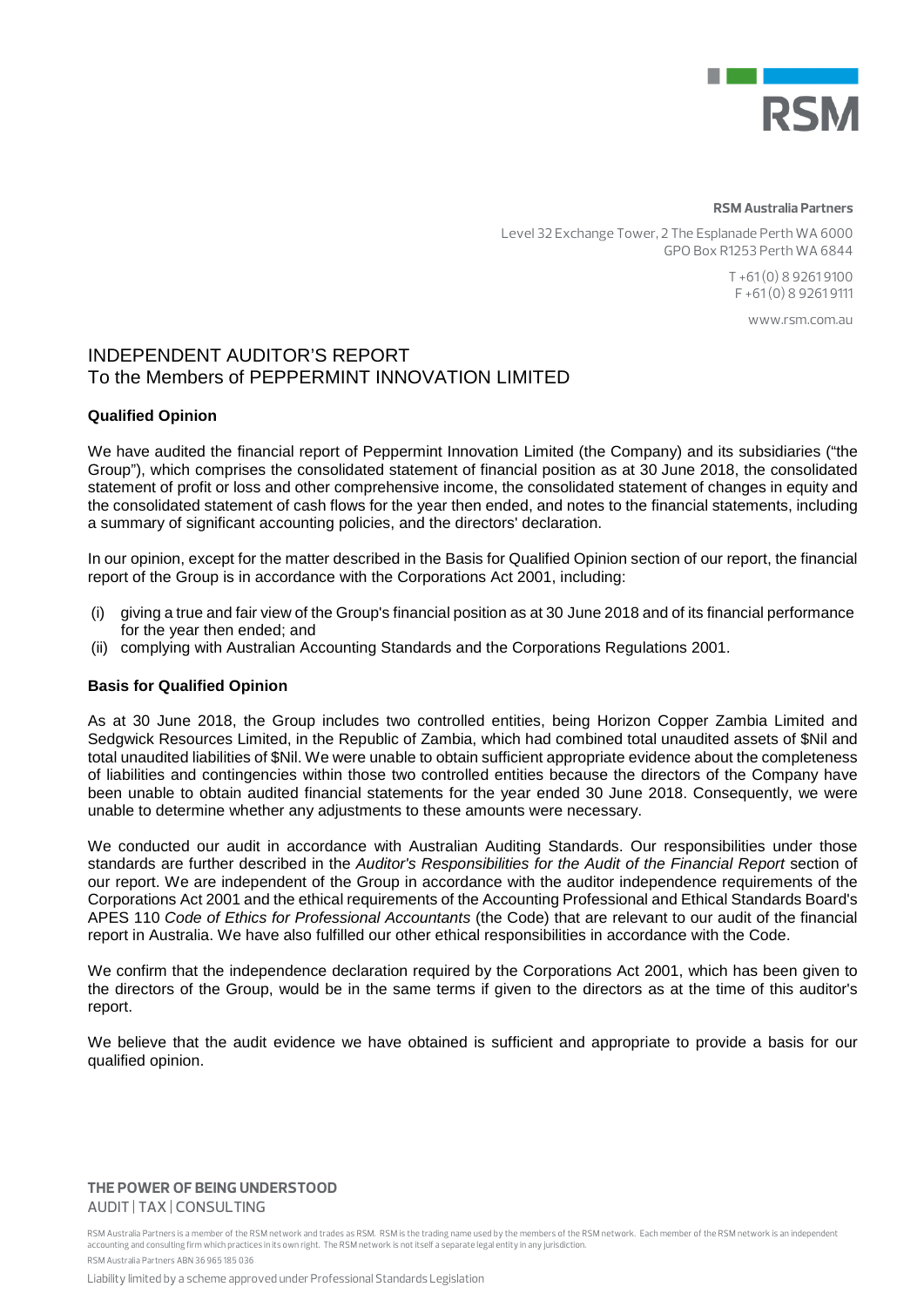

#### **Material Uncertainty Related to Going Concern**

Without further modifying our opinion, we draw attention to Note 1 in the financial report, which indicates that the Group incurred a net loss of \$1,743,348 and had net cash outflows from operating activities of \$1,602,695 for the year ended 30 June 2018. As of that date, the Group had net liabilities of \$5,103. As stated in Note 1, these events or conditions, along with other matters as set forth in Note 1, indicate that a material uncertainty exists that may cast significant doubt about the Group's ability to continue as a going concern. Our opinion is not modified in respect of this matter.

#### **Key Audit Matters**

Except for the matters described in the Basis for Qualified Opinion section, of our report and in the Material Uncertainty Related to Going Concern section of our report, we have determined that there are no other key audit matters to be communicated in our report.

#### **Other Information**

The directors are responsible for the other information. The other information comprises the information included in the Group's annual report for the year ended 30 June 2018, but does not include the financial report and the auditor's report thereon.

Our opinion on the financial report does not cover the other information and accordingly we do not express any form of assurance conclusion thereon.

In connection with our audit of the financial report, our responsibility is to read the other information and, in doing so, consider whether the other information is materially inconsistent with the financial report or our knowledge obtained in the audit or otherwise appears to be materially misstated.

If, based on the work we have performed, we conclude that there is a material misstatement of this other information, we are required to report that fact. We have nothing to report in this regard.

#### **Responsibilities of the Directors for the Financial Report**

The directors of the Company are responsible for the preparation of the financial report that gives a true and fair view in accordance with Australian Accounting Standards and the Corporations Act 2001 and for such internal control as the directors determine is necessary to enable the preparation of the financial report that gives a true and fair view and is free from material misstatement, whether due to fraud or error.

In preparing the financial report, the directors are responsible for assessing the ability of the Group to continue as a going concern, disclosing, as applicable, matters related to going concern and using the going concern basis of accounting unless the directors either intend to liquidate the Group or to cease operations, or have no realistic alternative but to do so.

### **Auditor's Responsibilities for the Audit of the Financial Report**

Our objectives are to obtain reasonable assurance about whether the financial report as a whole is free from material misstatement, whether due to fraud or error, and to issue an auditor's report that includes our opinion. Reasonable assurance is a high level of assurance, but is not a guarantee that an audit conducted in accordance with the Australian Auditing Standards will always detect a material misstatement when it exists. Misstatements can arise from fraud or error and are considered material if, individually or in the aggregate, they could reasonably be expected to influence the economic decisions of users taken on the basis of this financial report.

A further description of our responsibilities for the audit of the financial report is located at the Auditing and Assurance Standards Board website at: http://www.auasb.gov.au/auditors\_responsibilities/ar2.pdf. This description forms part of our auditor's report.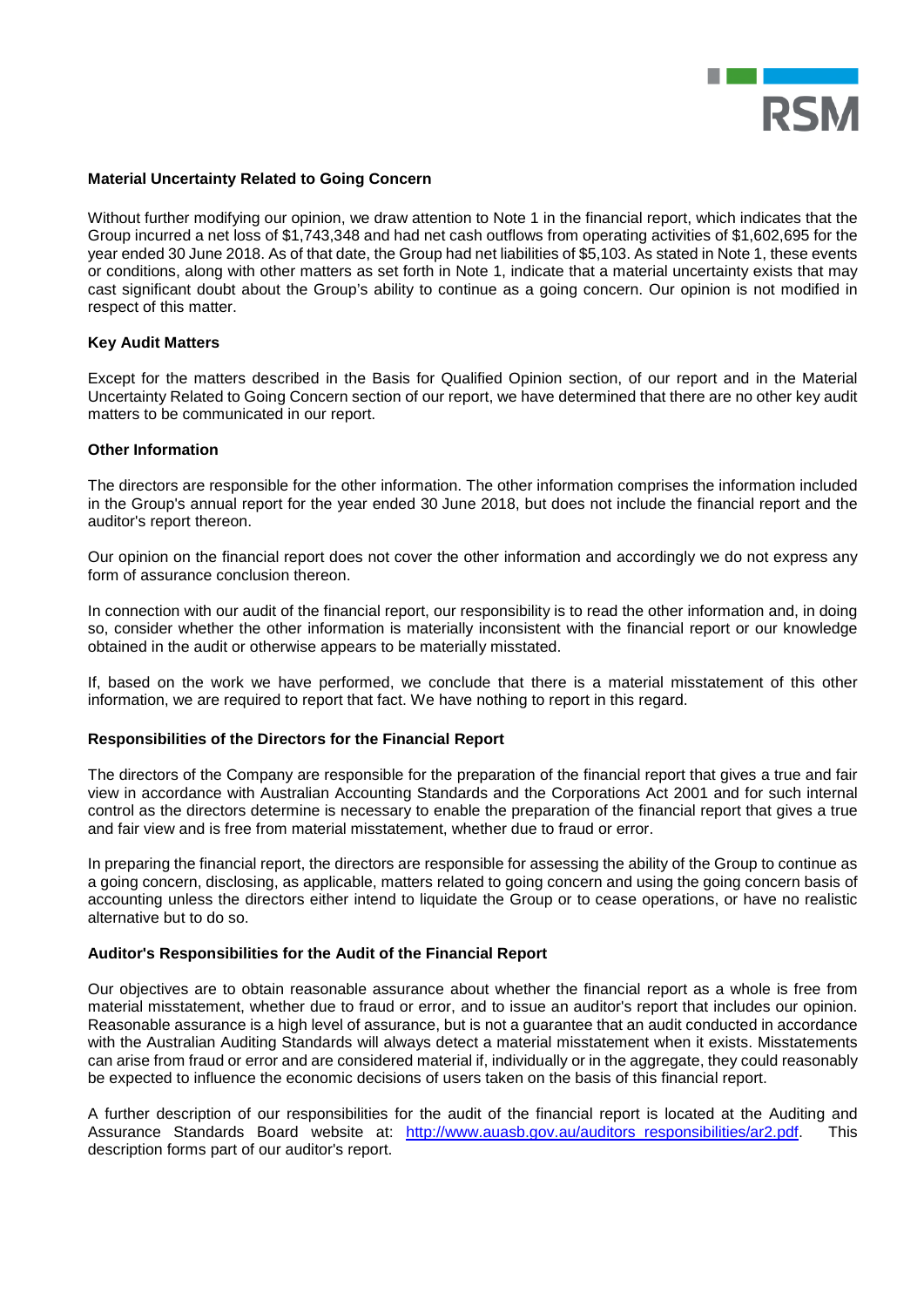

#### **Report on the Remuneration Report**

#### *Opinion on the Remuneration Report*

We have audited the Remuneration Report included in within the directors' report for the year ended 30 June 2018.

In our opinion, the Remuneration Report of Peppermint Innovation Limited, for the year ended 30 June 2018, complies with section 300A of the Corporations Act 2001.

#### *Responsibilities*

The directors of the Company are responsible for the preparation and presentation of the Remuneration Report in accordance with section 300A of the Corporations Act 2001. Our responsibility is to express an opinion on the Remuneration Report, based on our audit conducted in accordance with Australian Auditing Standards.

RSM AUSTRALIA PARTNERS

Perth, WA<br>Dated: 30 August 2018 **Dates Communist Communist Communist Communist Communist Communist Communist Communist Communist Communist Communist Communist Communist Communist Communist Communist Communist Communist Com** Dated:  $30$  August 2018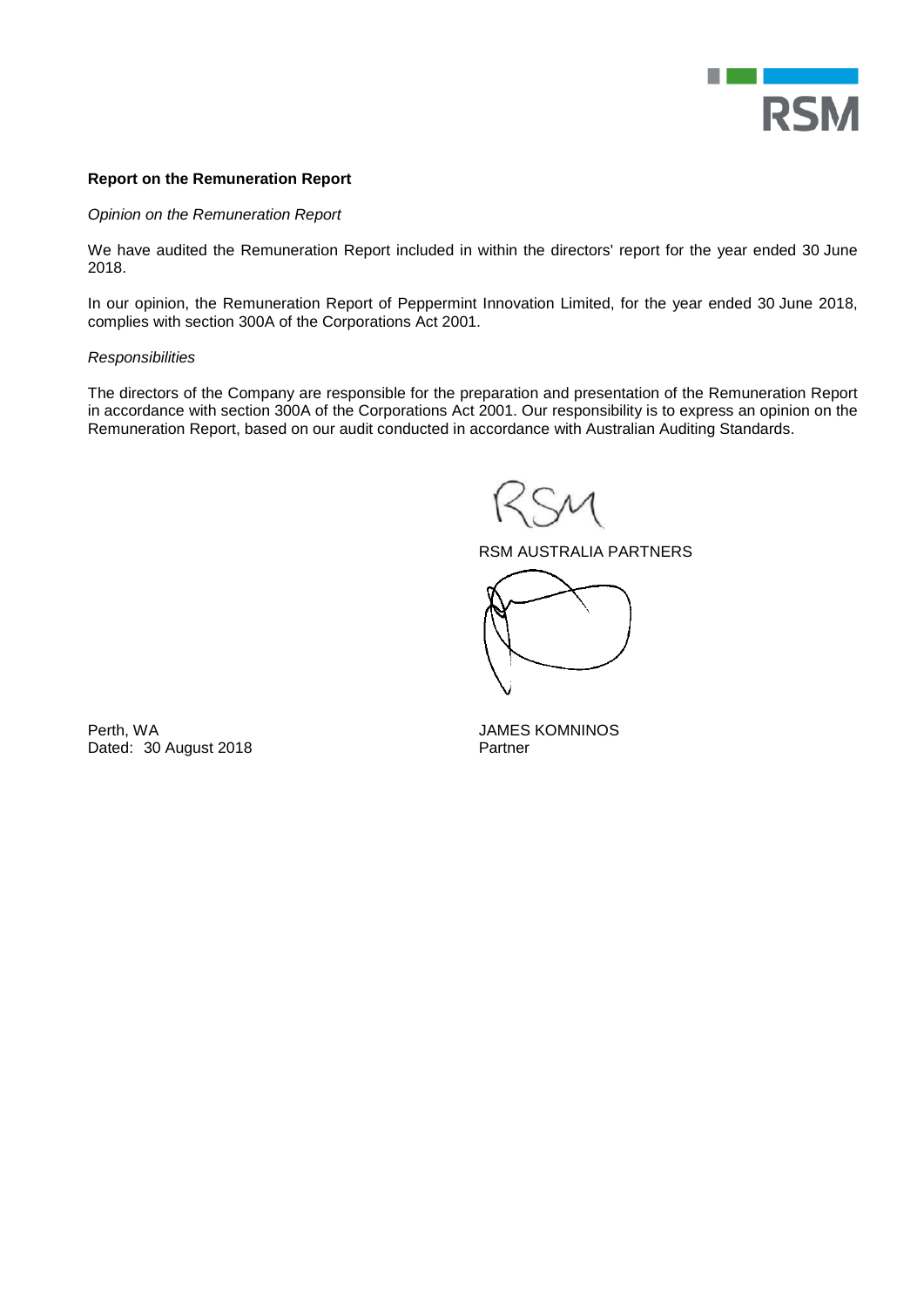# **ASX ADDITIONAL INFORMATION**

Additional information required by the Australian Stock Exchange Ltd and not shown elsewhere in this report is as follows. The information is current as at 31 July 2018.

# **(A) DISTRIBUTION OF EQUITY SECURITIES**

(i) Ordinary share capital

• 893,449,128 fully paid ordinary shares are held by 1,182 individual shareholders All issued ordinary shares carry one vote per share and carry the rights to dividends.

The number of security holders by size of holding are:

|            |                                       | <b>Fully paid</b><br>ordinary shares |
|------------|---------------------------------------|--------------------------------------|
| 1          | 1,000                                 | 23                                   |
| 1,001      | 5,000                                 | 45                                   |
| 5,001      | 10,000                                | 53                                   |
| $10,001 -$ | 100,000                               | 587                                  |
| 100,001    | and over                              | 474                                  |
|            |                                       | 1,182                                |
|            | Holding less than a marketable parcel | 250                                  |

- (ii) Options
	- No options were on issue.

Options do not carry a right to vote.

# **(B) SUBSTANTIAL SHAREHOLDERS**

|                              | <b>Fully paid</b> |            |
|------------------------------|-------------------|------------|
| <b>Ordinary shareholders</b> | <b>Number</b>     | Percentage |
| <b>CHRISTOPHER KAIN</b>      | 110,325,322       | 11.91      |
| ANTHONY KAIN                 | 93,991,416        | 10.15      |
| EAGLE BRILLIANT HOLDINGS LTD | 57, 247, 355      | 6.18       |
|                              | 307,132,987       | 28.25      |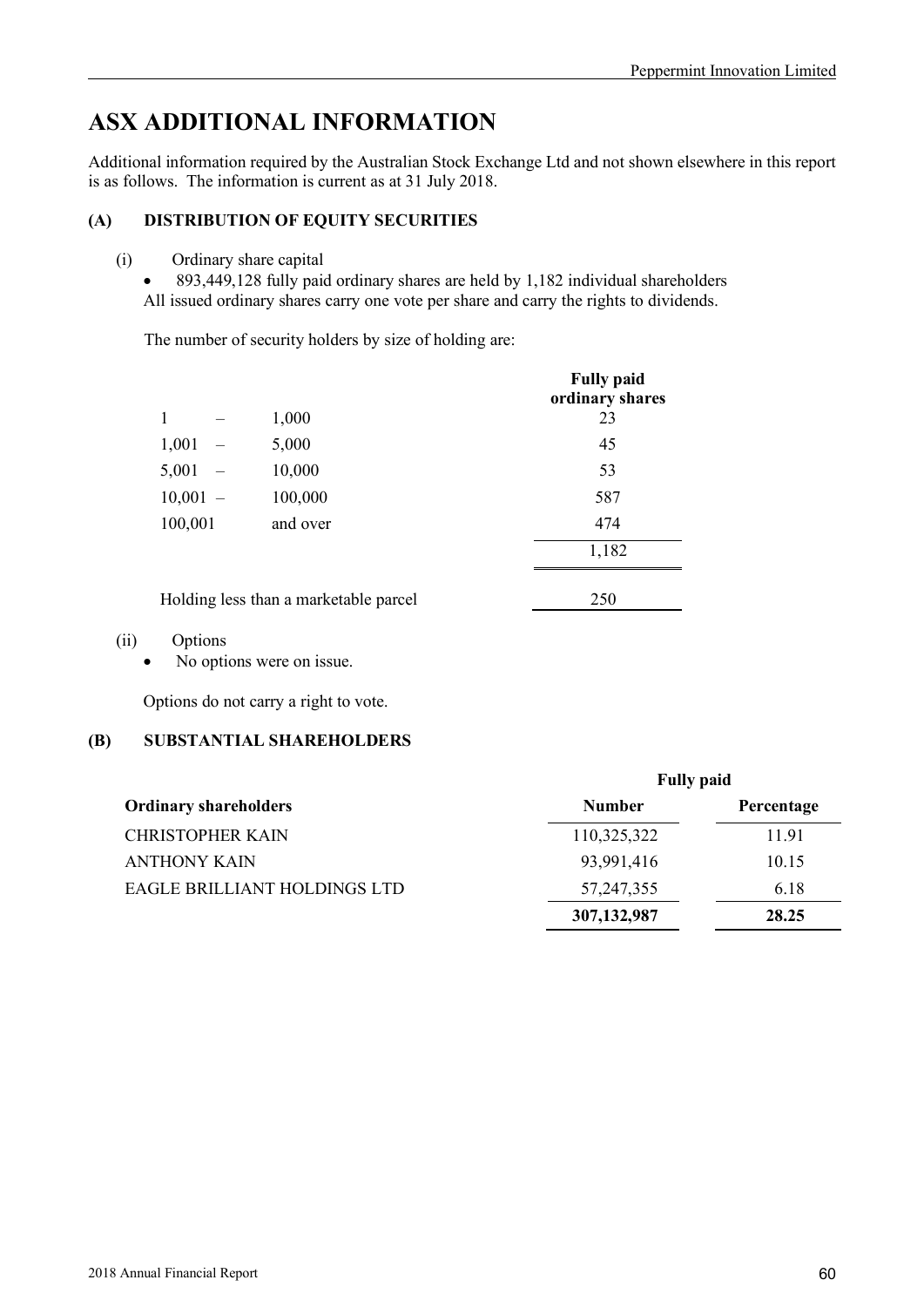# **ASX ADDITIONAL INFORMATION (continued)**

# **(C) TWENTY LARGEST SECURITY HOLDERS**

|                                                                             |                                                                                                         | <b>Fully paid</b> |            |
|-----------------------------------------------------------------------------|---------------------------------------------------------------------------------------------------------|-------------------|------------|
| <b>Ordinary shareholders</b>                                                |                                                                                                         | <b>Number</b>     | Percentage |
| 1                                                                           | OHKA PTY LTD                                                                                            | 107,750,214       | 11.30      |
| $\overline{2}$                                                              | <b>CICAK PTY LTD</b>                                                                                    | 91,416,309        | 9.59       |
| 3                                                                           | EAGLE BRILLIANT HOLDINGS LTD                                                                            | 57,247,355        | 6.00       |
| 4                                                                           | LEGAL TOOLBOX PTY LTD <smidge a="" c="" digital="" unit=""></smidge>                                    | 30,000,000        | 3.15       |
| 5                                                                           | ALLGREEN HOLDINGS PTY LTD                                                                               | 20,000,000        | 2.10       |
| 6                                                                           | CASADA HOLDINGS PTY LTD <c a="" astill="" c="" investment=""></c>                                       | 17,556,061        | 1.84       |
| $\overline{7}$                                                              | BNP PARIBAS NOMINEES PTY LTD HUB24 CUSTODIAL SERV LTD DRP                                               | 16,150,000        | 1.69       |
| 8                                                                           | <b>JUNEDAY PTY LTD</b>                                                                                  | 16, 124, 053      | 1.69       |
| 9                                                                           | <b>TIMRIKI PTY LTD</b>                                                                                  | 15,000,000        | 1.57       |
| 10                                                                          | TIMRIKI PTY LTD <timriki a="" c=""></timriki>                                                           | 11,992,890        | 1.26       |
| 11                                                                          | MR ROBERT ANTHONY ANGLEY + MS SUSAN JANE ARTHUR <vertex<br><b>DESIGN SUPER FUND A/C&gt;</b></vertex<br> | 11,250,019        | 1.18       |
| 12                                                                          | PADSTOCK LIMITED                                                                                        | 10,000,000        | 1.05       |
| 12                                                                          | MR ADRIAN PAUL + MS NOELENE PAUL <zme superannuation<br=""><b>FUND A/C&gt;</b></zme>                    | 10,000,000        | 1.05       |
| 14                                                                          | <b>MR ADRIAN STEPHEN PAUL</b>                                                                           | 9,450,004         | 0.99       |
| 15                                                                          | PEGG TWO PTY LTD <pegg a="" c="" two="" unit=""></pegg>                                                 | 8,750,000         | 0.92       |
| 16                                                                          | ICE COLD INVESTMENTS PTY LTD <g &="" a="" brown="" c="" fund="" j="" super=""></g>                      | 8,100,000         | 0.85       |
| 17                                                                          | ROGUE INVESTMENTS PTY LTD                                                                               | 8,000,000         | 0.84       |
| 18                                                                          | <b>GREATSIDE HOLDINGS PTY LTD</b>                                                                       | 7,900,000         | 0.83       |
| 19                                                                          | ANDKER PTY LTD <the a="" c="" fund="" jireh="" super=""></the>                                          | 7,500,000         | 0.79       |
| 20                                                                          | <b>ENERGY US PTY LTD</b>                                                                                | 7,492,017         | 0.79       |
| Totals: Top 20 holders of ORDINARY FULLY PAID SHARES (Total)<br>471,678,922 |                                                                                                         |                   | 49.47      |
| <b>Total Remaining Holders Balance</b>                                      |                                                                                                         | 481,770,207       | 50.53      |